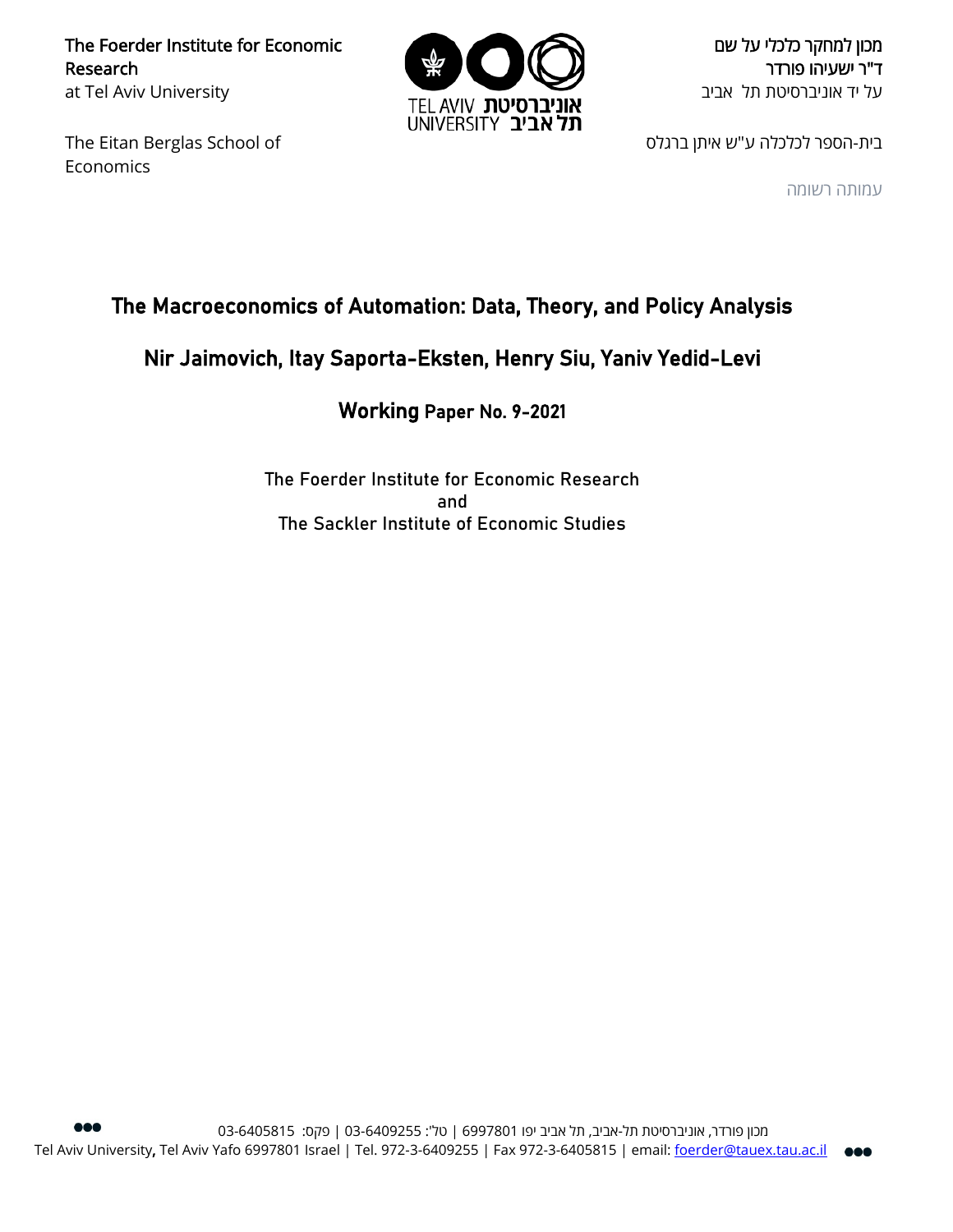# The Macroeconomics of Automation: Data, Theory, and Policy Analysis<sup>∗</sup>

Nir Jaimovich *University of Zurich* and *CEPR* [nir.jaimovich@uzh.ch](mailto:nir.jaimovich%40uzh.ch)

Itay Saporta-Eksten *Tel Aviv University* , *CEPR* and *IZA* [itaysap@tauex.tau.ac.il](mailto:itaysap%40tauex.tau.ac.il)

Henry Siu *University of British Columbia and NBER* [hankman@mail.ubc.ca](mailto:hankman%40mail.ubc.ca)

Yaniv Yedid-Levi *Interdisciplinary Center, Herzliya* [yaniv.yedid-levi@post.idc.ac.il](mailto:yaniv.yl1%40gmail.com)

June 10, 2021

#### Abstract

During the last four decades, the U.S. has experienced advances in automation and a fall in the employment in middle-wage, "routine-task-intensive," occupations. These processes have been at the center of policy discussions aimed at those who were adversely affected by automation. We contribute to these discussions by developing an empirically relevant general equilibrium model, featuring heterogeneous agents, labor force participation, occupational choice, and investment in physical and automation capital. We use this framework to evaluate the allocation and welfare distributional consequences of different polices. First, we consider the retraining of workers who were adversely affected by automation. Second, we consider redistribution policies that transfer resources to these workers. Our framework emphasizes general equilibrium effects such as displacement effects of retraining programs, complementarities between the various factors of production, and the effects of distortionary taxation that is required to fund these programs.

*Keywords*: Polarization, Automation, Routine Employment, Labor Force Participation, Universal Basic Income, Unemployment Insurance.

<sup>∗</sup>We thank Adrien Aucert, Zsofia Barany, Gadi Barlevy, Larry Christiano, Max Dvorkin, Ester Faia, Yuriy Gorodnichenko, Zvi Hercowitz, Chad Jones, Joseba Martinez, Gabriel Mathy, Pete Klenow, Gianluca Violante, for helpful comments. Itay Saporta-Eksten thanks the Pinhas Sapir Center and the Foerder Institute for Economic Research at Tel-Aviv University for financial support.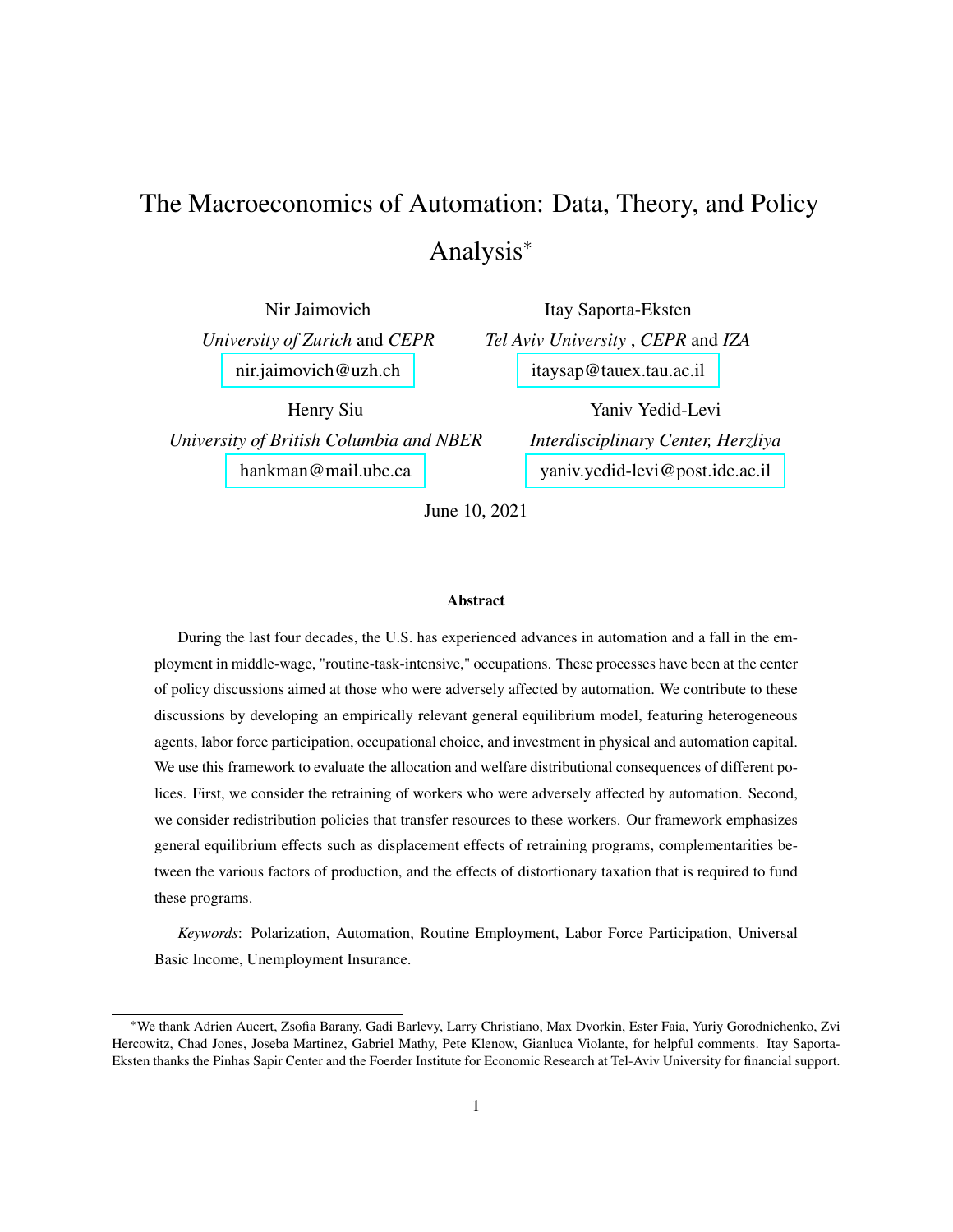## 1. Introduction

Advances in automation technologies have left an indelible mark on the labor market of the U.S. and other industrialized economies over the past 40 years. An important literature demonstrates that these economies have experienced a significant drop in the fraction of the population employed in jobs in the middle of the occupational wage distribution (see, for instance, [Autor, Katz and Kearney](#page-29-0) [\(2006\)](#page-29-0), [Goos and Manning](#page-30-0) [\(2007\)](#page-30-0), [Goos, Manning and Salomons](#page-30-1) [\(2009\)](#page-30-1), [Acemoglu and Autor](#page-29-1) [\(2011\)](#page-29-1)). This hollowing out of the middle is linked to the employment decline in *routine* occupations—those focused on a limited set of tasks that can be performed by following a well-defined set of instructions and procedures. The routine nature of these tasks makes them prime candidates to be performed by automation technologies (see [Autor, Levy and](#page-29-2) [Murnane](#page-29-2) [\(2003\)](#page-29-2), and the subsequent literature).

The polarization of the labor market has fueled discussions about policy options targeted at helping those who were adversely affected by automation advances. In this paper, we contribute to this literature by focusing on the impact of different policy reforms within an empirically relevant, heterogeneous-agent general equilibrium macroeconomic model. Specifically, our model incorporates a labor force margin, alongside occupational choices; these are included because our empirical analysis suggests that (i) the transition to lower-paying occupations, and (ii) the transition out of the labor force are the two key margins of adjustment for those who are negatively affected by automation. The general equilibrium nature of the model, with its emphasis on heterogeneity, enables us to conduct and evaluate in a meaningful way the welfare implications of the retraining and redistribution policies we consider.

In what follows we discuss these contributions in detail. In Section [2,](#page-5-0) we document aggregate patterns that highlight the key labor margins of adjustment for those who used to work in routine occupations. Analyzing Current Population Survey (CPS) data we find that low-skill workers, who used to work in routine occupations, suffer a significant decline in their likelihood of working in routine occupations between the pre-polarization era and the post-polarization one. We find that the decline in employment in routine occupations for this group, can be accounted for by non-participation in the labor force (about two-thirds of it), and increased employment in low-paying non-routine manual occupations (about one third). These transitions are likely to have welfare consequences because leaving the labor force is likely to be accompanied by greater dependence on transfer payments, while a transition to non-routine manual occupations tends to be linked to a fall in wages and earnings (see, for instance, [Autor and Dorn](#page-29-3) [\(2013\)](#page-29-3)). We complement this analysis using the National Longitudinal Survey of the Youth (NLSY) 1979 and 1997, which gives us a direct measure of innate ability in the form of AFQT scores. With this measure we demonstrate that similar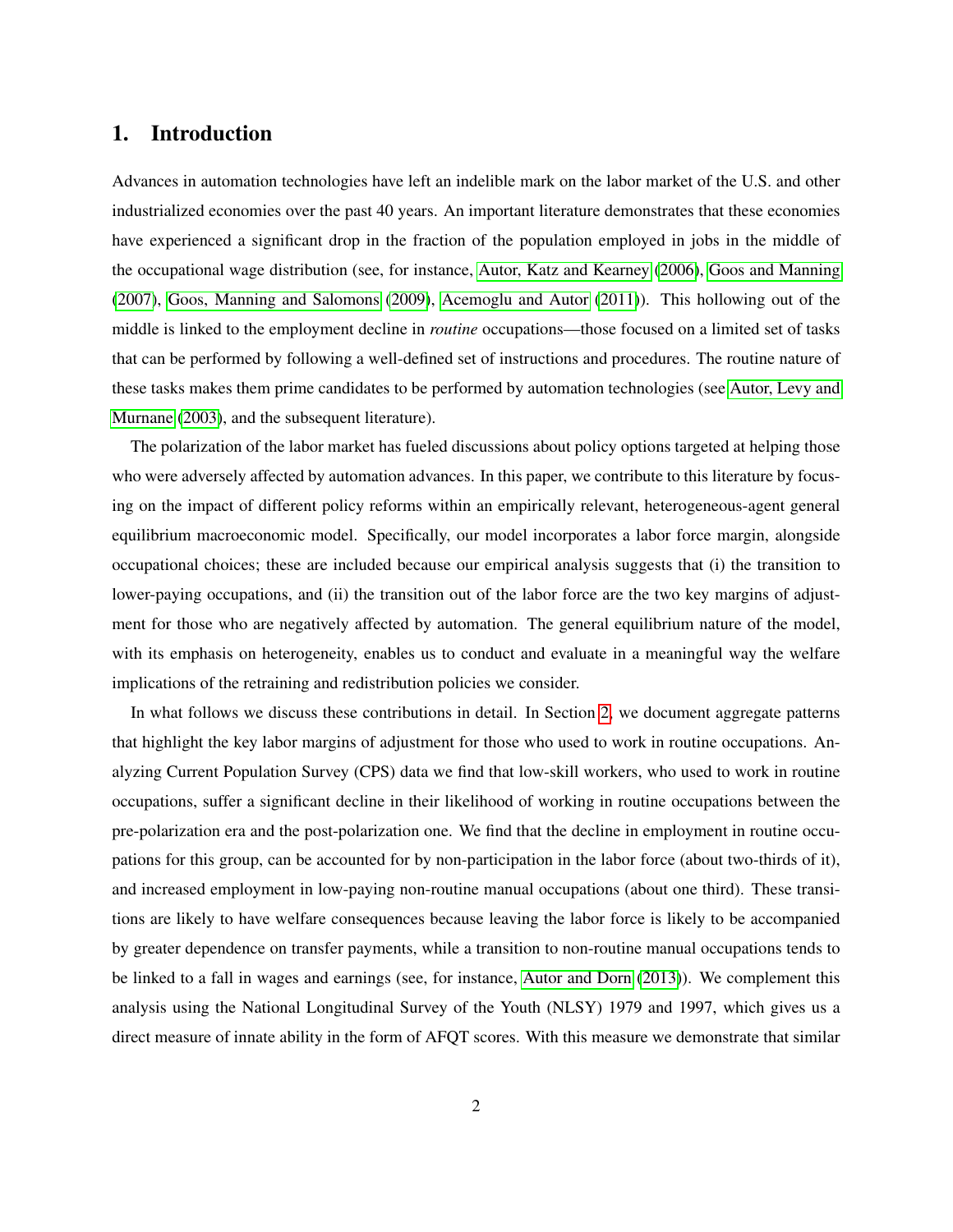patterns are observed for young workers with low cognitive ability, who used to work in routine occupations in the late 1980s.

In Section [3](#page-8-0) we turn to our general equilibrium model. Motivated by the findings of Section [2,](#page-5-0) we consider a model where unskilled individuals make a labor force decision and an occupation decision. In the model, unskilled individuals with routine occupational characteristics vary in terms of their work ability in routine (R) and non-routine manual (NRM) occupations that represent middle and low-paying jobs re-spectively.<sup>[1](#page-3-0)</sup> Based on their abilities, the tax rate, the government transfers to those outside the labor force, and equilibrium wages, workers optimally decide whether to participate in the labor force and, conditional on doing so, sort into the two different unskilled occupations and decide their optimal hours of work. The model also features skilled workers employed in high-paying non-routine cognitive (NRC) occupations. On the production side, firms in the model invest optimally in two types of capital: non-automation physical capital and automation capital that is substitutable with R occupational labor. Thus, any channel that affects firms' optimal adoption of automation capital affects the return to employment in R and NRM occupations and the return to labor force participation. Our modeling approach is related to the recent contributions by [Eden and Gaggl](#page-30-2) [\(2018\)](#page-30-2) and [vom Lehn](#page-31-0) [\(2019\)](#page-31-0) who consider representative agent frameworks in their study of automation. Given our interest in welfare and policy analysis, as we discuss below, we study a richer framework featuring heterogeneous agents with an empirically realistic distribution of income and, key given our empirical findings, an endogenous labor force participation margin.

In Section [4](#page-14-0) we calibrate the model and show that the acceleration of automation, modeled as a fall in the price of automation capital, induces, unsurprisingly, significant heterogeneity in welfare impact. The type of workers who used to be employed in routine occupations suffer a welfare loss, while high-skill NRC workers gain due to their complementarity with automation technology and because capital share goes up and they are the owners of firms in the economy.[2](#page-3-1)

Given that automation creates welfare heterogeneity with clear "winners" and "losers," in Section [5](#page-18-0) we move to the main part of the paper and use our model as a quantitative laboratory to evaluate the consequences for allocations and welfare of two types of redistributional policies. We begin by studying the effects of two different retraining programs. First, we consider one targeted at those who ended up outside the labor force and are thus at the bottom of the ability distribution, increasing their NRM ability. We calibrate this program based on similar existing programs such as the federal Trade Adjustment Assistance program (TAA). We then look at a program targeted at the group of routine workers with relatively high

<span id="page-3-1"></span><span id="page-3-0"></span><sup>&</sup>lt;sup>1</sup>See for instance, [Autor, Katz and Kearney](#page-29-0) [\(2006\)](#page-29-0), [Goos and Manning](#page-30-0) [\(2007\)](#page-30-0), and [Jaimovich and Siu](#page-30-3) [\(2020\)](#page-30-3)).

 $2$ In a recent paper, [Moll, Rachel and Restrepo](#page-31-1) [\(2021\)](#page-31-1) discuss the role of automation in increasing the returns to wealth, and thus contributing to the raise in inequality.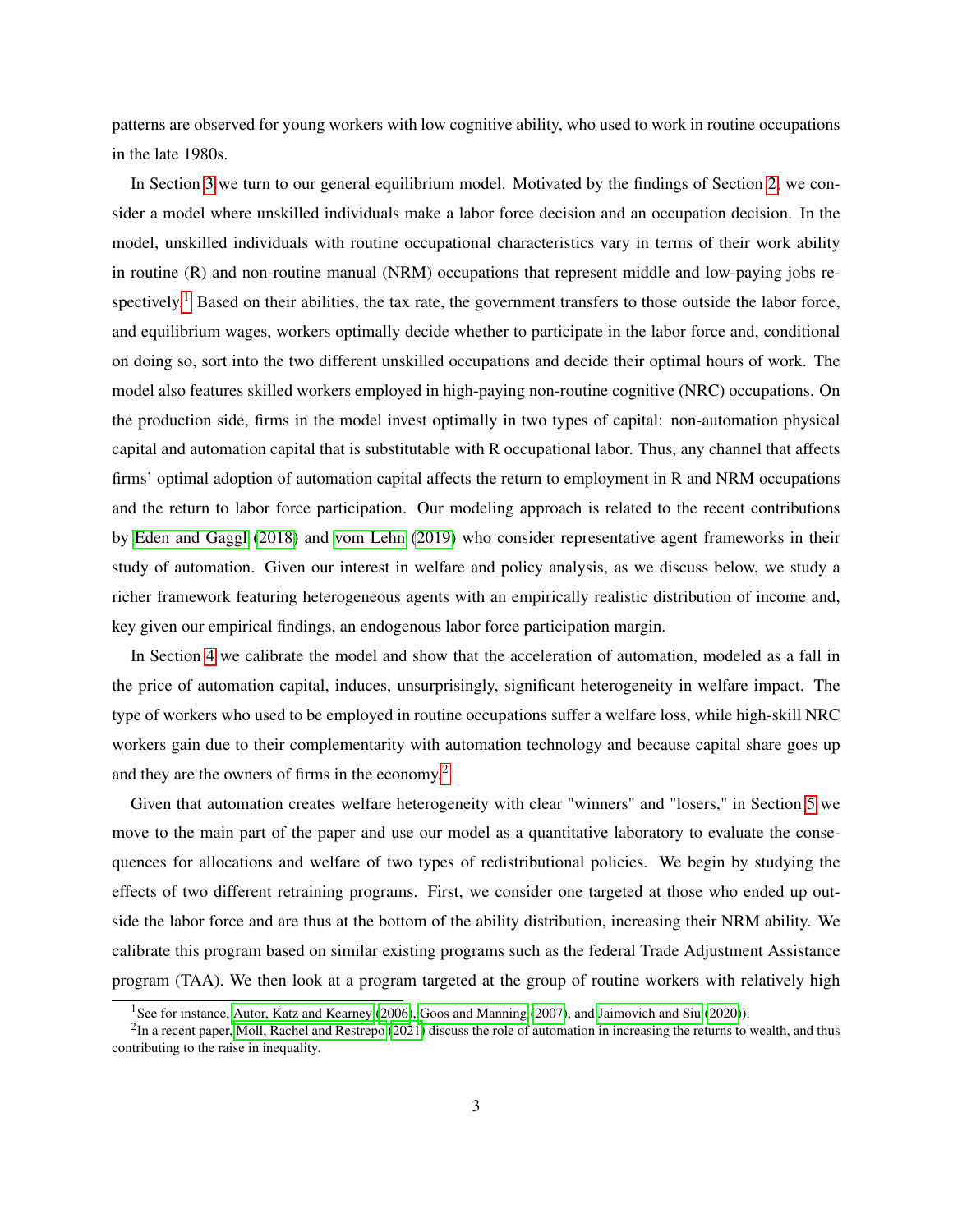ability, which trains them to perform NRC occupations. This experiment quantifies the effect of a program that provides high-skill routine workers with the equivalent of a four-year college education.

The retraining experiments we consider feature several forces at play that lead to an increased in GDP and labor force participation. In addition to the direct impact on the productivity of the retrained group, there are important general equilibrium effects present in our model. First, complementarities between the various factors of production trigger changes in the demand for all factors of production. Second, the retraining programs increase the supply of a specific type of labor (different across the programs), creating "displacement effects" where the trained individuals compete with incumbent workers in their occupation. Third, the programs affect the tax rate faced by high-wage NRC workers; on the one hand, given our interest in redistribution policies, we assume that the programs are funded by changes in the distortionary labor taxation borne by these NRC workers. On the other, the rise in labor force participation results in lower government transfers and hence a reduced tax burden. Overall, we find the latter effect to dominate and result in a reduction in the distortionary taxation levied on the NRC workers.

Our experiments reveal that, while both retraining programs raise GDP and labor force participation, their impact on welfare differs, due both to the direct retraining effect and to the equilibrium effects of the programs. In the unskilled retraining program, those non-participating low-skill workers enrolled in it gain directly. Moreover, the NRC, too, benefit from it thanks to complementarities in production. By contrast, due to the displacement effect, the welfare of incumbent low-wage workers in the NRM occupations declines. Similarly, in the NRC retraining program, those directly treated (the relatively high-ability routine workers in the program) gain. So do the untrained low-skilled thanks to their complementaries with NRC workers (the supply of whom increases) and to the reduced supply of low-skill workers retrained as NRC.

In both programs those directly retrained benefit – the non-participating low-skilled in the unskilled retraining program and the relatively high-ability routine workers in the NRC retraining program. In the former, due to the displacement effect, the welfare of the incumbent low-wage workers in the NRM occupations decreases, while the NRC gain due to complementarities in production. This contrasts with the latter program, in which the entry of new NRC workers leads to a fall in the NRC wage, so incumbent NRC workers suffer a drop-off in their welfare.

The second set of policy reforms that we analyze are direct redistribution programs. Specifically, we consider: (i) introducing a universal basic income program; (ii) increasing transfers to labor force nonparticipants; and (iii) making the tax system more progressive. All low-skilled workers (weakly) enjoy an increase in their welfare from these programs, while the NRC workers bear the costs and lose welfare-wise. The key difference across the programs is that the universal basic income (UBI) and the transfers to those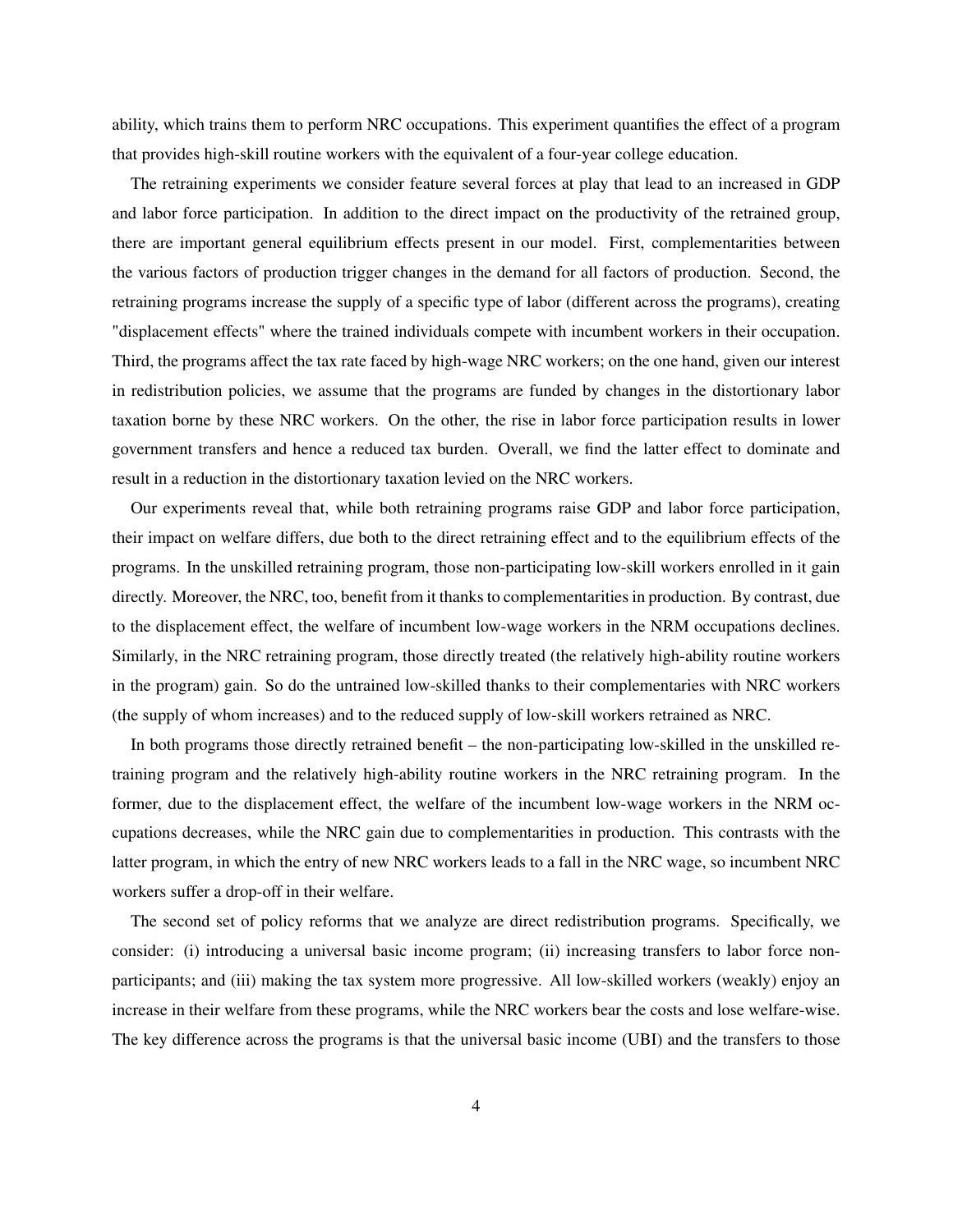outside the labor force trigger a fall in GDP and labor force participation, while making the tax system more progressive raises labor force participation, has no impact on GDP, and imposes relatively smaller welfare losses on the high-skilled.

Finally, highlighting the general equilibrium nature of the model and the endogenous accumulation of automation capital, we quantify the impact of the different policy programs on this type of capital. We show that some of the programs accelerate automation while others slow it down.

<span id="page-5-0"></span>Section [6](#page-28-0) concludes the paper, while the different Appendices discuss various empirical and theoretical robustness checks.

## 2. Employment and occupation trends

This section establishes the role of the different labor market adjustment margins for those who used to work in routine occupations during the 1980s (pre-polarization). It guides us in our modeling choices, such as incorporating a labor force margin alongside occupational choices.

We first briefly survey the literature that establishes the relation between occupational trend and automation technologies. Next, we use data from the CPS and from the NLSY to identify the demographic groups that tended to work in routine occupations in the 1980s and to analyze the changes in their employment status and occupational choices over the last few decades.

An important literature documents the changes in the task content of work, its relation to the cost decline of industrial robotics, computing, and information technology, and its implications for the structure of occupational employment and wages (see for example [Autor, Levy and Murnane](#page-29-2) [\(2003\)](#page-29-2), [Acemoglu and Autor](#page-29-1) [\(2011\)](#page-29-1), [Autor and Dorn](#page-29-3) [\(2013\)](#page-29-3) and [Atalay et al.](#page-29-4) [\(2018\)](#page-29-4)).<sup>[3](#page-5-1)</sup> While this literature comes to near-consensus about the drop in routine employment and its link to automation, less discussion has ensued about where workers likely to hold jobs with "routine occupational characteristics" during the pre-polarization period have ended up working in recent years. Are they employed in other occupations? Are they unemployed more frequently? Are they likelier to have left the labor force altogether? It is essential to answer these questions to construct an empirically relevant model that can be used for policy analysis.

CPS Data With these questions in mind, we start by classifying individuals according to their educational attainment. We split the population to low and high skill, and define high-skill workers as those with at

<span id="page-5-1"></span> $3$ See an emerging literature that evaluates the causal relation between automation and robotics on employment in general (e.g. [Michaels, Natraj and Van Reenen](#page-31-2) [\(2014\)](#page-31-2), [Graetz and Michaels](#page-30-4) [\(2018\)](#page-30-4) , [Acemoglu and Restrepo](#page-29-5) [\(2019\)](#page-29-5)), and specifically on routine vs. non-routine employment (e.g. [Gaggl and Wright](#page-30-5) [\(2017\)](#page-30-5) and [Tuzel and Zhang](#page-31-3) [\(2019\)](#page-31-3) ).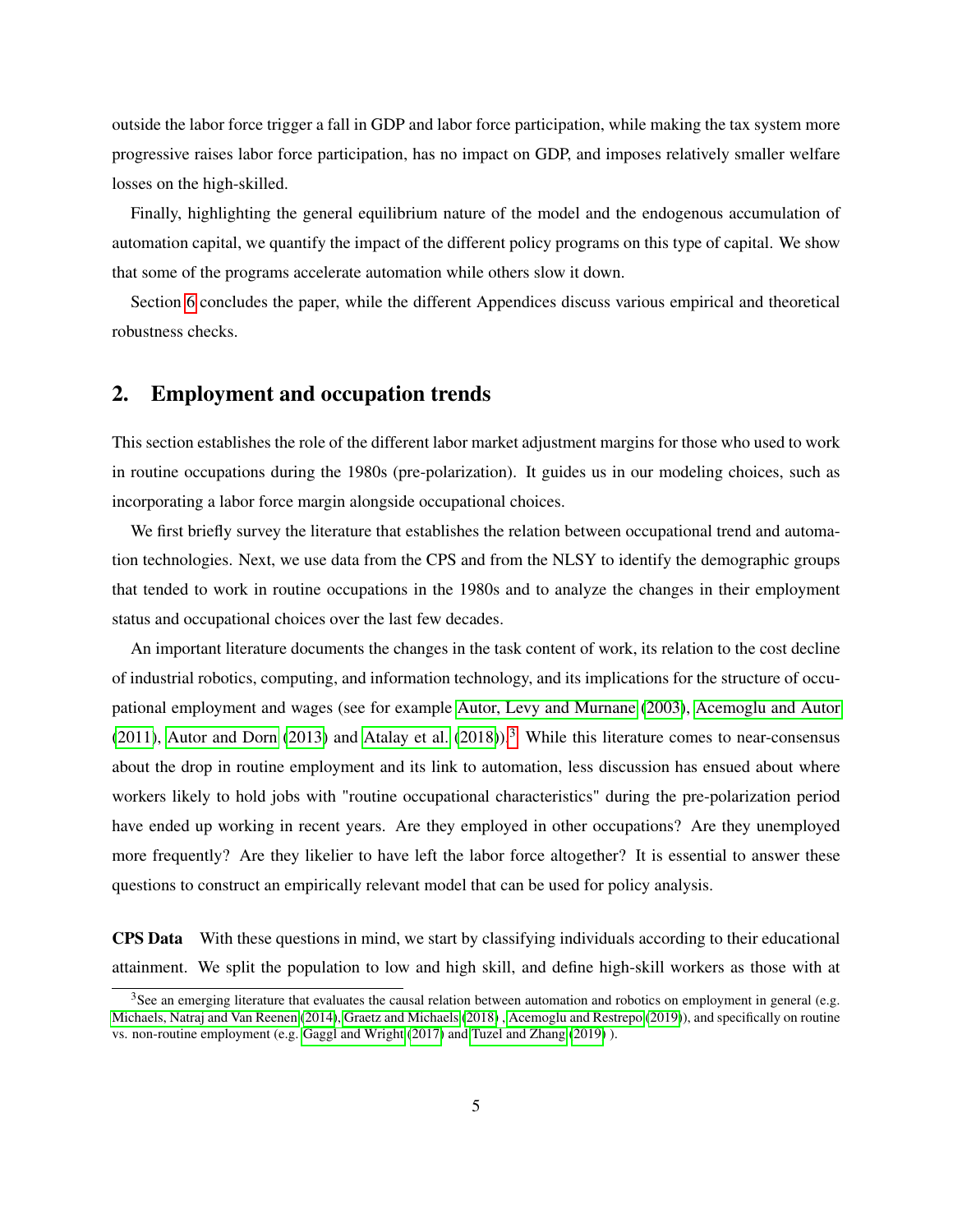<span id="page-6-3"></span>

Figure 1: Changes in Employment and Occupational Composition for Low-Skilled Men

Notes: Authors' calculations using CPS data for 1989 and 2017. Sample includes all men aged 18 to 65. Low-skilled defined as no college degree. Unemployed counted in their last occupation and unemployment rate is constant within low-skilled between the periods. Share of low-skilled declines from 76% to 70% over the same period

least a college degree.<sup>[4](#page-6-0)[5](#page-6-1)</sup> We use the monthly CPS data from 1989 to 2017 to follow employment status and occupational composition for individuals in the low-skill group, which we also refer to as the *non-NRC* (compared to the high-skill *NRC* group). We pick 1989 as the benchmark year for comparisons, since per capita routine employment peaked during it (see for example [Cortes, Jaimovich and Siu](#page-29-6)  $(2017)$ ).<sup>[6](#page-6-2)</sup> The idea behind the low/high split is that low-skill workers are likelier to work in R and NRM occupations, so focusing on the changes in stocks of these individuals sheds light on where these workers, who tended to work in non-NRC occupations in the late 1980s, ended up in the 2017.

Figure [1](#page-6-3) shows the fraction of low-skill (no college degree) men aged 18 to 65 who are labor force non-

<span id="page-6-0"></span><sup>4</sup>[Cortes, Jaimovich and Siu](#page-29-6) [\(2017\)](#page-29-6) look at the evolution of routine employment within different pre-determined demographic groups and demonstrate that the decline in routine manual employment was concentrated among high school dropout men of all ages and older male high school graduates. They show that, in an accounting sense, men in this demographic group end up in low-paying non-routine manual jobs, or not working at all. See also [Cortes](#page-30-6) [\(2016\)](#page-30-6) who documents that large differences in characteristics exist between high- and low-skill worker types.

<span id="page-6-1"></span> ${}^{5}$ In a previous version [Jaimovich et al.](#page-30-7) [\(2020\)](#page-30-7) we used an agnostic machine-learning approach to define the characteristics that classify workers into different occupation categories. In this exercise we used gender, education, age, and race (as well as other characteristics in some specifications). The most informative characteristic according to the machine-learning classification algorithm was education, and the results obtained using this approach resemble to the ones presented below.

<span id="page-6-2"></span><sup>&</sup>lt;sup>6</sup>This occupational classification draws distinctions based on task intensity according to two factors. The first is whether an occupation is routine or non-routine. The second relates to whether the task is "cognitive" versus "manual." We thus end up with four categories of occupations: non-routine cognitive (NRC); routine-cognitive (RC); non-routine manual (NRM); and routinemanual (RM). Our occupation classification follows [Jaimovich and Siu](#page-30-3) [\(2020\)](#page-30-3) (see details in Appendix [A.1\)](#page-32-0).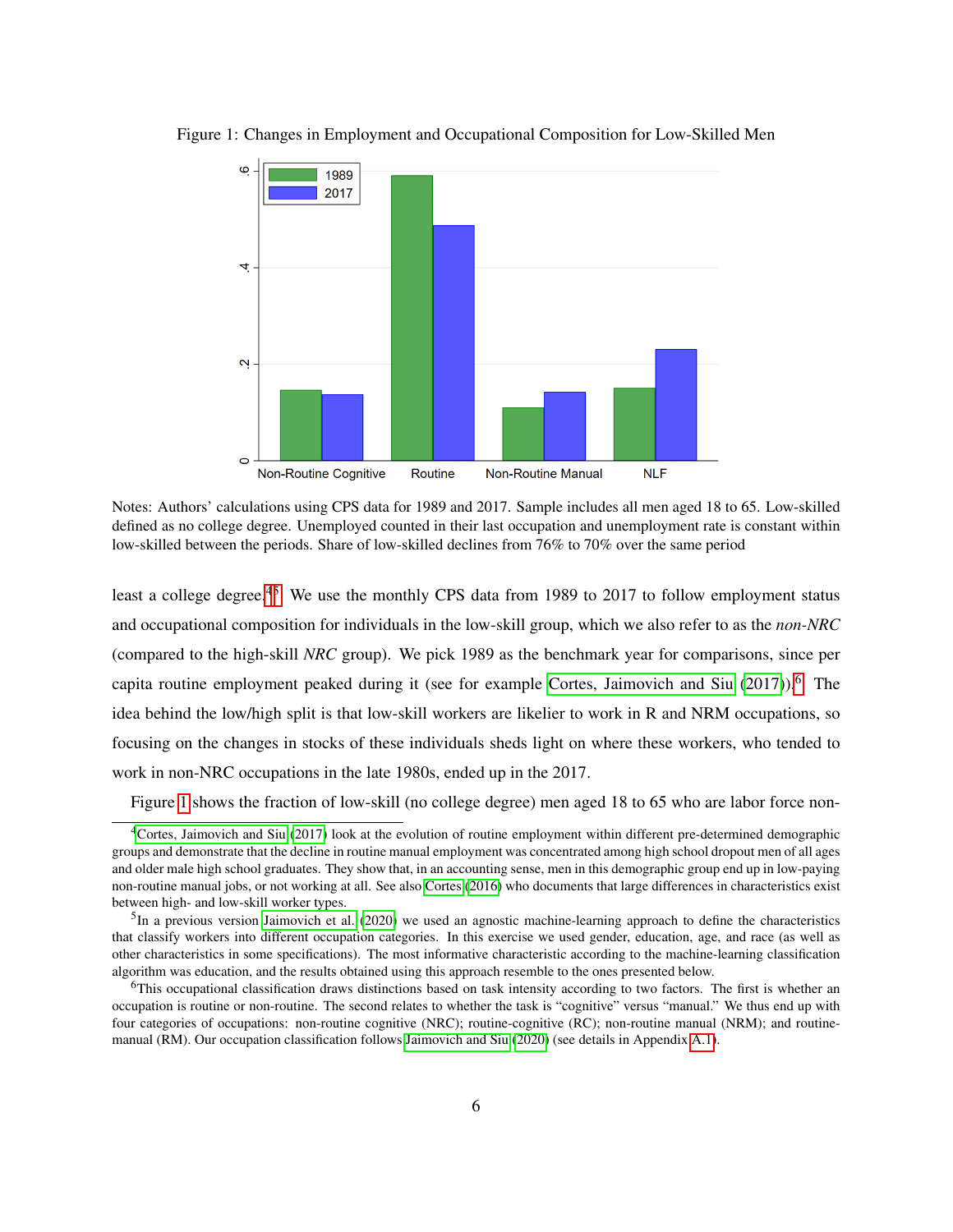participation (NLF), employed in NRC, employed in R, or employed in NRM. The figure compares data from 1989 and 2017. Two important points emerge from this analysis. First, consistent with the findings in existing literature, we observe a large (17%) decline in employment in routine occupations within the low-skill group. Second, this drop, naturally, has to be offset by an increase in the other three statuses: non-participation or employment either in (high-wage) NRC or in (low-wage) NRM occupations. Indeed, the probability of NLF increased dramatically from 0.151 to 0.231, and the probability of employment in NRM occupations rose from about 0.111 to 0.143. At the same time, within low skill men the share in NRC occupations decreased from 0.147 in 1989 to 0.138 by 2017. To summarize, the decline in routine employment within the low-skill group was coupled with a fall in labor force participation and a rise in employment in low-wage NRM occupations.<sup>[7](#page-7-0)</sup>

The patterns of women mirror those of men, though over a different time period. As is well known, female labor force participation exhibited a pronounced increase from 1960 to 2000. But since the turn of the twenty-first century it has plateaued and even began to fall among the prime-aged. As such, the period since the turn of the century is more indicative of female occupational dynamics. Figure [A1](#page-6-3) presents the same information as Figure [1,](#page-6-3) but for low-skill women, 2001-2017. In line with the menâs patterns discussed above, roughly two-thirds of the decline in routine employment can be traced to the increase in NLF, and the rest to higher NRM employment. This is a key takeaway of our analysis: the decline in routine employment for the low-skilled is accounted for by non-participation in the labor force and employment in NRM occupations.

NLSY Data A shortcoming of the approach we used when analyzing the CPS data is that it relies on workers' observed educational attainment—a variable potentially endogenous to the automation forces under consideration. We address this concern by using respondents' AFQT score as measured in the NLSY; the AFQT measure is arguably a more direct and exogenous proxy for cognitive ability.<sup>[8](#page-7-1)</sup> Looking at men in NLSY 1979, we recognize that the propensity to work in routine or non-routine manual occupations (the equivalent of our "low-skilled" in the CPS) is highest for those in the second to fourth deciles of AFQT (82% of employed work in R in these deciles). Figure [2](#page-8-1) compares the labor market status and occupational compo-sition for workers in these deciles in 1[9](#page-7-2)89-1990 (using the NLSY79) and 2012-2013 (using the NLSY97).<sup>9</sup> The changes in participation and occupational choice for these men (of approximately 29.5 years of age) are

<span id="page-7-0"></span>These patters are consistent with the recent findings in [Heathcote, Perri and Violante](#page-30-8) [\(Forthcoming\)](#page-30-8) who emphasize that skillbiased technical change worsens the labor market opportunities of low-skill men pushing them outside of the labor force.

<span id="page-7-2"></span><span id="page-7-1"></span><sup>&</sup>lt;sup>8</sup>See Appendix [A.3](#page-33-0) for a detailed discussion about the NLSY analysis

<sup>&</sup>lt;sup>9</sup>We note that, because we recover occupations from employment reports in the NLSY 1997, we lump unemployed in with those with NLF status.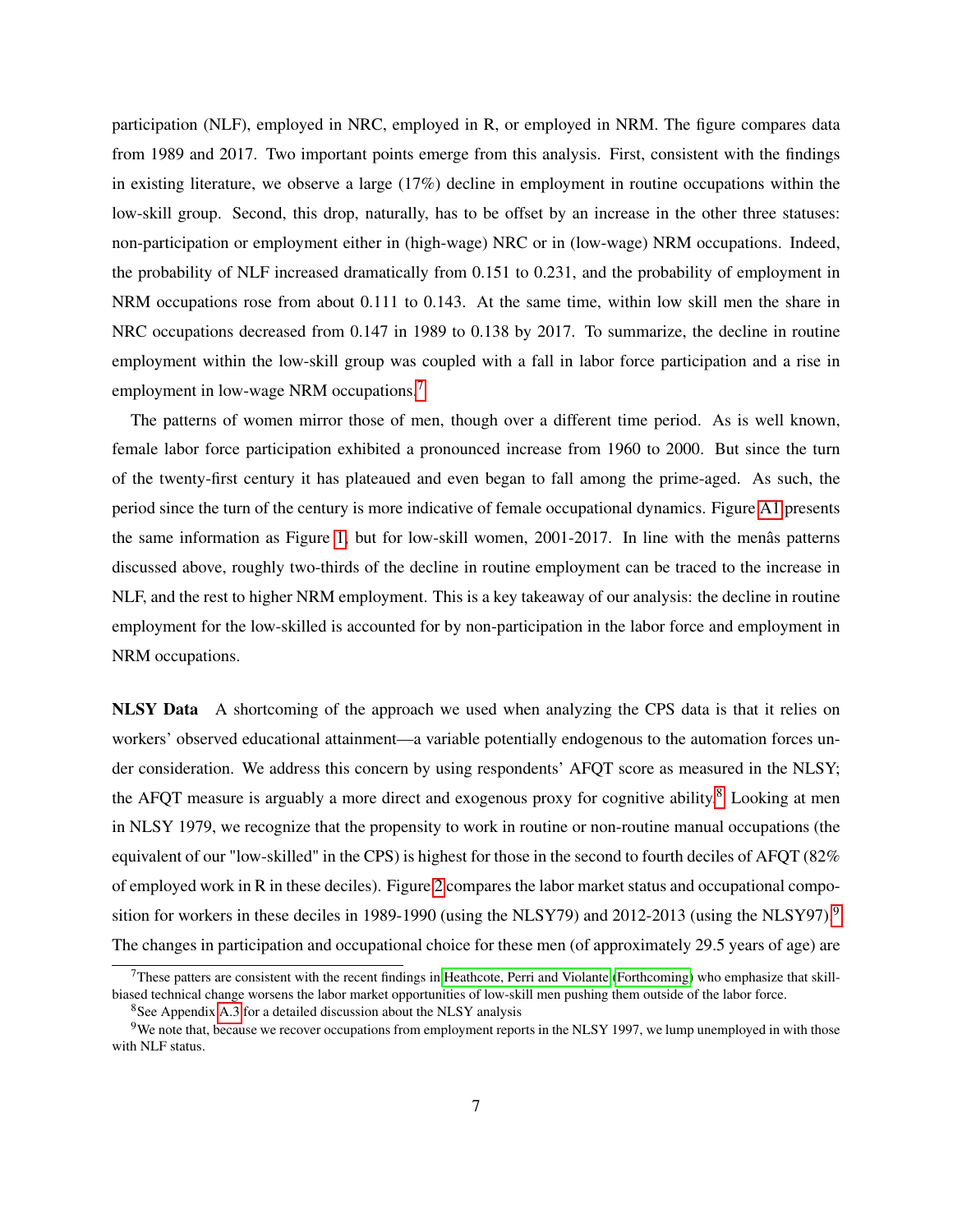<span id="page-8-1"></span>

Figure 2: Changes in Employment and Occupational Composition for Low Cognitive Ability Men

Notes: Authors' calculations using NLSY data. Low cognitive ability is defined as deciles 2-4 of AFQT score. 1989- 1990 uses NLSY 1979, while 2012-2013 uses NLSY 1997. Average age is 29.5 in both samples.

consistent with the patterns discussed above when using the CPS (for all prime working ages). There is a large falloff in the likelihood of routine employment (of 16% as in the CPS analysis above), accompanied by greater likelihood of non-participation and non-routine manual employment. The split between these two channels is roughly half-half. That there is more movement into non-routine manual in the NLSY is not surprising; this sample of low-skill men is younger than the CPS sample and so displays greater labor force attachment.

## <span id="page-8-0"></span>3. Model

Motivated by the findings of Section [2,](#page-5-0) our model has two types of agents. We refer to them as highskill (NRC) and low-skill (non-NRC) agents for simplicity. The low-skill agents are heterogeneous as each individual is endowed with a pair of idiosyncratic productivity parameters – one for occupation R and one for occupation NRM. Given their abilities in each occupation, these workers choose whether to participate in the labor force and, conditional on participation, in which frictionless occupational market to work and for how many hours.

The high-skilled, supply their labor in a frictionless labor market. For tractability, we assume that they are identical and work only in an NRC occupation and that they are the "capitalists" who own all firm equity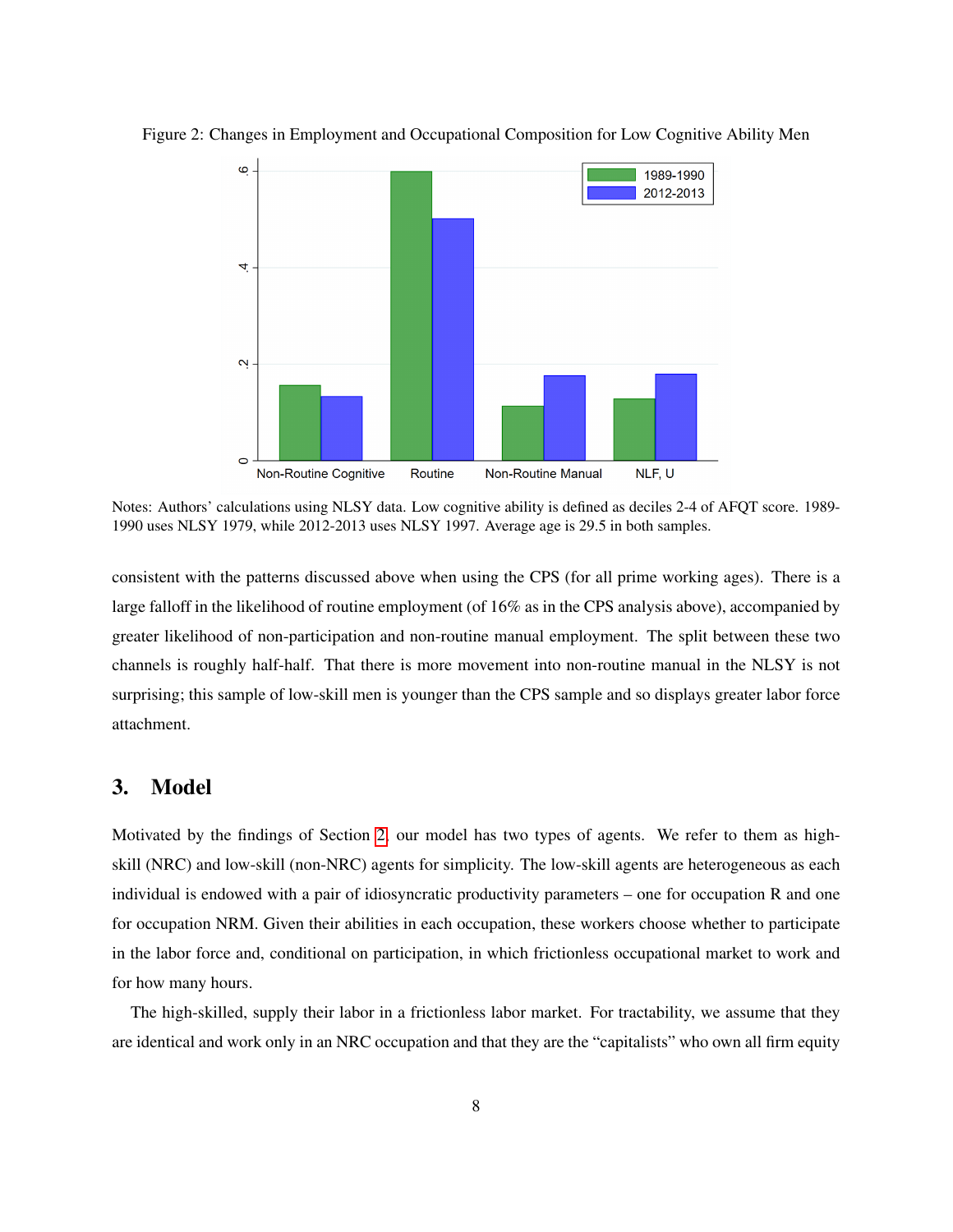in the economy. Low-skill workers are excluded from asset/credit markets and are "hand-to-mouth," with current consumption equal to current income.<sup>[10](#page-9-0)</sup>

In terms of capital we assume two capital inputs in the form of automation capital and non-automation capital, which are used in final production. Both capital stocks are owned by perfectly competitive, final good producers who make investment decisions. Therefore, in the model, the degree of automation capital accumulation is endogenous.

Finally, to allow for the analysis of various government policies, we incorporate the following taxes and transfers: a proportional tax on firms' profits, a progressive tax on labor income, and transfers to labor force non-participants.

Our modeling approach is related to the recent contributions of [Eden and Gaggl](#page-30-2) [\(2018\)](#page-30-2) and [vom Lehn](#page-31-0) [\(2019\)](#page-31-0). These papers consider representative agent frameworks where labor supply is inelastic and the labor choice is along the margin of which occupation to work in, without a labor force participation. By contrast, given our interest in welfare and policy analysis, we consider a heterogeneous agent economy with an empirically realistic distribution of income: high-skill individuals own capital and firms and low-skill individuals earn labor income and receive government transfers. Moreover, individuals in our model are not assumed to work and may optimally select themselves out of the labor force.

These elements are crucial for the following reasons. First, the empirical analysis referenced above suggested that labor force participation is the key margin of employment adjustment of low-skill workers. Second, allowing for heterogeneity in the economy as well as labor force participation is critical for the welfare analysis if one is to consider the implications of policy changes.

#### 3.1. Final good producers

Perfectly competitive, final good firms produce a final good, *Y*, with a constant returns to scale production function,  $F()$ , using five inputs: three labor occupational inputs denoted  $Y_{NRC}$ ,  $Y_R$ , and  $Y_{NRM}$ , respectively; service flows from automation capital, *XA*, and non-automation "physical capital" such as structures, *K*. Thus, the constant returns to scale production function for the final good is:

$$
Y_t = F(K_t, X_{A,t}, Y_{NRC,t}, Y_{R,t}, Y_{NRM,t})
$$
\n(1)

<span id="page-9-0"></span> $10$ Given our interest in heterogeneity within the low-skill workers, allowing asset accumulation for this group implies that we will need to track the distribution of wealth across these individuals a-la [Aiyagari](#page-29-7) [\(1994\)](#page-29-7) which goes beyond the scope of the paper. Moreover, while this assumption might amplify the welfare implications of our policy analysis discussed below, it has in fact empirical traction. For example, the Survey of Consumer Finances (SCF) reports median household net worth by the educational level of household heads. Over the 1989-2016 period, median net worth of college graduates exceeded high school dropouts' by more than 12 times and high school graduates' by more than 4 times. Thus, highly educated individuals, who are empirically NRC worker types (as documented in Section [2\)](#page-5-0), own the vast majority of assets in the U.S.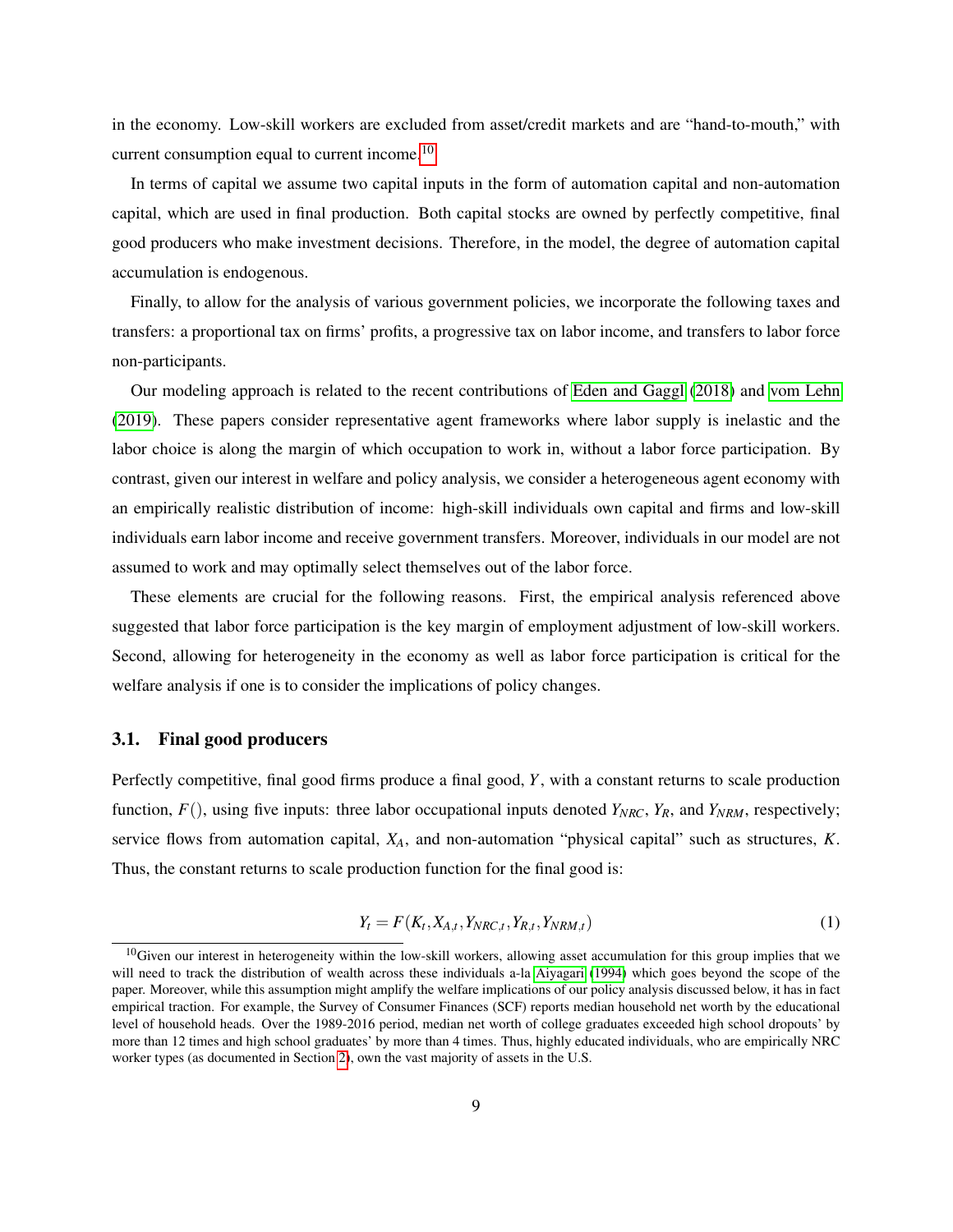Final good producers accumulate physical and automation capital (which depreciate at rates  $\delta_K$  and  $\delta_A$ , respectively) and purchase the three intermediate goods at prevailing prices.<sup>[11](#page-10-0)</sup> The relative price of investment in non-automation capital is denoted  $\phi_K$  and the relative price of automation capital is  $\phi_A$ , where the final good is the numeraire  $(P_Y = 1)$ . Hence, denoting by the "prime notation" a next period's variable, the firm's per-period profit is:

$$
\pi=Y-P_RY_R-P_{NRM}Y_{NRM}-P_{NRC}Y_{NRC}-\phi_A\left(X'_A-(1-\delta_A)X_A\right)-\phi_K\left(K'-(1-\delta_K)K\right)
$$

with the prices of intermediate goods given by  $P_R$ ,  $P_{NRC}$ ,  $P_{NRM}$ . The firm accumulates physical and automation capital and its dynamic problem is then given by

$$
V(K, X_A, \Lambda) = \max_{K', X'_A, Y_R, Y_{NRM}, Y_{NRC}} \left\{ (1 - T_{\pi}) \pi + Q \times \left[ V(K', X'_A, \Lambda') \right] \right\}
$$

where  $T_{\pi}$  is a tax rate on firms' profits, Q is the stochastic discount factor which we define below, and  $\Lambda = \{\phi_K, \phi_A, T_\pi, P_R, P_{NRM}, P_{NRC}\}\$ is a vector that contains all the state variables that the representative firm takes as given,<sup>[12](#page-10-1)</sup> which are either exogenously specified or determined in equilibrium.<sup>[13](#page-10-2)</sup>

#### 3.1.1. Labor occupational inputs

The quantity of efficiency-weighted R labor input is then given by:

<span id="page-10-3"></span>
$$
Y_R = f_R(1 - Pop_{NRC}) \int_{\varepsilon_R^*}^{\infty} \int_{-\infty}^{\varepsilon_{NRM}(\varepsilon_R)} h_{\varepsilon_R} \varepsilon_R \Gamma'(\varepsilon_R, \varepsilon_{NRM}) d\varepsilon_{NRM} d\varepsilon_R, \tag{2}
$$

where *Pop<sub>NRC</sub>* denotes the population share of high-skilled workers,  $f_R$  denotes occupation specific productivity level,  $h_{\varepsilon_R}$  denotes the hours worked of an individual with  $\varepsilon_R$  efficiency units,  $\Gamma'(\varepsilon_R, \varepsilon_{NRM})$  denotes the density function associated with the distribution function,  $\Gamma$ , and  $h_{\varepsilon_R}$  denotes hours worked (per labor force participant) for a given ability level, ε*R*.

As we discuss in Appendix [A.4,](#page-34-0) the economy is characterized by an ability cutoff in the R and NRM occupational abilities as well as a function that determines in which occupation a worker works conditional on participating in the labor force. This allows us to have the term  $\varepsilon_R^*$  in Equation [\(2\)](#page-10-3) denoting the cutoff

<span id="page-10-1"></span><span id="page-10-0"></span> $11$ The model is isomorphic if we assume that the final good firm also rents the capital from intermediate capital services producers.  $12$ In writing the firm's problem this way we already impose consistency conditions such that the optimal choice is identical

across firms and therefore represents the aggregate. As we show below, prices of intermediate goods are determined by the optimal demand and therefore by aggregate quantities of the intermediate goods.

<span id="page-10-2"></span> $13$ Because profits are taxed net of investment costs, there are no equilibrium effects on optimal capital demand. For a similar approach see [Abel](#page-29-8) [\(2007\)](#page-29-8).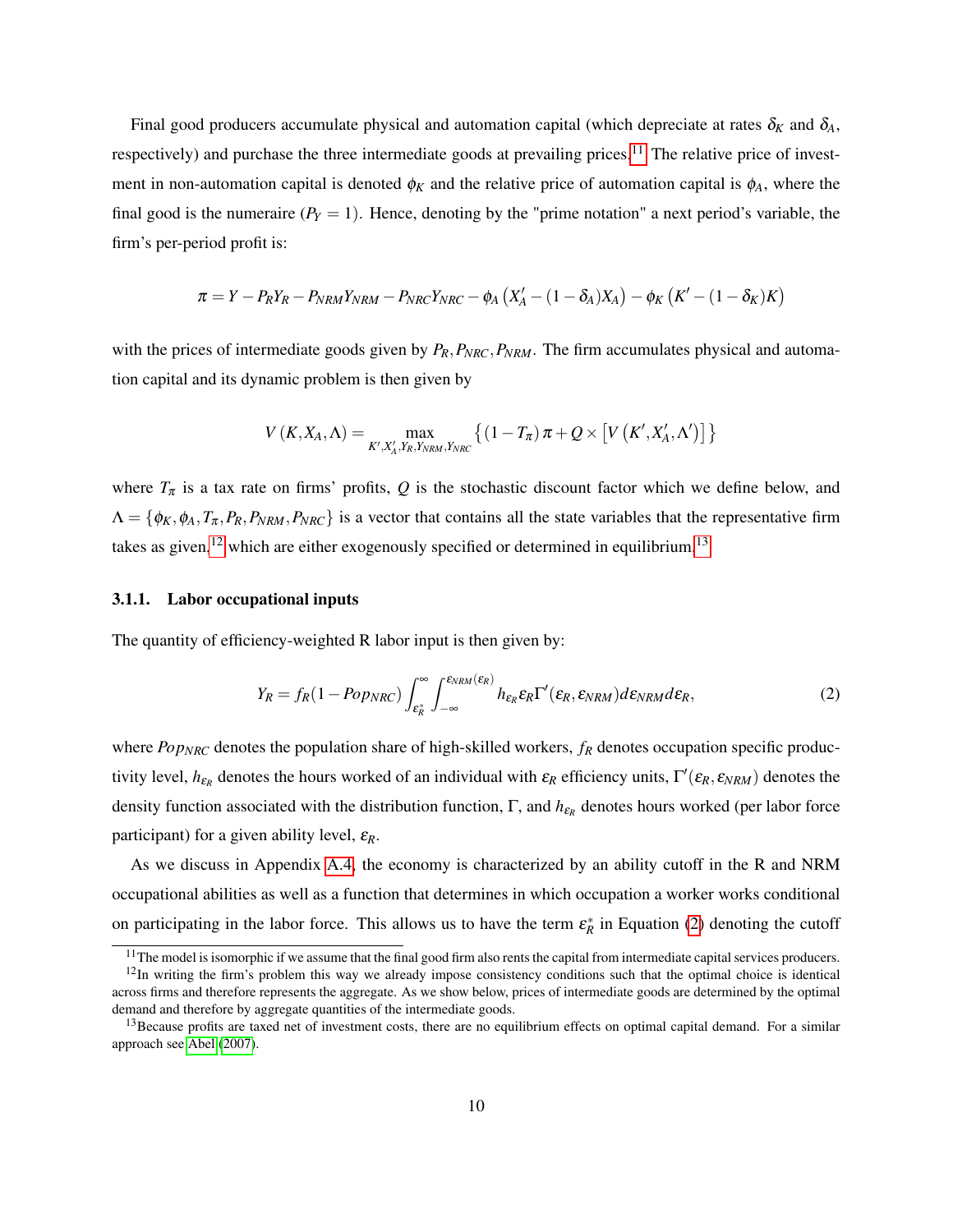ability in R such that all those with lesser ability do not work in R. Similarly, the function  $\varepsilon_{NRM}(\varepsilon_R)$  denotes the cutoff in ability NRM for each  $\varepsilon_R$  value such that, below it, workers choose to work in R and not in NRM.

The labor market for the NRM occupation is identical in structure to the R occupation and obeys the same optimality principles, and we do not repeat its exposition for brevity. Finally, since our primary interest is in the low-skill labor market, we assume for simplicity that high-skill workers always participate in the labor market, make no occupational choice and work only in NRC production, and are identical in ability (normalized to unity) and therefore in their optimal choice of hours worked. Thus  $Y_{NRC} = f_{NRC}Pop_{NRC}$ *h<sub>NRC</sub>*, where  $f_{NRC}$  is the occupation-specific productivity level and  $h_{NRC}$  denotes the hours worked by a NRC worker.

#### 3.2. Workers

In this subsection, we describe the optimization problem of high-skill and low-skill workers. All workers are infinitely lived and discount the future at rate  $0 < \beta < 1$ .

#### 3.2.1. Non-Routine Cognitive workers

High-skill (NRC) workers, have preferences over consumption,  $C_{NRC}$  denoted by the utility  $U(C_{NRC})$ , and derive disutility from hours spent working,  $h_{NRC}$  denoted by  $G(h_{NRC})$ .<sup>[14](#page-11-0)</sup> They earn  $\omega_{NRC}$  per hour worked and are taxed on labor income at the rate *TNRC*. [15](#page-11-1) High-skill workers save in the form of an asset that represents claims to firms' profits. Let *BNRC* denote the beginning of period value of such claims (the sum of dividends and resale value) that are traded at price *p*. Then, NRC workers solve

$$
V_{NRC}(B_{NRC}, \Lambda) = \max_{C_{NRC}, h_{NRC}, B'_{NRC}} \{ U (C_{NRC}) - G (h_{NRC}) + \beta \left[ V_{NRC} (B'_{NRC}, \Lambda') \right] \}
$$
(3)  
s.t.:  $C_{NRC} + pB'_{NRC} = h_{NRC} \omega_{NRC} (1 - T_{NRC}) + pB_{NRC} + (1 - T_{\pi}) \pi$ 

This problem defines the stochastic discount factor, *Q*, with which the firm discounts its continuation value,

i.e. 
$$
Q = \beta \frac{U'(C_{NRC})}{U'(C'_{NRC})}
$$
.

<span id="page-11-0"></span><sup>&</sup>lt;sup>14</sup>For expositional clarity we assume separability in consumption and leisure as we assume this formulation in our quantitative work.

<span id="page-11-1"></span><sup>&</sup>lt;sup>15</sup>Our ultimate interest is in accounting for the general equilibrium effects of various policy proposals that must be financed through (progressive) distortionary income taxation. We therefore opt to capture these distortions in the simplest way; specifically, we model a labor supply margin of hours worked choice by the high-skilled that responds to variation in the distortionary tax rate.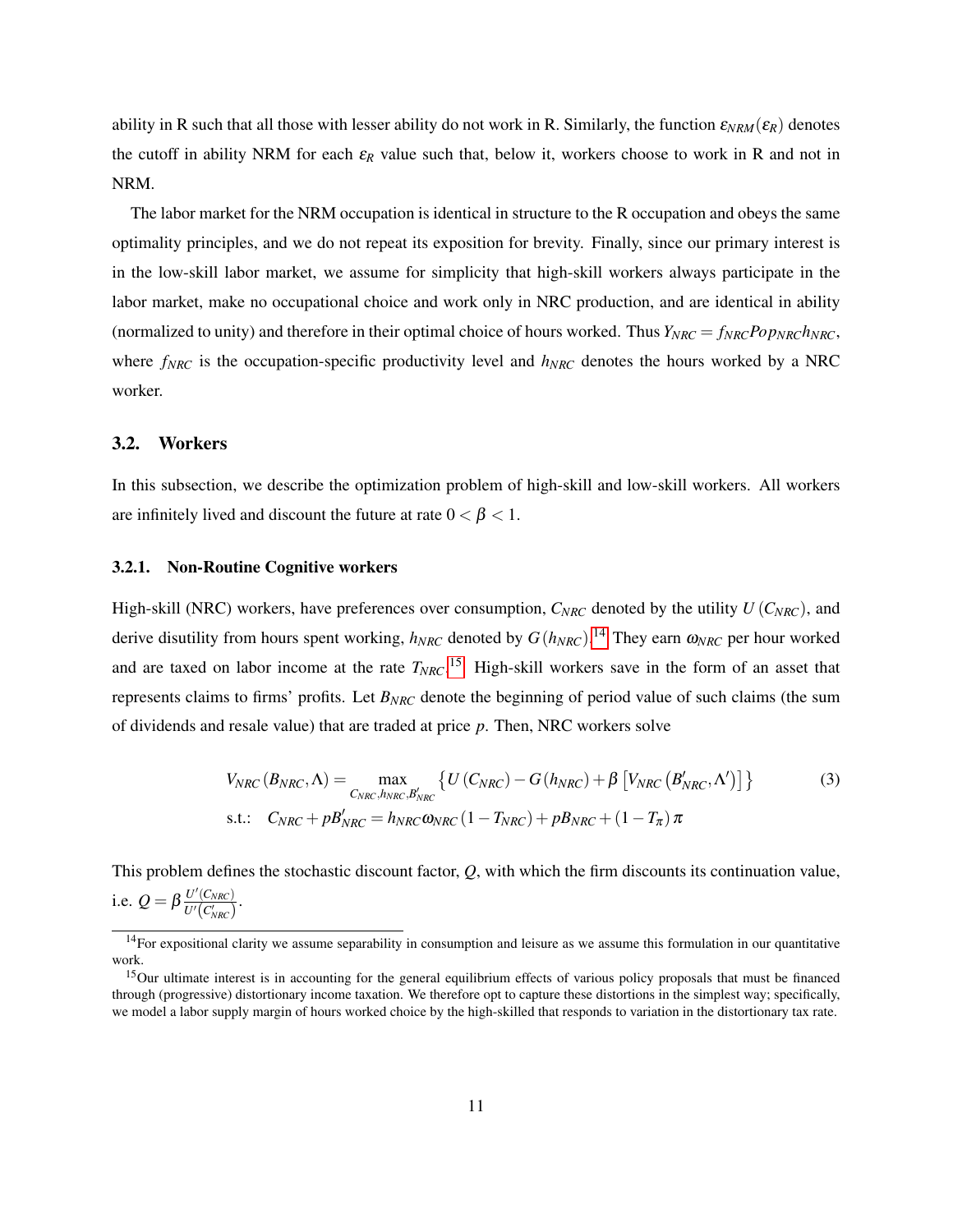#### 3.2.2. Routine and Non-Routine Manual workers

Similar to NRC workers, the unskilled have separable preferences over consumption and hours spent working. Unlike NRC workers, non-NRC individuals make a labor force participation and an occupation decision.

Formally, let  $(\varepsilon_R, \varepsilon_{NRM})$  denote a worker's (constant) idiosyncratic ability draw pair. Given these draws a low-skill worker simultaneously chooses whether to participate in the labor market or not and, conditional on participating, in which occupational labor market to work and for how many hours. Given our assumptions that (i) only NRC workers hold assets in the economy and (ii) that labor markets are frictionless, the decision problem of these workers is static and simply amounts to a comparison of contemporaneous utility that takes into account the current period consumption and the optimal hours worked when employed in a given occupation.

Hence, if working in the R occupation then the consumption  $C_{e, \varepsilon_R}$ , must satisfy the budget constraint:

$$
C_{e,\varepsilon_R} = \omega_R h_{\varepsilon_R} \varepsilon_R (1 - T_R),
$$

where  $\omega_R$  denotes the wage per efficiency unit,  $h_{\varepsilon_R}$  denotes the optimal hours worked, and  $T_R$  is the income tax rate. The problem for workers employed in an NRM occupation is identical in structure to that just described, except with R-subscripts replaced by NRM-subscripts.

Finally, a worker who decides to be out of the labor force receives a transfer that is constant and independent of ability,

$$
C_o=b_o.
$$

Here, *b<sup>o</sup>* denotes (net of tax) government transfers to non-participants. Although non-participants receive the same income, they have different abilities,  $\varepsilon$ , and face different likelihoods of labor force participation following a change in the economy.

#### 3.3. Government budget constraint

The government does not borrow or save, so that at each point in time the following budget constraint holds:

$$
NLF \times b_o = Rev_{NRC} + Rev_R + Rev_{NRM} + Rev_{\pi}, \tag{4}
$$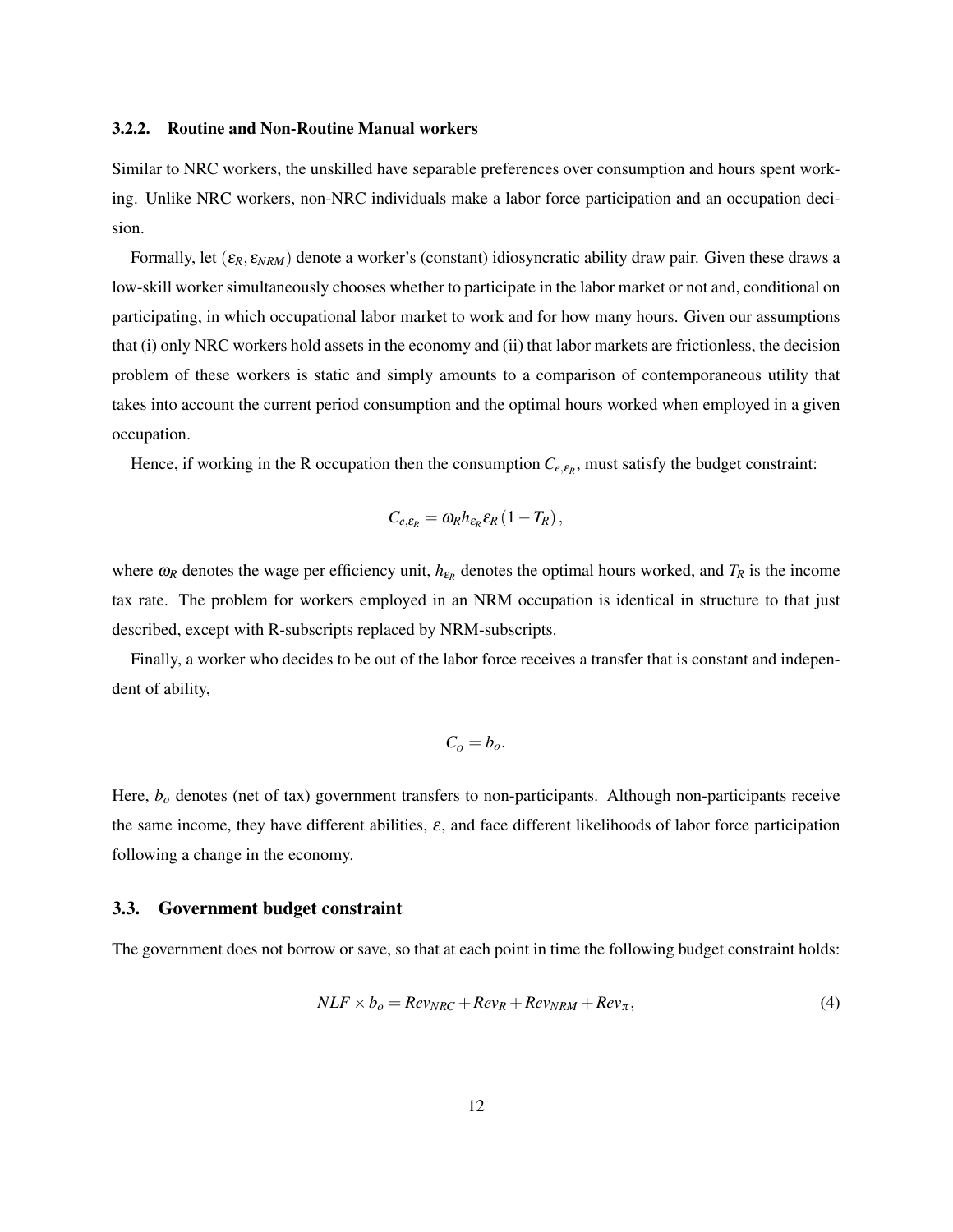where *NLF* denote the measure of low-skill workers outside the labor force:

$$
NLF = \int_{-\infty}^{\varepsilon_R^*} \int_{-\infty}^{\varepsilon_{NRM}^*} \Gamma'(\varepsilon_R, \varepsilon_{NRM}) d\varepsilon_{NRM} d\varepsilon_R,
$$

and thus total government transfers to this group equal  $NLF \times b_o$ .

Government revenues are derived from labor and profit taxation. Labor taxes collected from employed NRM and R workers are given by:

$$
Rev_{NRM} = (1 - Pop_{NRC}) \int_{\varepsilon_{NRM}^*}^{\infty} \int_{-\infty}^{\varepsilon_R(\varepsilon_{NRM})} h_{\varepsilon_{NRM}} T_{NRM} \omega_{NRM} \Gamma'(\varepsilon_R, \varepsilon_{NRM}) d\varepsilon_R d\varepsilon_{NRM},
$$

and :

$$
Rev_R = (1 - Pop_{NRC}) \int_{\varepsilon_R^*}^{\infty} \int_{-\infty}^{\varepsilon_{NRM}(\varepsilon_R)} h_{\varepsilon_R} T_R \omega_R \Gamma'(\varepsilon_R, \varepsilon_{NRM}) d\varepsilon_{NRM} d\varepsilon_R,
$$

respectively. Labor taxes collected from NRC workers is:

$$
Rev_{NRC} = Pop_{NRC} h_{NRC} \omega_{NRC} T_{NRC}.
$$

Tax revenues from the final good producer are given by:

$$
Rev_{\pi} = T_{\pi} \left[ Y - P_R Y_R - P_{NRM} Y_{NRM} - P_{NRC} Y_{NRC} - \phi_A \left( X'_A - (1 - \delta_A) X_A \right) - \phi_K \left( K' - (1 - \delta_K) K \right) \right].
$$

#### 3.4. Equilibrium

To summarize the structure of the model, a fraction of workers is high-skill. They supply their labor in a frictionless labor market to the NRC intermediate good and receive a market wage equal to their marginal revenue product. Each low-skill agent is endowed with a pair of idiosyncratic productivity parameters,  $\varepsilon_R$  and  $\varepsilon_{NRM}$ , drawn from a joint distribution  $\Gamma(\varepsilon_R, \varepsilon_{NRM})$ . These workers choose whether and in which occupational market to participate, and choose how many hours to supply in that market.

Hence, formally, given productivities  $\{f_R, f_{NRM}, f_{NRC}\}$ , the relative prices of capital  $\{\phi_K, \phi_A\}$ , the distribution of low-skill abilities  $\Gamma(\varepsilon_R, \varepsilon_{NRM})$ , and the population fraction of high-skill workers, *Pop<sub>NRC</sub>*, a symmetric stationary equilibrium is a collection of:

- wages per NRC worker  $\{\omega_{NRC}\}$  and per efficiency units in R and NRM  $\{\omega_R, \omega_{NRM}\}\;$ ;
- prices of the occupational outputs  $P_{NRC}, P_{NRM}, P_R$ ;
- price of equity claims *p*;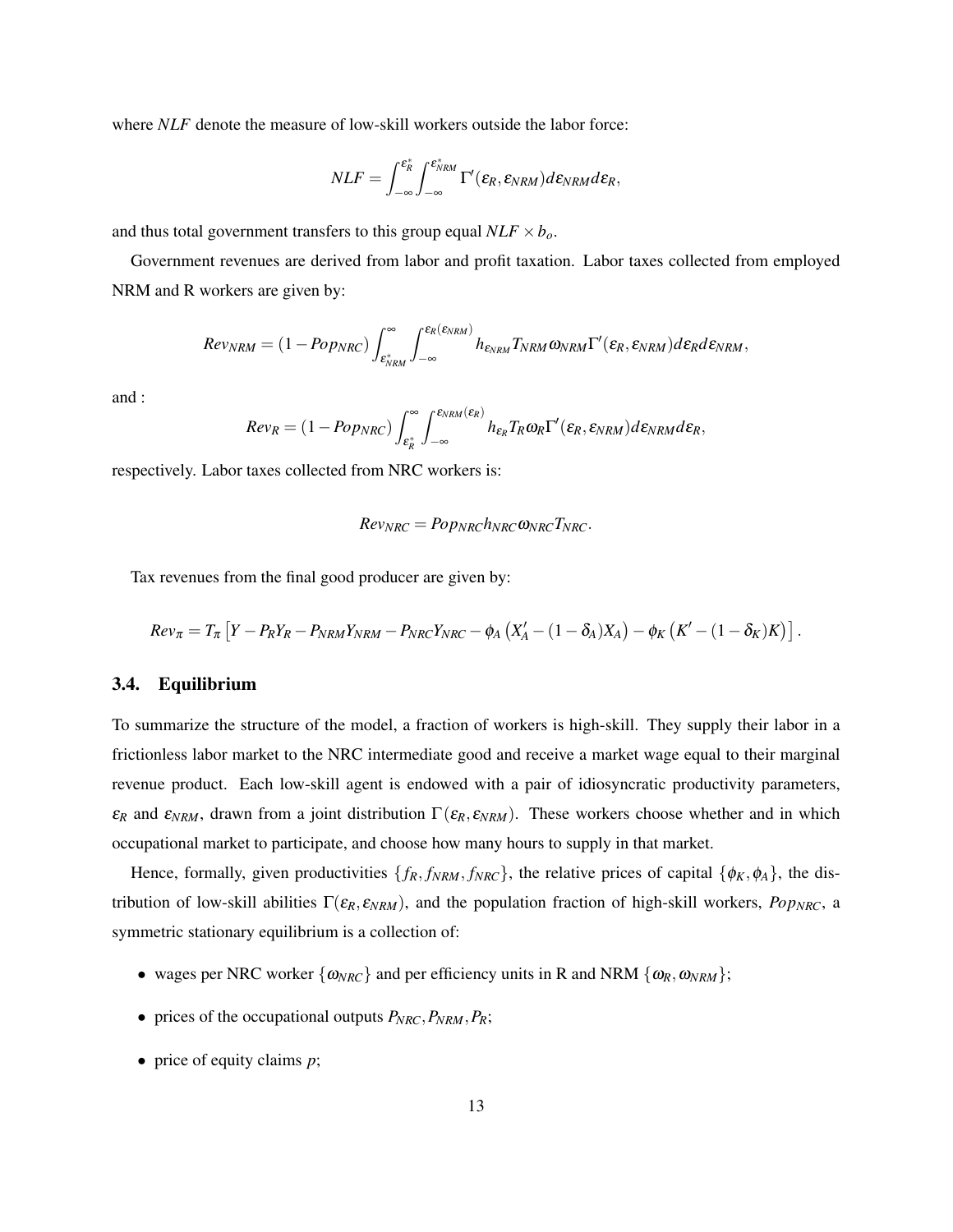- labor input and capital,  $\{Y, Y_{NRC}, Y_R, Y_{NRM}, K, X_A\}$ ; and
- policy,  $\{T_{\pi}, T_{NRC}, b_o\}$  and  $\{T_R, T_{NRM}\}$

such that

- final good firms are profit maximizing,
- workers are utility maximizing (specifically, high-skill workers are making saving and labor supply decisions, and low-skill workers are making decisions about participation, occupation, and hours of work optimally),
- the final good market clears,
- labor market of the three factors of production clears,
- the equity market clears:  $B_{NRC} = 1$ , and
- the government's budget constraint is satisfied.

## <span id="page-14-0"></span>4. Calibration

In this section we calibrate the model economy, which targets, in general, data moments for 2017. Based on this calibration we evaluate below the impact of different policies in the face of advancing automation technology. This section begins with a discussion of model parameterization. Table [1](#page-15-0) lists the various parameters and their values.

**Ability distribution** We assume the work ability distribution,  $\Gamma(\varepsilon_R, \varepsilon_{NRM})$ , to be jointly log normal. As we discuss in Appendix [A.5,](#page-36-0) to identify the parameters of this distribution we use the observed shares of low-skill workers in the routine and non-routine manual occupations in 2017 and the variance of observed R and NRM wages in the data. We note that the correlation between the two abilities cannot be identified in the data. As such, we solve the model for various values of this correlation. Quantitatively, as shown in the tables in Appendix [A.7,](#page-38-0) all of the results that we present below and in the policy experiments are very similar for different values of this correlation.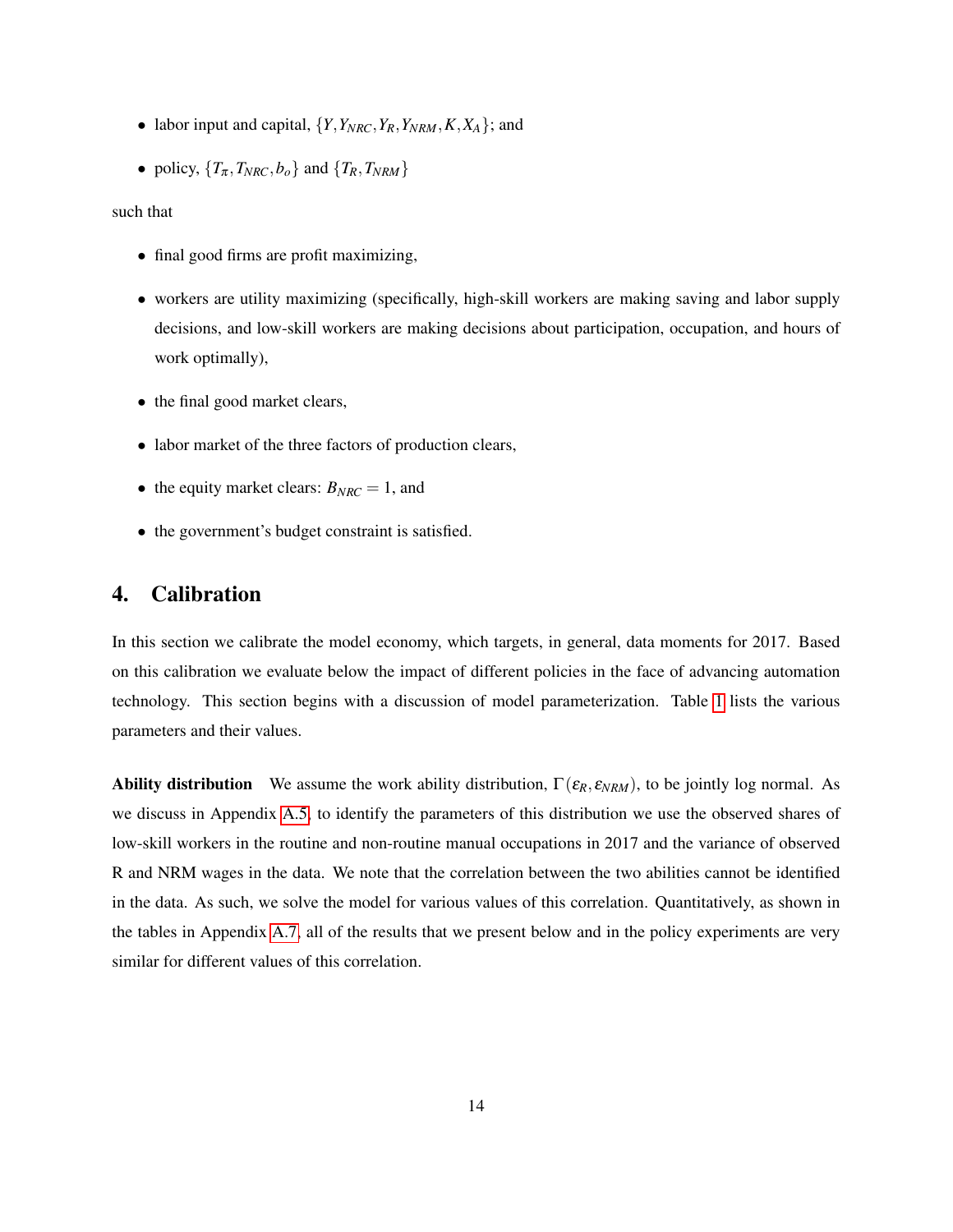| <b>Parameter</b>                 | <b>Value</b>     | <b>Target</b>                                                          |  |
|----------------------------------|------------------|------------------------------------------------------------------------|--|
| <b>Ability Distribution</b>      |                  |                                                                        |  |
| $\mu_{NRM}$                      | 1                |                                                                        |  |
| $\mu_R$                          | 1                | Normalization                                                          |  |
| $\sigma_{NRM}$                   | 1.0069           |                                                                        |  |
| $\sigma_R$                       | 0.7509           | Occupations allocations and variance of observed wages                 |  |
| $\rho_{R,NRM}$                   | $\boldsymbol{0}$ | See text for details                                                   |  |
| <b>Preferences</b>               |                  |                                                                        |  |
| $\beta$                          | 0.9615           | Annual frequency; $r_{annual} = 0.04$                                  |  |
| $\eta_R, \eta_{NRM}, \eta_{NRC}$ | $\mathbf{1}$     | see text                                                               |  |
| <b>Taxes and Transfers</b>       |                  |                                                                        |  |
| $b_o$                            | 0.0284           | Indifference condition for participation                               |  |
| $T_{NRM}$                        | 0.137            |                                                                        |  |
| $T_R$                            | 0.137            | Average group tax rates                                                |  |
| $T_{NRC}$                        | 0.267            |                                                                        |  |
| $T_{\Pi}$                        | 0.36             | See Trabandt and Uhlig (2011)                                          |  |
| <b>Depreciation Rates</b>        |                  |                                                                        |  |
| $\delta_K$                       | 0.12             |                                                                        |  |
| $\delta_A$                       | 0.19             | see Eden and Gaggl (2018)                                              |  |
| <b>Production Function:</b>      |                  |                                                                        |  |
| <b>Shares and Elasticities</b>   |                  |                                                                        |  |
| $\Psi$                           | .1099            |                                                                        |  |
| $\alpha$                         | 0.8154           | Labor share, Routine Labor Share, ICT capital In-                      |  |
| $f_R$                            | 0.1575           | come share                                                             |  |
|                                  |                  |                                                                        |  |
| γ                                | 0.31             | Physical capital income share (see Eden and Gaggl (2018))              |  |
| $\mathcal V$                     | 0.47             |                                                                        |  |
| ς                                | $-2.1$           | Split of R workers between NLF and NRM and $\Delta \frac{X_A}{\phi_A}$ |  |

<span id="page-15-0"></span>Table 1: Calibration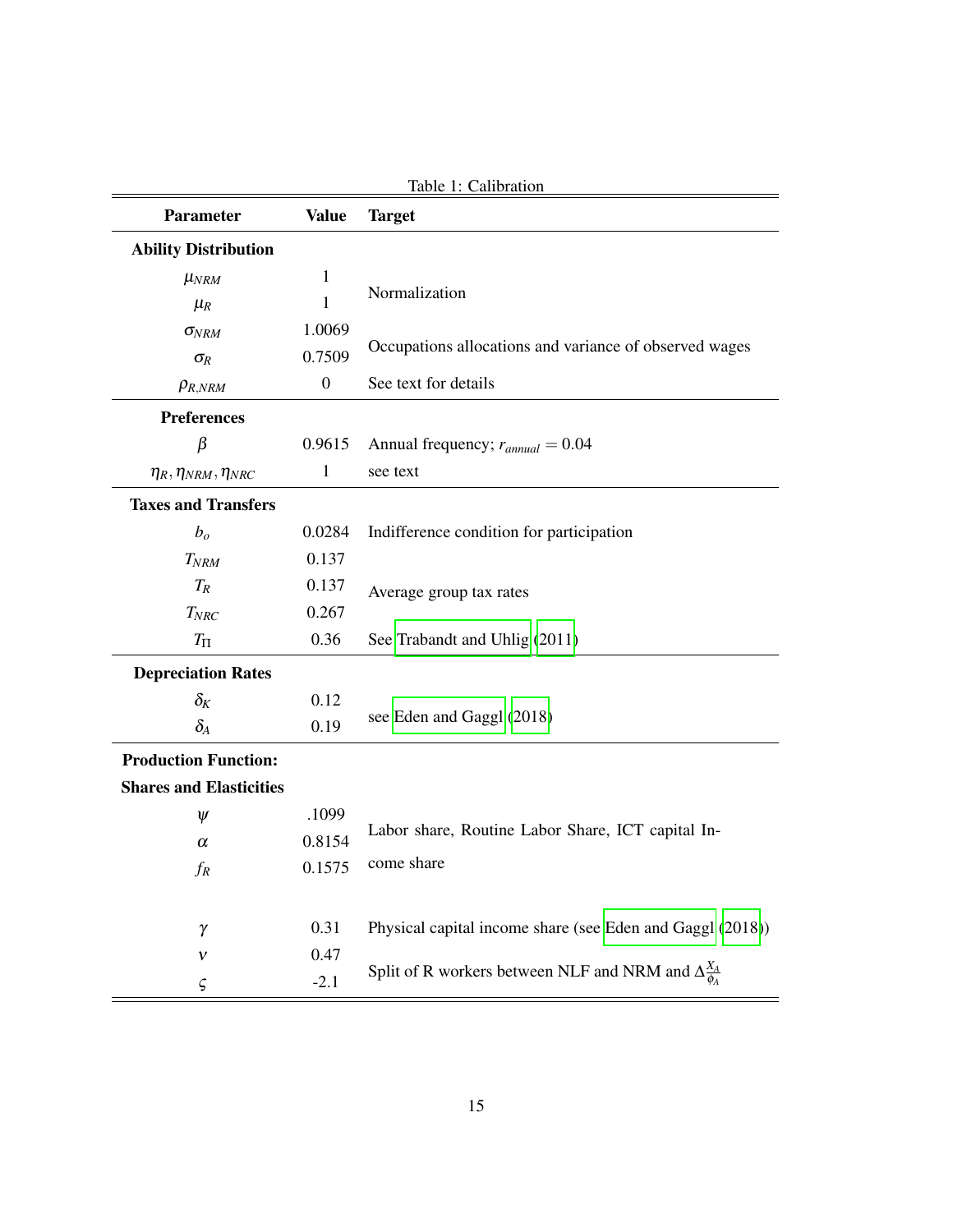**Preferences** The model is calibrated to an annual frequency. We set  $\beta = 0.9615$ , targeting an average annual risk-free interest rate of 4%. We assume a separable flow utility  $u(C, h) = \log(C) - \chi_j \frac{h^{1+\eta_j}}{1+n}$  $\frac{h}{1+\eta_j}$ , where  $j = \{R, NRM, NRC\}$ . We set  $\eta_j = 1$  and solve for  $\chi_j$  such that *h* is normalized to 1 in steady state for all workers.<sup>[16](#page-16-0)</sup>

Government transfers The value of the government transfer to those who do not participate in the labor force is set internally to ensure that, when calibrated to match the 2017 shares of workers in R, NRM, and NLF, the marginal  $(\varepsilon_R^*, \varepsilon_{NRM}^*)$  worker is indifferent as to participating in the labor force or being unemployed.[17](#page-16-1)

Taxes Government transfers are funded by taxes on profits and labor income. The labor tax schedule is progressive. We set the tax on non-participants' transfer income to zero. The tax rate on NRM and R labor income is set at  $T_R = T_{NRM} = 0.137$ , approximately the average tax rate across the second to fourth quintiles of income, while the high-skill/NRC tax rate is set at  $T_{NRC} = 0.267$ , the average federal tax rate for the fifth quintile of income.<sup>[18](#page-16-2)</sup> We set the tax on profits  $T_{\pi} = 0.36$  (following the discussion in [Trabandt and Uhlig](#page-31-4)  $(2011)$ <sup>[19](#page-16-3)</sup>

Depreciation rates We use the annual specific capital depreciation estimated by [Eden and Gaggl](#page-30-2) [\(2018\)](#page-30-2) and set accordingly  $\delta_A = 19\%$  and  $\delta_K = 12\%$ .

Production function parameters Consistent with the polarization empirical literature, such as [Autor,](#page-29-2) [Levy and Murnane](#page-29-2) [\(2003\)](#page-29-2) and [Autor and Dorn](#page-29-3) [\(2013\)](#page-29-3), and the recent optimal robot's tax policy analysis as in [Guerreiro, Rebelo and Telels](#page-30-9) [\(Forthcoming\)](#page-30-9), we assume that automation capital is a substitute for the R labor input and a relative complement to NRC workers. As such, we assume that  $(X_A, Y_R)$  form a composite good, which is then aggregated with the remaining factors.<sup>[20](#page-16-4)</sup> Specifically, we assume aggregate output is

<span id="page-16-0"></span><sup>&</sup>lt;sup>16</sup>This utility function allows for a clean characterization of ability cutoffs, as derived in Appendix [A.4.](#page-34-0) Moreover, we assume that  $\eta_j = 1$  as, for technical reasons, it allows for the solution of a quadratic equation in hours worked which simplifies the analysis of the full transition dynamics in the policy experiments below.

<span id="page-16-1"></span><sup>&</sup>lt;sup>17</sup>To put this into context, the resulting value of steady state consumption of an individual outside the labor force equals to 0.24 of the average wage in the economy. To construct the empirical counterpart we proceed as follows. We look at the sample of individuals aged 18-65 outside the labor force (excluding students and housewives) in the Annual Social and Economic Supplement (ASEC) of the CPS for 2017. We find that the total social assistance transfers (including social security income, welfare (public assistance) income, supplemental security income, income from worker's compensation, income from disability benefits, and market value of food stamps) account for 17% of the average earnings.

<span id="page-16-3"></span><span id="page-16-2"></span><sup>&</sup>lt;sup>18</sup>These tax rates are based on the estimates in the Congressional Budget Office distribution of household income in 2015.

<sup>&</sup>lt;sup>19</sup>This calibration implies that there are revenues above and beyond what is required to fund the government transfers; we set those as fixed government expenditures that are not valued by individuals and keep them constant across all our policy experiments.

<span id="page-16-4"></span> $^{20}$ An alternative CES specification is one where the composite good is formed between automation capital and NRM workers. See for example [Krusell et al.](#page-30-10) [\(2000\)](#page-30-10) and [Eden and Gaggl](#page-30-2) [\(2018\)](#page-30-2)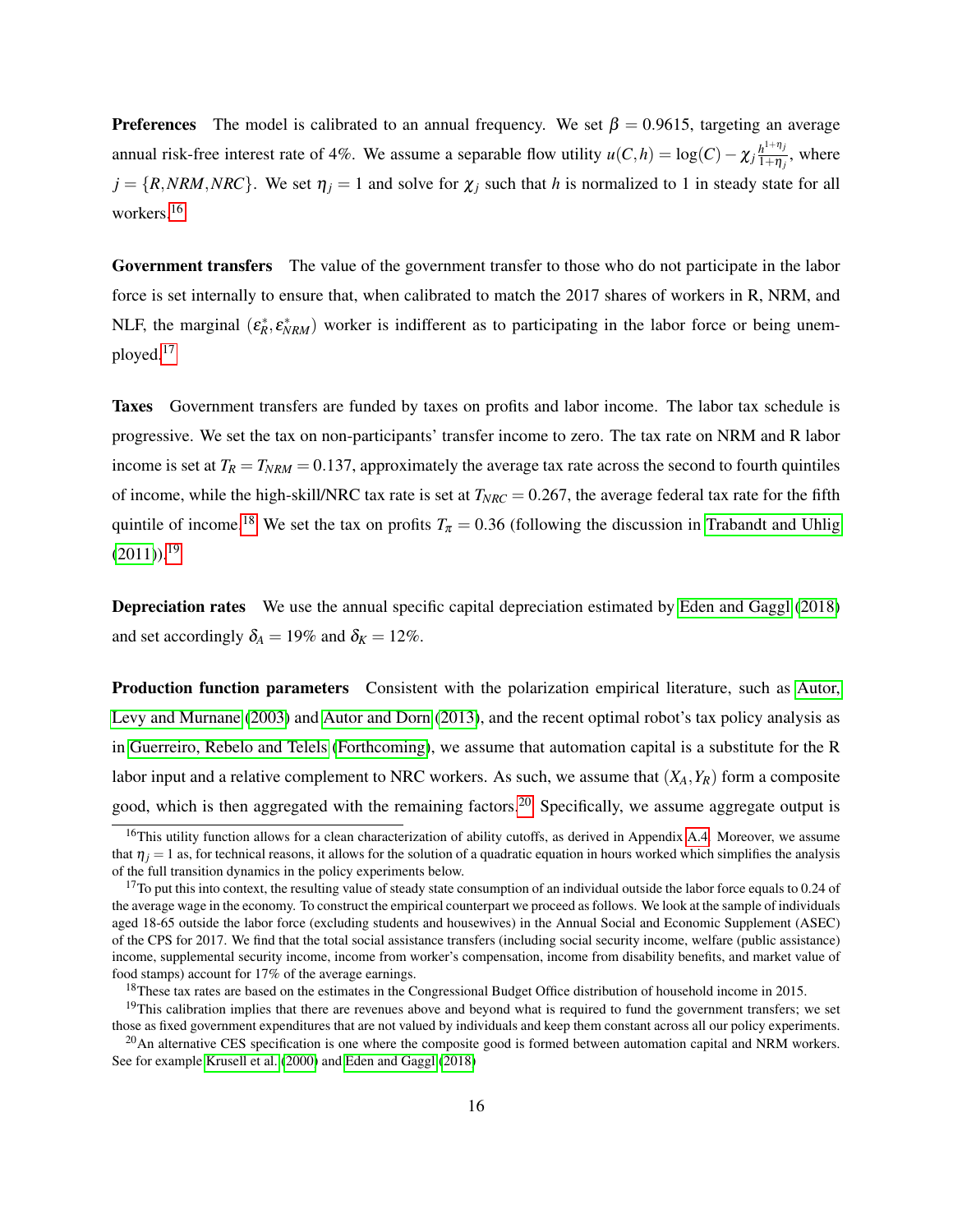produced via

$$
Y_t = K_t^{\gamma} Y_{NRM,t}^{\psi(1-\gamma)} \left[ (1-\alpha) Y_{NRC,t}^{\varsigma} + \alpha \left[ X_A^{\gamma} + Y_{R,t}^{\gamma} \right]^\frac{\varsigma}{\varsigma} \right]^{\frac{(1-\psi)(1-\gamma)}{\varsigma}}
$$
(5)

where v governs the degree of substitution between  $R$  labor and automation capital, and  $\zeta$  governs the elasticity of substitution between the  $(X_A, Y_R)$  composite and NRC labor.<sup>[21](#page-17-0)</sup>

The parameters  $\psi$ ,  $\alpha$ ,  $f_R$ ,  $f_{NRM}$  also determine various income shares. We normalize  $f_{NRM} = 1$ . The data moments we use to discipline the remaining three parameters are the income shares (out of GDP) of total labor, routine labor, and the share of automation capital (see below for the description of this capital stock).

Two remaining parameters cannot be identified from first moments in the data: ν, which controls the elasticity of substitution between automation capital and R labor services, and  $\zeta$ , which controls the elasticity of substitution between *YNRC* and the (*XA*,*YR*) composite. Our approach is to feed in a proxy for the *observed automation capital price fall* and iterate over  $v$  and  $\varsigma$  such that we match two moments: (i) the percentage change in automation capital (i.e., we match the observed elasticity of automation capital to its relative price), and (ii) the split between NLF and NRM in accounting for the decline in R employment propensity among the low-skilled.<sup>[22](#page-17-1)</sup> To do so, we use as our proxy for the decline in automation price, the 1989 to 2017 decline in the price of information and communication technology (ICT) capital as reported in [Eden](#page-30-2) [and Gaggl](#page-30-2) [\(2018\)](#page-30-2); Over our period of interest this price declined by  $68\%$ <sup>[23](#page-17-2)</sup> Interestingly, similar magnitudes are seen in the changes of robot pricing. Specifically, [Graetz and Michaels](#page-30-4) [\(2018\)](#page-30-4) show that the unit price of robots in the U.S. has declined by about 60% between 1990 and 2005 (see their Figure 1). So both measures suggest a similar degree in the change of automation capital.

Hence, our first targeted moment is the estimated elasticity of ICT to its price over this period from [Eden and Gaggl](#page-30-2) [\(2018\)](#page-30-2), which is (-1.67). For our second data moment we use CPS data as in Section 2, averaged over men and women, and find that, within low-skill non-NRC workers, 65% of the decline in R employment is accounted for by non-participation and the rest by reallocation to NRM. While we cannot establish a causal link between automation and the share of the decline in R accounted for by nonparticipation, the model revolves around both the occupational choice and the labor participation margins.

<span id="page-17-0"></span> $21$  [Eden and Gaggl](#page-30-2) [\(2018\)](#page-30-2) demonstrate that the NRM labor share of national income has not changed during our period of interest. As such, we assume that NRM input,  $Y_{NRM}$ , is also Cobb-Douglas in production.

<span id="page-17-1"></span> $22$ As a robustness check, we also calculate the same moments in the model, using small changes to the price of automation. The calibrated parameters are quantitatively similar.

<span id="page-17-2"></span><sup>&</sup>lt;sup>23</sup>We note that the estimates in [Eden and Gaggl](#page-30-2) [\(2018\)](#page-30-2) end in 2013. To extend the series until 2017 we employ two different methods. First, we extrapolate the ICT price and capital series until 2017 based on their median growth rate during the post-Great Recession period. Second, as an alternative method, we note that the relative chained price index of private fixed investment in information processing equipment and software behave in an almost identical way to the [Eden and Gaggl](#page-30-2) [\(2018\)](#page-30-2) series, so we can use its growth rate for the 2013-2017 period (See https://fred.stlouisfed.org/series/B679RG3Q086SBEA ) to extrapolate the missing years. Both methods generate almost identical series.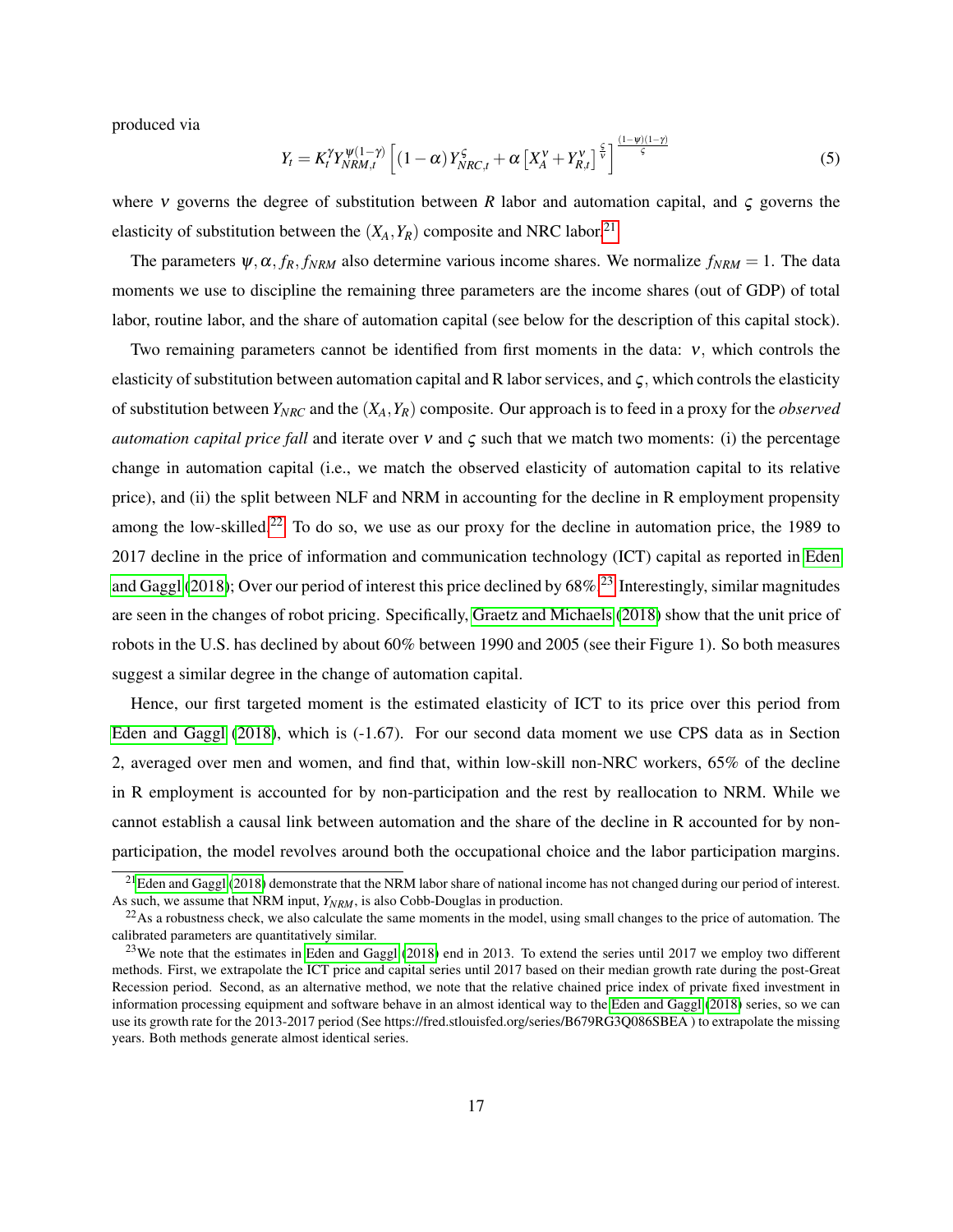As such we choose to target this moment.<sup>[24](#page-18-1)</sup>

#### 4.1. The allocation and welfare impact of automation

Our goal in this section is to establish that the model is empirically relevant for evaluating automation-related policy instruments. To do so, we demonstrate that the model captures key features of the macroeconomics of automation in recent decades along different dimensions. We report the results in Appendix [A.6](#page-37-0) and provide a brief summary here.

Our first variable of interest is the decline in routine employment. Naturally, there are other forces that affect it, such as globalization and trade (see for example [Autor, Dorn and Hanson](#page-29-9) [\(2015\)](#page-29-9)). Hence, we would not expect the decline in the price of automation to explain the entire decline in routine employment. Indeed, the model economy reduces the likelihood of the low-skilled working in R by 10 percent, thus the model, when solely driven by the ICT price change, accounts for more than half of the 17 percent unconditional fall observed for unskilled men between 1989 and  $2017<sup>25</sup>$  $2017<sup>25</sup>$  $2017<sup>25</sup>$  Our second set of variables of interest is aggregate and occupation-specific labor shares of GDP. As we show in the table, the model is consistent with the observed fall in the aggregate labor share in the U.S. (see, for example, [Karabarbounis and Neiman](#page-30-11) [\(2013\)](#page-30-11)) and in the change in occupation-specific income shares (see discussion in [Eden and Gaggl](#page-30-2) [\(2018\)](#page-30-2) ).

This analysis enables us to gauge the welfare impact of automation, manifested as a decline in the relative price of automation capital in the model. We calculate welfare as the consumption equivalent change between the two steady states, following the decline in the price. High-skill non-routine cognitive workers are the big winners from automation, since they are both the equity owners in the economy and are complements in their labor input to automation capital; they experience a 27% increase in welfare. By contrast, the biggest losers are those unskilled workers who used to work in routine occupations, as a results of the fall in the wages of these jobs. Some of these workers remained in routine occupations post-automation (and suffered a 9.4% welfare drop), while the relatively low-skilled among them ended up in non-routine manual occupations (3.4% welfare decline) or outside the labor force (4.8% loss in welfare). Workers who used to work in low-skill, low-wage non-routine manual occupations actually gained due to the rise in their wages, seeing a welfare increase of 3%.

<span id="page-18-1"></span><span id="page-18-0"></span><sup>&</sup>lt;sup>24</sup>We explore alternative calibrations targets for these two parameters, naturally, resulting in slightly different estimates. Importantly, our policy experiments deliver almost identical results under these alternative calibrations; results are available upon request.

<span id="page-18-2"></span><sup>&</sup>lt;sup>25</sup>Recall that two-thirds of the decline in R is due to a rise in out of the labor force. In the model, leaving the labor force is an endogenous choice due to the decline in the return to work in R. This is consistent, for example, with workers' take-up of disability insurance as an exit strategy from the labor force. For example, see the discussion in Section II.D in [Aaronson et al.](#page-29-10) [\(2014\)](#page-29-10) and the references therein showing that non-participation due to disability has been edging up.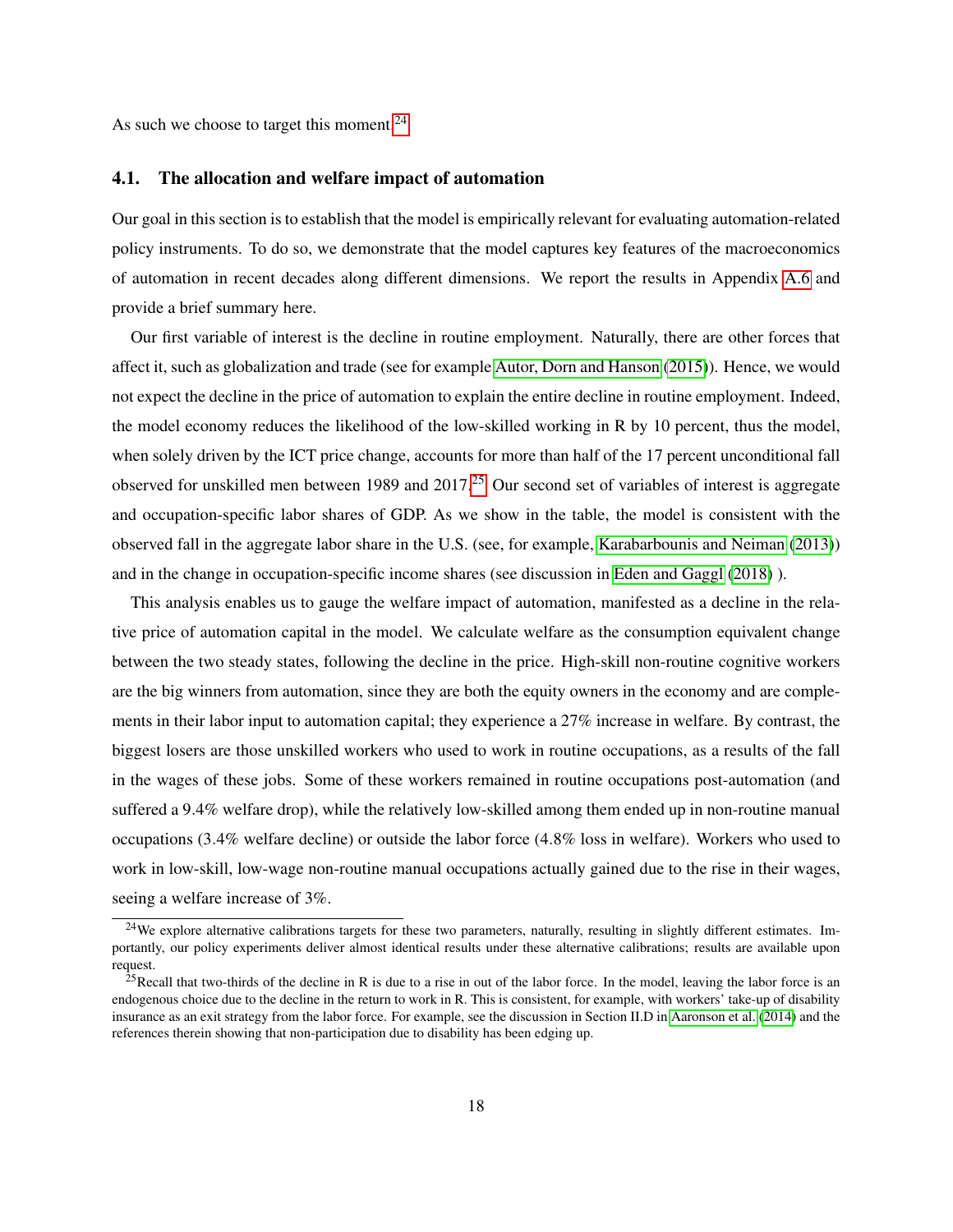## 5. Policy experiments

We use our modeling framework as a laboratory to consider the impact of two sets of policies informed by current policy discussions. Recall that the results in the empirical and in the model sections suggest that a share of R workers ends up out of the labor force and those that remain in it suffer a decline in their wages and welfare. At the same time, the demand for NRM and NRC increases due to automation.

As such, we begin by studying the effects of two programs designed to retrain those harmed by automa-tion.<sup>[26](#page-19-0)</sup> The first one is targeted at those with the lowest skills who ended up outside the labor force. It seeks to improve their non-routine manual ability (in a distributional sense). Then we consider a program targeted at routine workers with relatively high ability that retrains them to perform non-routine cognitive occupations. This second experiment quantifies the effect of a program that provides high-skill routine workers with the equivalent of a four-year college education.

The second set of policies we consider are explicitly redistributive and transfer resources directly to the low-skilled (low-income). They include: (i) the introduction of a universal basic income (UBI); (ii) increased transfers to those outside the labor force; and (iii) changes in the labor taxes levied on the low-skilled. A number of these policies have been discussed in the context of ameliorating inequality and aiding those most negatively affected by automation.

To make the policy experiments comparable, we keep the "dollar value" of the programs fixed, as discussed below. We start all experiments from the (2017) calibrated steady state, apply the policy, and calculate the full transitional path to the new steady state. We then calculate the change in consumption equivalent welfare due to the policy for each experiment. An important goal of the analysis is to evaluate the heterogeneity in the welfare impact of the policies we analyze. To do that, we simulate low-skill individuals, drawing abilities from the pre-policy change calibrated ability distribution. We then solve for their employment, occupational and hours of work choices given prices in each period throughout the transition and in the new steady state. This allows us to calculate change in consumption equivalent welfare conditional on *pre-policy* employment and occupational status, which is essential for documenting the heterogeneous effects of the different policies.

Finally we note that, given the general equilibrium emphasis of the model, each policy must be financed through increased government taxation. Naturally, since Ricardian equivalence does not hold in our model, the specific way the policies are financed matters. Our approach is to finance the programs via changes to the labor income tax levied on high-skill (NRC) workers that have benefited most from automation. This is

<span id="page-19-0"></span><sup>&</sup>lt;sup>26</sup>Given our interest in policy analysis, we consider only government-sponsored programs and not market retraining opportunities.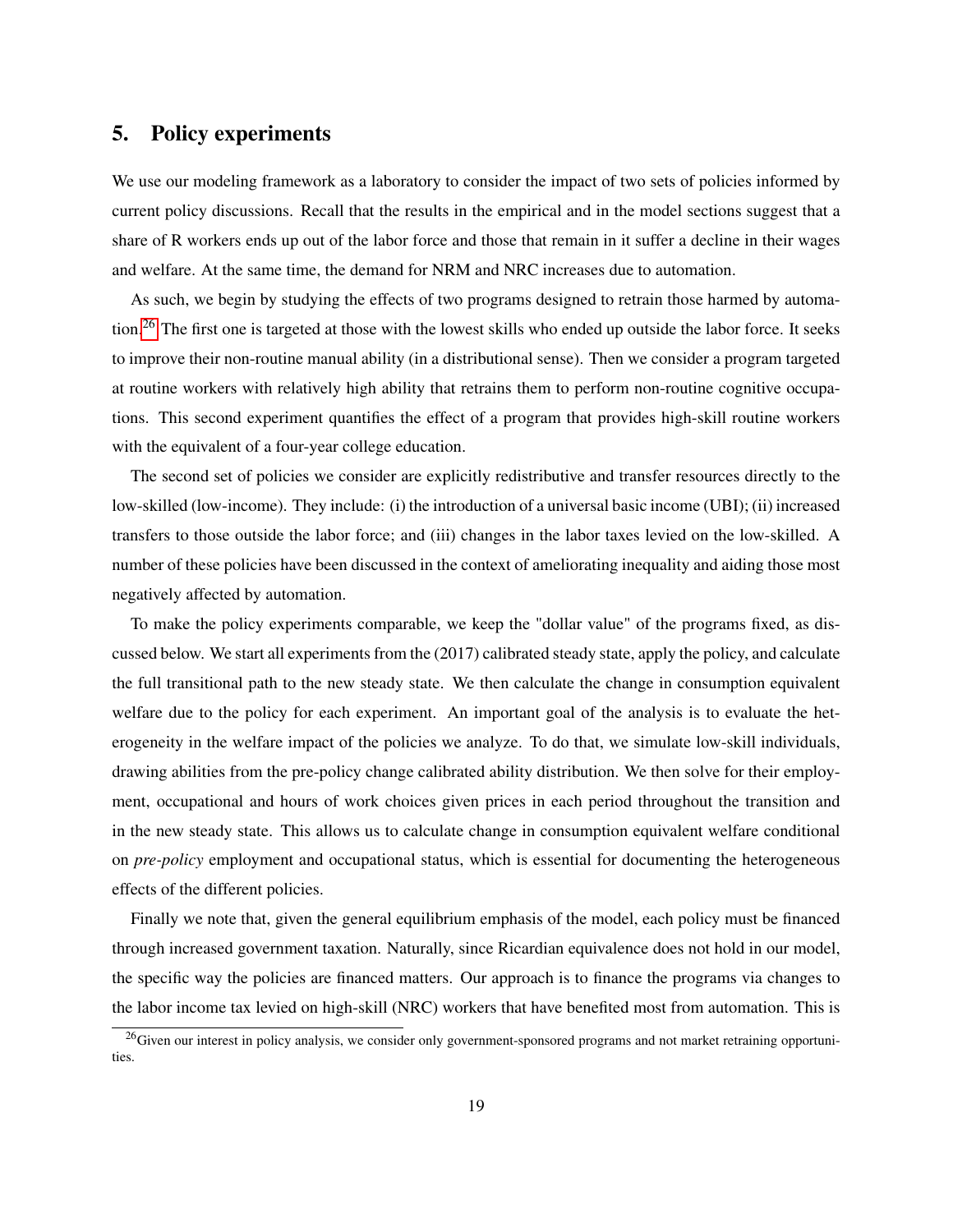consistent with our interest in analyzing the effects of programs targeted at those most adversely affected by automation. At least in some cases, this approach implies increasing the distortion on the labor supply of high-skill workers.

#### 5.1. Retraining programs

#### 5.1.1. NRM retraining program

Our first policy experiment changes the ability distribution of low-skill workers in the face of automation. We consider a change in the marginal distribution of ε*NRM* ability (leaving the marginal distribution of ε*<sup>R</sup>* unchanged) capturing the idea of training low-skill workers to do non-routine manual work.

We target those out of the labor force (i.e., with ability below both cutoffs  $\varepsilon_R^*$  and  $\varepsilon_{NRM}^*$ ) in the steady state. The program allows workers to increase their ability in the NRM dimension; after training, treated individuals re-draw their NRM ability from a new distribution characterized by a higher mean, increasing the chances of obtaining high enough ability to participate in the labor force. Following the new draws, those with relatively high  $\varepsilon_{NRM}$ , would improve their ability sufficiently to induce them to join the labor force and work in an NRM occupation. Others with low  $\varepsilon_{NRM}$  would remain outside the labor force.

There are two parameters that we need to calibrate in this experiment: the increase in productivity due to retraining and the cost per participant. We rely for both on the closest existing federal program – the Trade Adjustment Assistance (TAA).<sup>[27](#page-20-0)</sup> Our calibration follows the empirical findings in [Hyman](#page-30-12) [\(2018\)](#page-30-12); his results imply an increase of 14.4% in productivity due to training that comes at a cost per participant of 14.5% of GDP per capita.<sup>[28](#page-20-1)</sup> To evaluate the (ex-ante) maximum increase in labor force participation, we consider applying this retraining scheme to all individuals who are outside the labor force, implying a one-time total cost of 3.4% of GDP.

Table [2](#page-25-0) compares the changes between steady states in terms of allocations and the transitions between the different occupations and labor force participation across the two steady states. In general, the retraining experiments we consider below feature several forces at play that lead to increased GDP. Naturally, they raise the labor force participation of the treated group. In addition to the direct rise in labor input, such increases have several general equilibrium effects. First, complementarities between the various factors of production imply that a higher labor force participation of the treated group leads to changes in the demand

<span id="page-20-0"></span> $^{27}$ This program assists workers in firms hurt by foreign trade and pays for retraining, among other benefits. See for example the 2015 TAA benefits page: https://www.doleta.gov/tradeact/benefits/2015-amendment-benefits.cfm

<span id="page-20-1"></span><sup>&</sup>lt;sup>28</sup>[Hyman](#page-30-12) [\(2018\)](#page-30-12) uses a quasi-experimental setting to estimate the impact of TAA on employment and income. [Hyman](#page-30-12) (2018) finds that TAA workers earn \$10,256, or about 44% more per year compared to the control group. Hyman evaluates that about a third of this increase stems from productivity (the rest from the rise in employment) and delivers about 14.4% increase in productivity due to training. We employ this number as the shift in the average ability of those who train.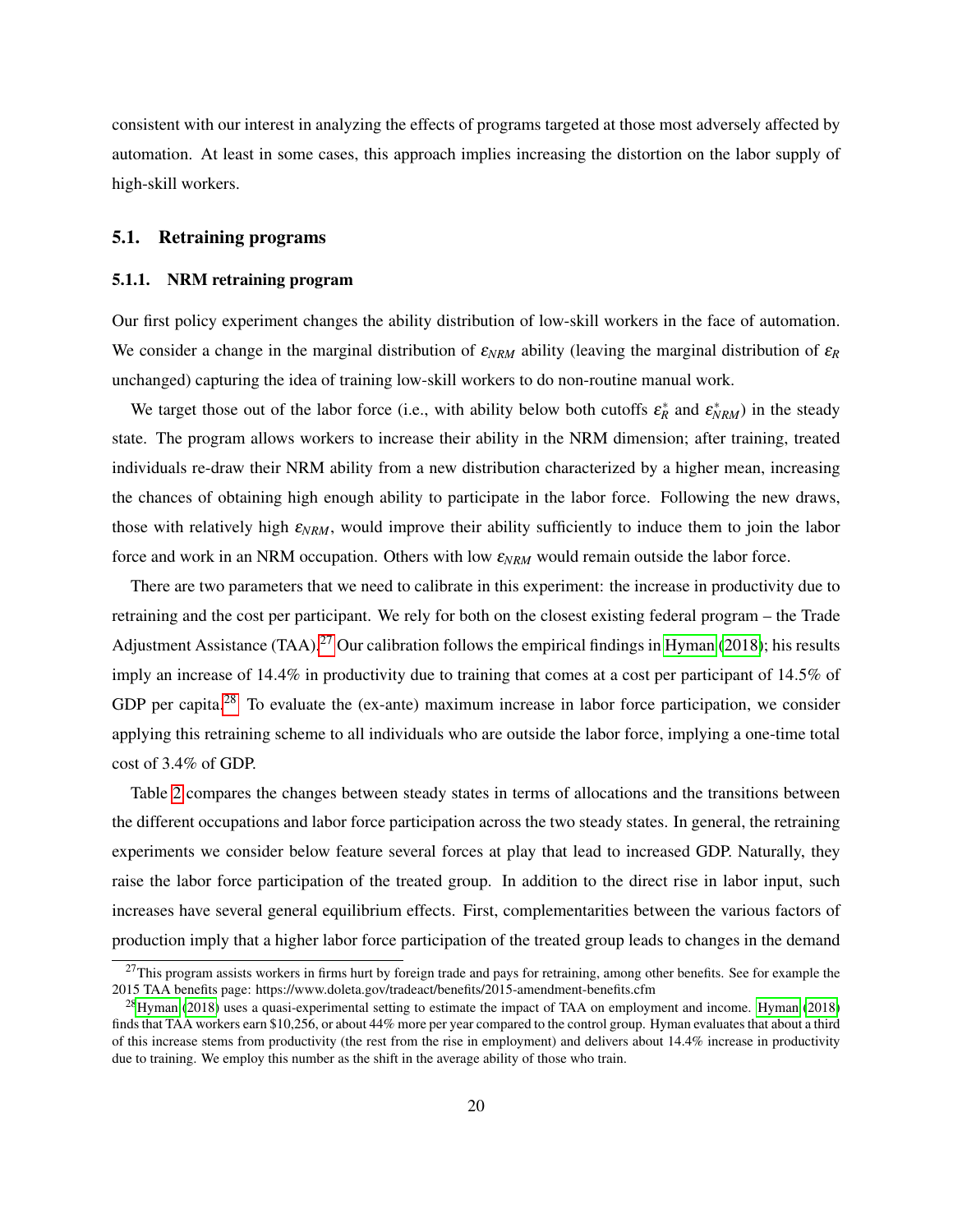for all other factors of production. Second, the retraining programs increase the supply of a specific type of labor (different across the programs) and create "displacement effects:" the trained individuals compete with incumbent workers in that occupation. Third, it reduces the labor tax distortion faced by skilled workers who finance lower overall transfers to those outside the labor force, resulting, ceteris paribus, in an increase in their labor supply.[29](#page-21-0)

The first column of Table [2](#page-25-0) describes the results of the NRM retraining program. A direct effect of it is a fall of 4.77% in non-participation. The majority of the new participants work in NRM occupations since their NRM ability improves thanks to the retraining program. At the same time this direct increase is somewhat muted by a displacement effect – the transition from outside the labor force into NRM of 1.96p.p (row 33) due to the retraining program results in a decline in the wage per NRM efficiency unit of 2.16% (row 17). This fall leads to an outflow outside the labor force of incumbent NRM of 0.34p.p (row 31).

The overall increase in the supply of NRM workers contributes to output growth. In addition, given the complementarity of NRM labor with the other factors of production, the rise in NRM employment boosts the returns to investment and the demand for R and NRC labor. As a result, in equilibrium, we observe a rise in both types of capital stock by about  $0.5 - 0.7\%$  (rows 21-22), as well as all labor inputs. Finally, because of reduced payments to those outside the labor force, the distortionary tax levied on skilled workers falls (row 14), which leads to a further increase in their hours worked (row 12). Overall, all of these effects amount to about 0.7% increase in GDP (row 13).

Welfare Next we discuss the welfare impact of this retraining program (presented in Table [3\)](#page-24-0). The main beneficiaries are naturally non-participants who, through retraining, move into the NRM occupation. Their consumption equivalent welfare increases by just over 5.7%.

The group that benefits the second most is the high-skilled, who experience a 1.1% rise in consumption equivalent welfare. Three channels account for it. First, reduced transfers to labor force non-participants cut the high-skilled's labor tax rate by about 3.9p.p. Second, the complementarity effects discussed above raise the NRC wage by about 0.7%. And third, profits increase in this economy – recall NRC workers are the equity holders.

Importantly, we note that this welfare calculation includes the cost of training funded by these NRC workers. This is reflected in the tax levied on these workers, which as can be seen in the figures in Appendix [A.8,](#page-39-0) initially increases. Over time, for the reasons discussed above, this tax converges to a *lower* tax than in

<span id="page-21-0"></span> $29$ The cost of the retraining programs is also levied on skilled workers; financing requires higher taxes levied on the skilled workers during the implementation of the program. This cost is only manifested during the transition to the new steady state and not in steady state comparison. Hence we relegate the discussion of the financing of the programs to the welfare discussion below.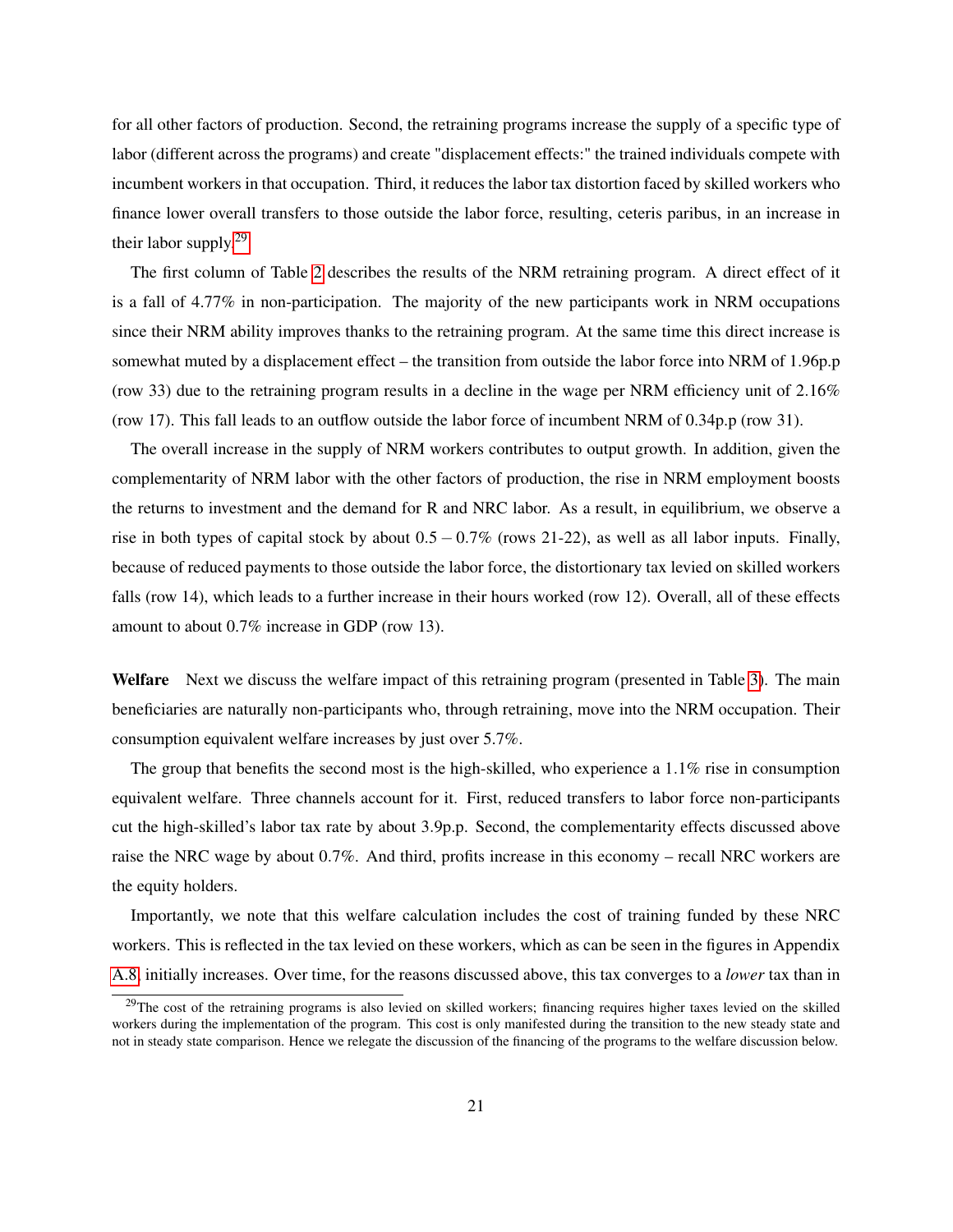the initial steady state. This implies that for these NRC workers, the welfare increase is much smaller under the full transition calculation as in Table [3](#page-24-0) vis-a-vis the solely steady-state based as in Table [A6.](#page-45-0)

With respect to the low-skilled, the welfare of those who were incumbent NRM prior to the experiment falls because of the displacement effect discussed above. The most negatively affected are those with sufficiently high  $\varepsilon_{NRM}$  who remain in their occupation and suffer a drop in wages and welfare. Of those who leave their NRM occupation, depending on their abilities, some remain in the labor force and transition to the R occupation, while some drop out of the labor force. The welfare of all of them declines, although the magnitudes of the fall vary depending on the transition they experience.

Finally, with respect to incumbent R workers, their welfare, as Table [3](#page-24-0) shows, goes down following this retraining policy, even though their wages rise slightly in the steady state. This occurs because, along the transition path, NRC workers initially reduce their labor input due to the higher distortionary taxation levied on them. Indeed, as the figures in Appendix [A.8](#page-39-0) show, R workers' wages initially decline. These forces are absent when solely comparing steady states; as Table [A6](#page-45-0) reports, the welfare of R workers increase in this case.

#### 5.1.2. NRC retraining program

Our second policy experiment targets the relatively high-ability routine workers whose wages fall in the face of automation. Specifically, we retrain them to perform NRC occupations. This experiment quantifies the effect of a program that provides high-skill routine workers with the equivalent of a four-year college education.[30](#page-22-0)

For comparability, we use the NRM retraining program's overall cost as an anchor for the NRC retraining program and for the remaining of the experiments we consider below; i.e., we ensure that the overall pro-grams' costs are identical.<sup>[31](#page-22-1)</sup> Since this program is more expensive per participant, the number of treated is smaller. We assume the program compares to a four-year college and rely on realistic college tuition costs and graduation rates to calibrate the exercise, which implies that the number of treated is 15 times smaller.<sup>[32](#page-22-2)</sup> Armed with this number we find the routine ability level above which individuals receive the training. <sup>[33](#page-22-3)</sup>

<span id="page-22-0"></span> $30$ The focus is on high-ability routine workers being as the ones who receive the NRC retraining since lower ability routine workers are less likely to succeed in transitioning to NRC occupations. See [Cortes](#page-30-6) [\(2016\)](#page-30-6) for evidence consistent with selection on ability in the context of the transition from routine to NRC occupations.

<span id="page-22-1"></span> $31$ We verify this in an ex-ante sense; i.e., the costs are the same prior to general equilibrium effects. In that sense the government sets a program and a cost and then the equilibrium in the economy takes place.

<span id="page-22-2"></span> $32$ See for example [Vardishvili](#page-31-5) [\(2020\)](#page-31-5) whose estimates suggest that the overall cost of college attendance amounts to two times GDP per capita (as a comparison recall that the first retraining program totaled 14.5% GDP per capita). Moreover, not all college attendants actually graduate, and following [Vardishvili](#page-31-5) [\(2020\)](#page-31-5) we assume that 29% of the treated individuals do indeed become NRC.

<span id="page-22-3"></span> $33$ The most able routine workers are, in our model, better off remaining routine. As such in assigning the treatment we make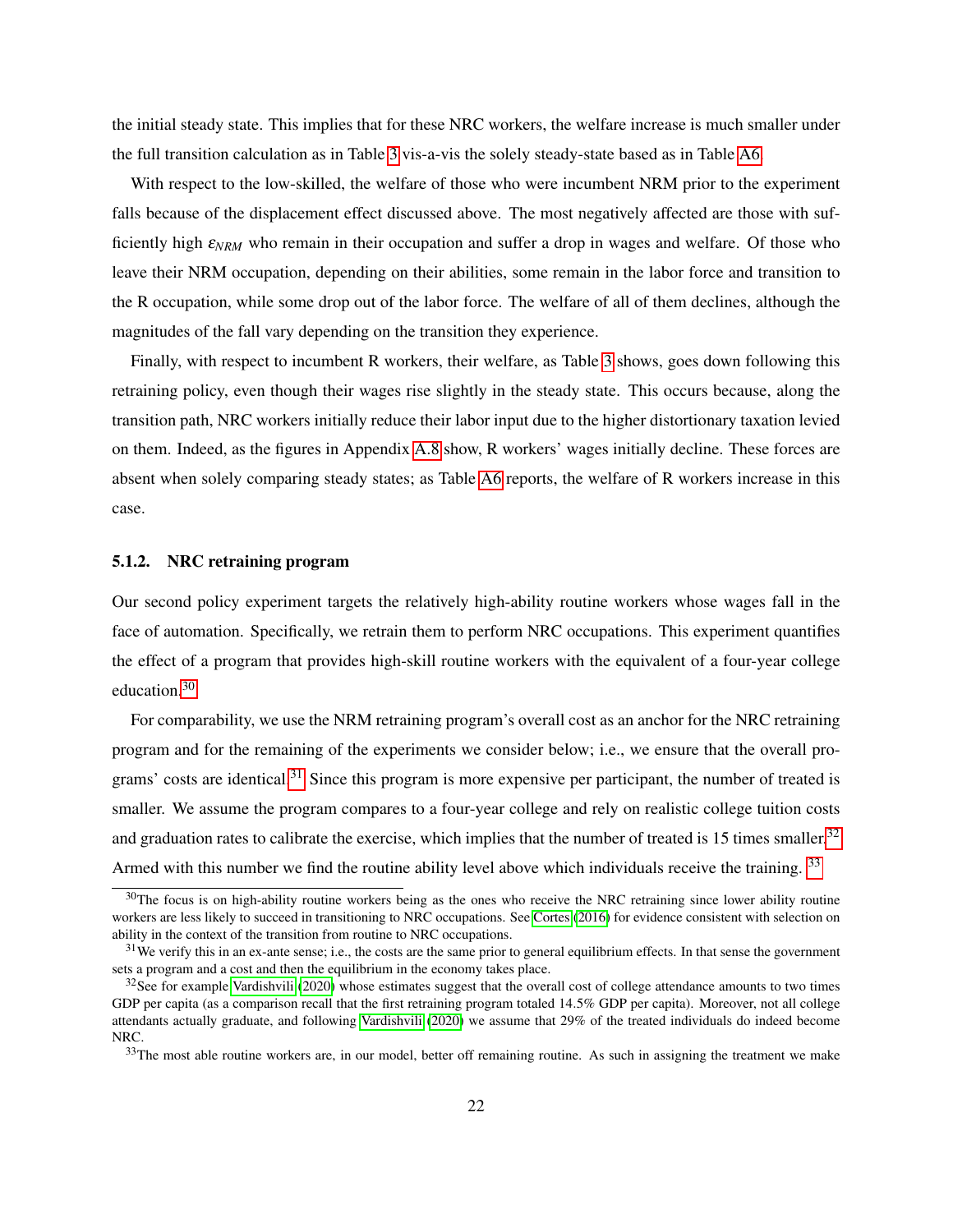The second column of Table [2](#page-25-0) describes the results. As a direct effect of the program, the fraction of high skilled in the population rises (row 11). As with the previous retraining program, this direct increase reduces wages for incumbent NRC workers (rows 18,19) and leads to a fall in hours worked (row 12).

Overall, the supply of NRC labor units increases (row 8), naturally contributing to output growth. In addition, given the complementarity of NRC labor with the other factors of production, the rise in it raises the returns to investment. As a result, in equilibrium, we observe an increase in both types of capital stock, which is especially visible for automation capital because of the high degree of complementarity between NRC workers and automation. Even though this program does not target directly those outside the labor force (as the first program did), it does slightly increase labor force participation. Overall, all of these effects amount to about 0.44% increase in GDP (row 13).

#### 5.1.3. Comparison of retraining programs

Comparing the two experiments (columns 1 and 2 in Table [2](#page-25-0) ), we note that the GDP impact of the first one is over sixty percent greater. Two factors are responsible. First, recall that we keep the *total treatment cost* of both programs identical in the experiments. So, as discussed above, the number of treated individuals in the second program is much smaller. Second, while in the first experiment individuals who were not working join the labor force, in the second one, the first-order effect of retraining concerns already highability working individuals. As such the output gains are relatively smaller.

In terms of welfare (see Table [3\)](#page-24-0), the NRC retraining program yields a gain about twice as large. However, this masks substantial heterogeneity in the welfare impact of the two programs across different individuals. Unlike the first retraining program, where low-wage unskilled NRM workers were the major losers, showing decline in welfare, in the NRC retraining program all unskilled workers weakly see an increase in their welfare. The main beneficiaries of the NRC program are naturally those routine workers who, through retraining, move into NRC occupations.<sup>[34](#page-23-0)</sup> Furthermore, the wages and welfare of workers in routine occupations – either those who used to work there or who transitioned there – rise due to the exodus of some routine to NRC occupations, and to complementarities with NRC. Finally, we note that the welfare of even the lowest-skilled NRM workers inches higher because of complementarities in production.

Who loses when new NRC workers are trained? Incumbent NRC workers experience a welfare decline of about 1.06%. This happens despite profits rising in the economy and the distortionary labor tax they

sure that those who receive are indeed better off (we formally discuss their welfare calculation below); technically this identifies two ability cutoffs.

<span id="page-23-0"></span><sup>&</sup>lt;sup>34</sup>For this group we calculate welfare assuming that equity is held only by incumbent NRC. Given the lack of idiosyncratic uncertainty, this is indeed an equilibrium result.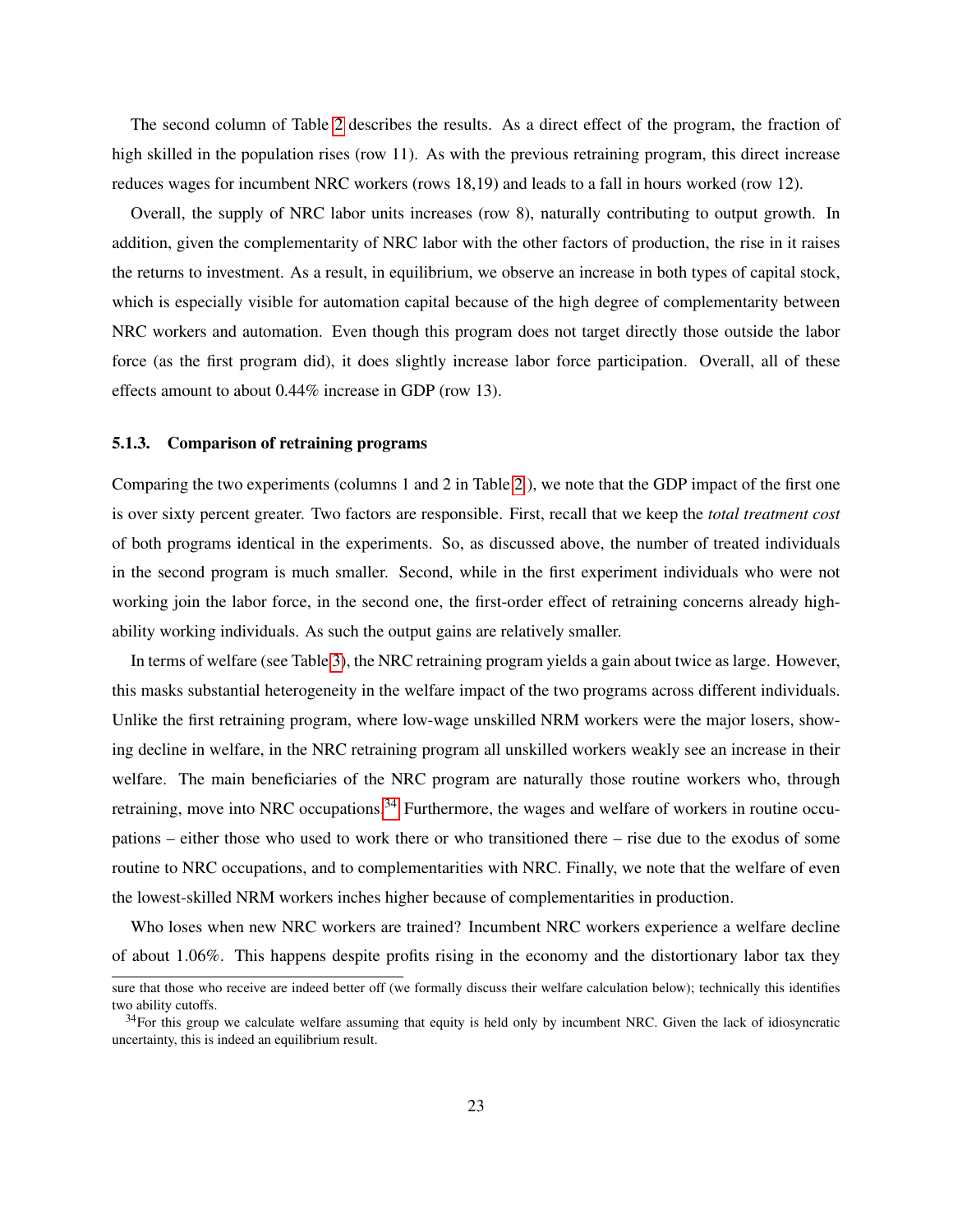face falls. Two economic forces drive this welfare decline. First, competition from new NRC workers puts downward pressure on NRC wages. Second, the retraining cost is borne by the NRC during the retraining period.[35](#page-24-1)

|                       | (1)        | (2)                   | (3)        | (4)                 | (5)          |
|-----------------------|------------|-----------------------|------------|---------------------|--------------|
|                       |            |                       |            | Increased transfers | More tax     |
|                       | Retraining | <b>Retraining NRC</b> | <b>UBI</b> | to NLF              | progresivity |
| $R$ to $R$            | $-0.2026$  | 1.3729                | 0.3232     | 0.5419              | 0.4565       |
| R to NRM              | <b>NaN</b> | <b>NaN</b>            | <b>NaN</b> | <b>NaN</b>          | 0.5005       |
| R to NLF              | <b>NaN</b> | <b>NaN</b>            | 0.6594     | 1.4129              | <b>NaN</b>   |
| R to NRC              | <b>NaN</b> | 1.9567                | <b>NaN</b> | <b>NaN</b>          | <b>NaN</b>   |
| NRM to R              | $-1.2280$  | 0.9139                | 0.3603     | 0.4419              | <b>NaN</b>   |
| NRM to NRM            | $-2.3197$  | 0.3765                | 0.2974     | 0.3546              | 0.5455       |
| NRM to NLF            | $-1.0455$  | <b>NaN</b>            | 0.6480     | 1.3160              | <b>NaN</b>   |
| $NLF$ to R            | 0.0071     | 0.7006                | <b>NaN</b> | <b>NaN</b>          | 0.2291       |
| NLF to NRM            | 5.7162     | 0.1779                | <b>NaN</b> | <b>NaN</b>          | 0.2734       |
| NLF to NLF            | 0.0000     | 0.0000                | 0.8013     | 2.3213              | 0.0000       |
| NRC to NRC            | 1.0866     | $-1.0602$             | $-0.4972$  | $-1.3383$           | $-0.3578$    |
| <b>Group averages</b> |            |                       |            |                     |              |
| Started in R          | $-0.2026$  | 1.3807                | 0.3240     | 0.5556              | 0.4565       |
| <b>Started in NRM</b> | $-2.2852$  | 0.3797                | 0.2983     | 0.3702              | 0.5455       |
| Started in NLF        | 0.3240     | 0.0149                | 0.8013     | 2.3213              | 0.0019       |
| <b>Started in NRC</b> | 1.0866     | $-1.0602$             | $-0.4972$  | $-1.3383$           | $-0.3578$    |
| Weighted Average      | 0.0590     | 0.1365                | 0.1659     | 0.3295              | 0.0984       |

<span id="page-24-0"></span>Table 3: Impact of Policies: Welfare

Notes: Each column represents the welfare effects of the five different policies we consider. To calculate them we first compute the full transition path consumption equivalent welfare. Results are presented in percentage change of these measures vis-a-vis the initial steady state consumption equivalent welfare.

<span id="page-24-1"></span><sup>&</sup>lt;sup>35</sup>This is why it is imperative in such experiments to account for the full transition between the steady states and not merely to compare two steady states. In comparing the steady state-based welfare in Table [A6](#page-45-0) vis-a-vis the transition-based ones in Table [3,](#page-24-0) we note the main differences are visible for incumbent R workers and NRC workers. As is the case in the NRM retraining program discussed above, when taking into account the full transition path, the welfare of these two groups is lower than when steady state comparisons are used. As with the previous retraining program the reason is that along the transition path, initially the NRC workers reduce their labor input by even more than in the steady state, which leads to an initial fall in R workers' wages. For example, when comparing steady states the welfare loss of the NRC incumbents is only about half that than when the full transition is accounted for. We thank the editor and two anonymous referees for highlighting this point to us.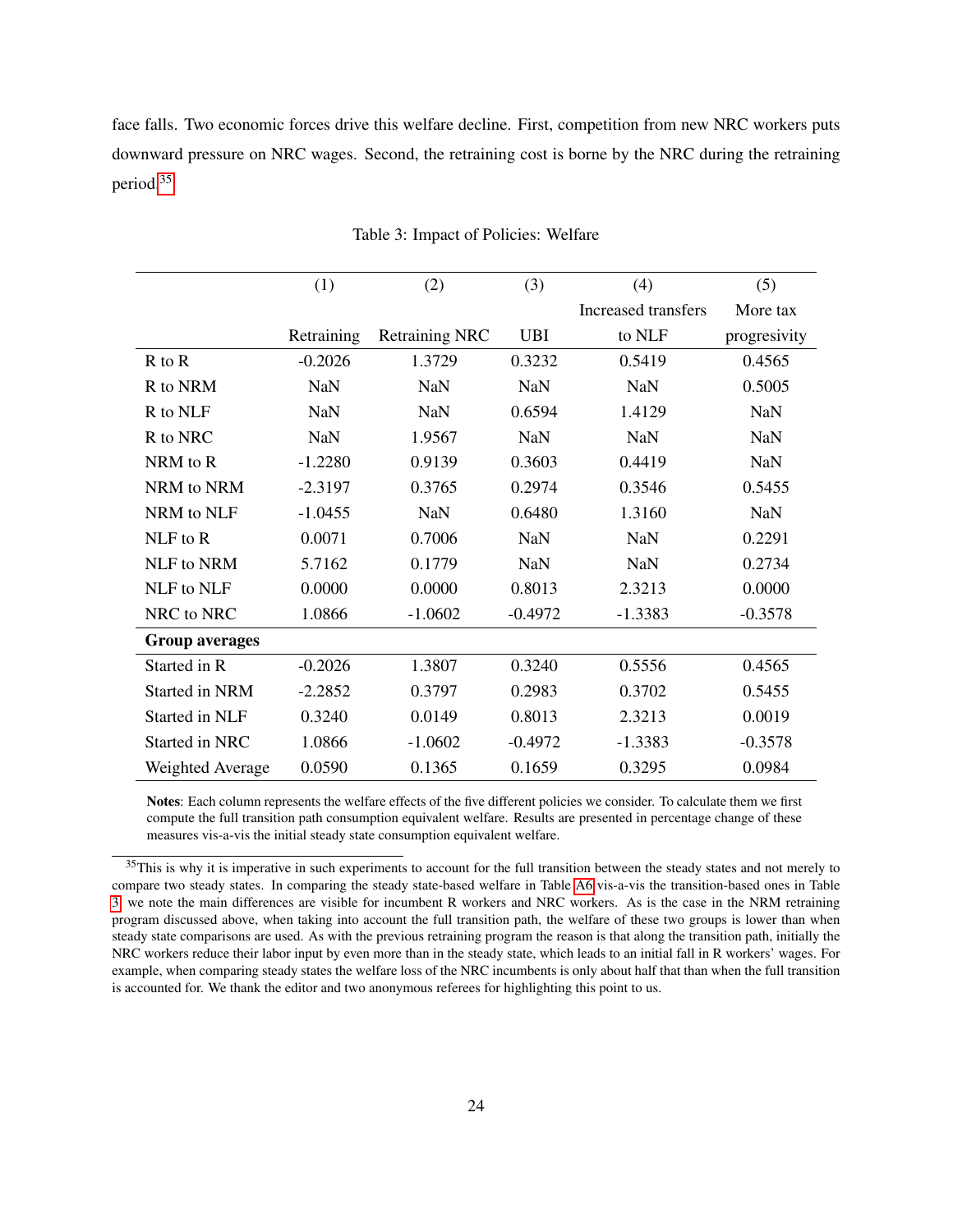|                |                                           | (1)              | (2)              | (3)              | (4)                 | (5)              |
|----------------|-------------------------------------------|------------------|------------------|------------------|---------------------|------------------|
|                |                                           |                  |                  |                  | Increased transfers | More tax         |
|                |                                           | Retraining       | Retraining NRC   | <b>UBI</b>       | to NLF              | progresivity     |
|                |                                           |                  |                  |                  |                     |                  |
| 1              | <b>Cutoffs</b>                            |                  |                  |                  |                     |                  |
| 2              | eps_R_star                                | $-0.07$          | $-1.82$          | 0.23             | 1.81                | $-0.53$          |
| 3              | eps_NR_star                               | 2.2              | $-0.65$          | 0.25             | 2.02                | $-0.63$          |
| $\overline{4}$ | <b>Labor states</b>                       |                  |                  |                  |                     |                  |
| 5              | Not in the labor force                    | $-4.77$          | $-1.72$          | 0.43             | 2.97                | $-0.83$          |
| 6              | Employed in R                             | 0.56             | 1.09             | $-0.19$          | $-1.47$             | 0.44             |
| 7              | Employed in NRM                           | 7.03             | 0.5              | $-0.32$          | $-1.79$             | 0.44             |
| 8              | Y_NRC                                     | 0.2              | 1.04             | $-0.2$           | $-0.23$             | $-0.08$          |
| 9              | $Y_R$                                     | 0.4              | $-0.53$          | $-0.29$          | $-0.76$             | 0.1              |
| 10             | Y_NRM                                     | 2.94             | $-0.21$          | $-0.32$          | $-0.85$             | 0.11             |
| 11             | Pop_NRC                                   | $\boldsymbol{0}$ | 1.28             | $\boldsymbol{0}$ | $\boldsymbol{0}$    | $\boldsymbol{0}$ |
| 12             | Hours NRC                                 | 0.2              | $-0.24$          | $-0.2$           | $-0.23$             | $-0.08$          |
| 13             | <b>GDP</b>                                | 0.72             | 0.44             | $-0.24$          | $-0.46$             | $\boldsymbol{0}$ |
| 14             | <b>NRC Tax</b>                            | $-3.95$          | $-1.51$          | 2.54             | 3.92                | 2.16             |
| 15             | Wages per efficiency unit                 |                  |                  |                  |                     |                  |
| 16             | Wage R                                    | 0.07             | 1.85             | 0.09             | 0.6                 | $-0.21$          |
| 17             | Wage NRM                                  | $-2.16$          | 0.65             | 0.07             | 0.39                | $-0.12$          |
| 18             | Wage NRC                                  | 0.72             | $-1.58$          | $-0.1$           | $-0.58$             | 0.2              |
| 19             | After tax Wage NRC                        | 2.17             | $-1.04$          | $-1.02$          | $-1.99$             | $-0.59$          |
| 20             | Capital                                   |                  |                  |                  |                     |                  |
| 21             | Automation                                | 0.53             | 2.97             | $-0.11$          | 0.37                | $-0.3$           |
| 22             | Non-automation                            | 0.72             | 0.44             | $-0.24$          | $-0.46$             | $\boldsymbol{0}$ |
| 23             | Profits                                   | 0.71             | 0.61             | $-0.24$          | $-0.41$             | $-0.02$          |
| 24             | <b>Transitions (in Percentage points)</b> |                  |                  |                  |                     |                  |
|                |                                           |                  |                  |                  |                     |                  |
| 25             | R to R                                    | 45.6             | 44.99            | 45.51            | 44.9                | 45.61            |
| 26             | R to NRM                                  | $\boldsymbol{0}$ | $\boldsymbol{0}$ | $\boldsymbol{0}$ | $\boldsymbol{0}$    | $0.01\,$         |
| 27             | R to NLF                                  | $\boldsymbol{0}$ | $\boldsymbol{0}$ | 0.11             | 0.72                | $\boldsymbol{0}$ |
| 28             | R to NRC                                  | $\boldsymbol{0}$ | 0.61             | $\boldsymbol{0}$ | $\boldsymbol{0}$    | $\boldsymbol{0}$ |
| 29             | NRM to R                                  | 0.23             | 0.12             | $\boldsymbol{0}$ | 0.02                | $\boldsymbol{0}$ |
| 30             | NRM to NRM                                | 19.26            | 19.71            | 19.78            | 19.49               | 19.83            |
| 31             | NRM to NLF                                | 0.34             | $\boldsymbol{0}$ | 0.05             | 0.32                | $\boldsymbol{0}$ |
| 32             | NLF to R                                  | 0.03             | 0.71             | $\boldsymbol{0}$ | $\boldsymbol{0}$    | 0.18             |
| 33             | NLF to NRM                                | 1.96             | 0.1              | $\boldsymbol{0}$ | $\boldsymbol{0}$    | 0.09             |
| 34             | NLF to NLF                                | 32.59            | 33.77            | 34.55            | 34.55               | 34.28            |

<span id="page-25-0"></span>Table 2: Impact of Policies: Allocations

Notes: Each column represents the allocation effects of the five different policies we consider. Rows 1-23 report percentage changes while rows 25-34 report percentage point changes.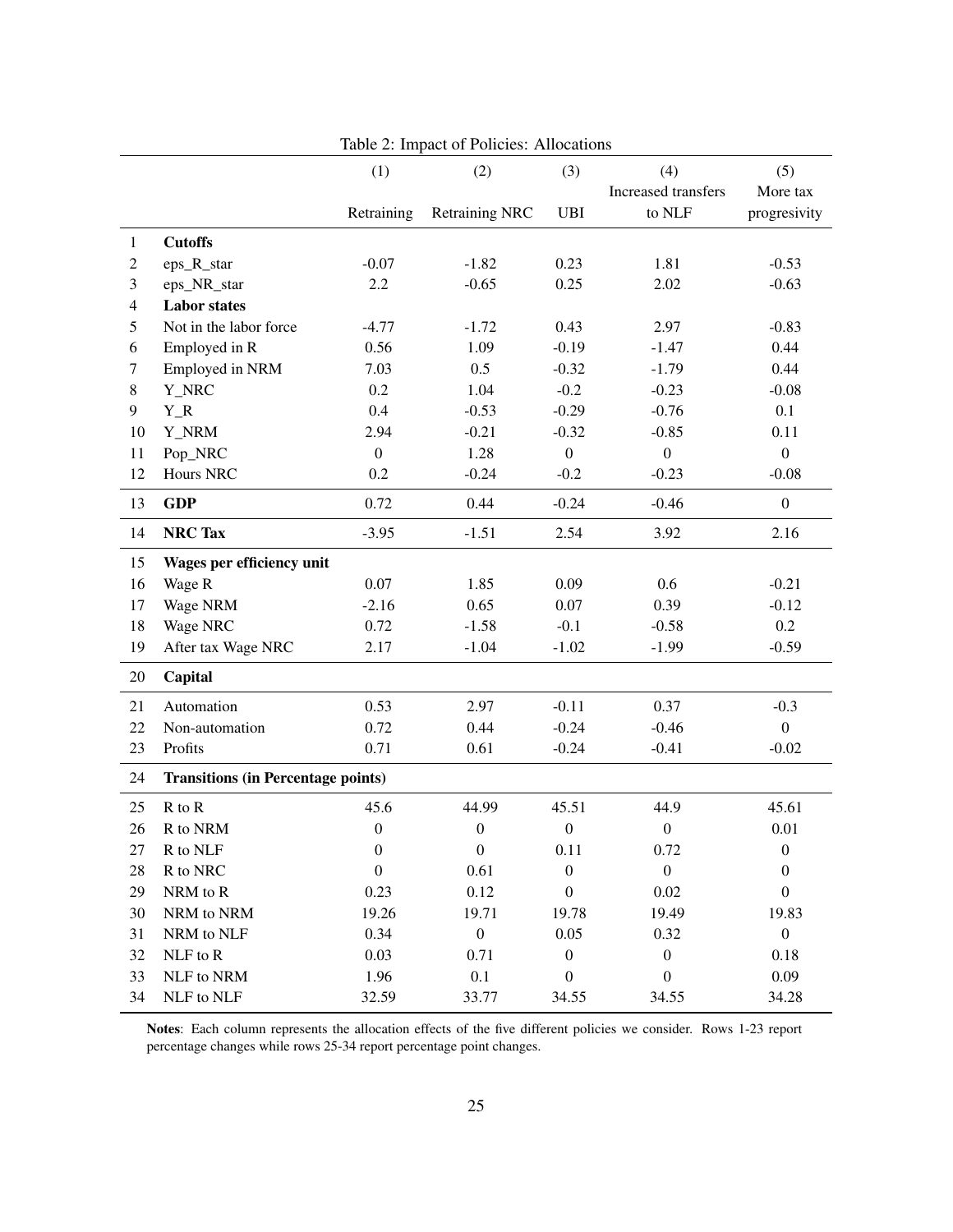#### 5.2. Redistribution Programs

In our next set of experiments, we look at a broad set of redistribution policies: (i) the introduction of a universal basic income (UBI) modeled as an identical lump-sum transfer to each individual, irrespective of her skill or labor force status; (ii) increased transfers to those outside the labor force who belong to the lowskilled group; and (iii) reduced labor taxes levied on the low-skilled. We emphasize that to make the policy experiments comparable, we keep their total budget costs identical to the retraining programs discussed above.[36](#page-26-0)

UBI The UBI program reduces GDP by about one-quarter of a percent (third column of Table [2\)](#page-25-0) as labor force participation, the employment of low-skill workers, and the labor input of the high-skilled decline. This latter group reduces its hours worked since it faces higher distortionary taxation, which is required to fund the UBI transfers. Since NRC labor input is complementary to routine and non-routine manual work, the fall in high-skill labor supply reduces the marginal product of low-skill labor; this reduces the value of labor force participation as reflected in the NLF rise seen (row 5). In addition, the UBI program creates a wealth effect that reduces the supply of hours, conditional on working. Overall, then, introducing UBI increases the value of non-participation and draws workers out of the labor force.

In terms of program's welfare impact, it increases the consumption equivalence welfare of the unskilled while reducing that of the skilled workers who pay for it. Although the high-skilled receive a UBI transfer too, this income increase is more than offset by the drop in their after-tax labor and equity income (as the economy's firm owners) and results in a decline in their welfare.

Out of the Labor Force Transfers This policy experiment increases transfers to those no longer participating in the labor force (fourth column of Table [2\)](#page-25-0). Not surprisingly, it lowers labor force participation. To finance it, the distortionary tax rate on high-skill labor is raised, which leads to a fall in NRC labor input (see row 8). As a result of the decline in both low- and high-skilled labor, aggregate output falls by roughly 0.5%. The fall in the supply of unskilled labor results in a rise in their wages, which in turn increases the amount of automation capital. Hence, this type of transfer in fact accelerates automation, further hurting those routine workers.

In terms of its welfare impact, the program, like UBI, increases the consumption equivalence welfare of the unskilled while reducing that of the skilled workers who pay for these programs. For the low-skilled,

<span id="page-26-0"></span><sup>&</sup>lt;sup>36</sup>Since the retraining programs are enacted once while the redistribution programs include transfers on a per-period basis, we ensure that the present value of the redistribution programs equals the retraining programs' cost. Hence, while these programs were equal to a one time 3.4% of GDP, their per-period, per capita cost equals 0.13%.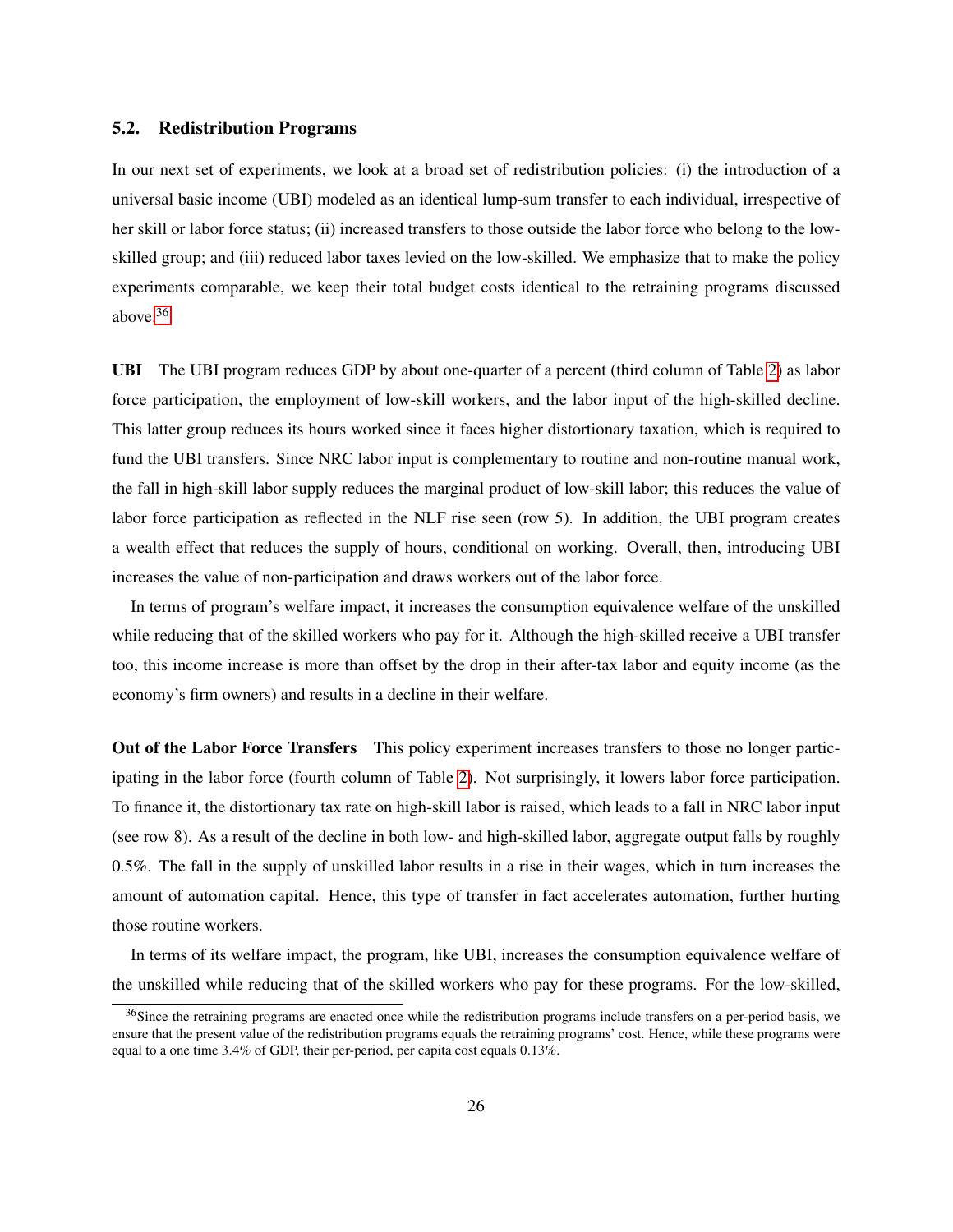the greatest beneficiaries are those who choose labor force non-participation. Those who remain in the labor force see a modest increase in welfare due to the rise in low-skill wages discussed above.

Tax Reform The previous two policy experiments suggest that there is much room for redistribution. But such transfer programs come at a cost in terms of aggregate output and distortionary welfare losses for high-skill workers. Here, in our last experiment, we explore an alternative way to redistribute resources that involves a smaller output loss and greater labor force participation. Specifically, we consider a more progressive tax system that lowers the labor tax rate,  $T_{NRM} = T_R$ , that low-skill workers pay.<sup>[37](#page-27-0)</sup>

The fifth and final column in Table [2](#page-25-0) reports the effect of this policy. First, in equilibrium, it requires that a higher tax rate be levied on the high-skilled (row 14). Eliminating income taxation on low-skill workers naturally increases the value of their participation, resulting in an increase in their labor force participation. In contrast, the tax increase on the high-skilled reduces their labor supply (row 12), but less than in the cases of the UBI and transfers to those outside the labor force policies. These offsetting changes in employment and labor supply are reflected higher employment of and more hours worked by the unskilled. Overall, we find essentially no impact on aggregate output.

This rise in after-tax wages implies that, in terms of welfare, this experiment delivers gains to the lowskilled who participate in the labor market. But the gains are not reaped disproportionately by those outside the labor force, whose welfare does not increase. Making taxation more progressive favors those who remain in, and elect to join, the labor force. Finally, this experiment also results in smaller welfare losses for the high-skilled relative to the UBI or the increased transfers to non-participants. Why? First, complementarity in production implies that the labor supply rise of the unskilled raises the pre-tax wages of NRC workers. Second, some of the tax increase levied on the NRC is offset by the entry into the labor force and hence the decline in total transfers to those outside the labor force. Such an increase is reflected in a rise in the pre-tax wage of NRC workers (row 18). Overall, the after-tax wage of NRC workers declines less than in the two other redistribution programs (row 19).

## 5.3. Summary and program comparison

To summarize, we use the model to evaluate the macroeconomic and distributional effects of various public policy proposals. Our two central policies are retraining programs. We find that they increase GDP and labor force participation. However, welfare wise, they have different implications. Those who see their welfare

<span id="page-27-0"></span> $37$ As before we verify that the reduction in the tax rate leads to a total reduction of collected taxes that equals to the ex-ante increase in government expenses in the previous programs. Maintaining a balanced government budget requires the labor tax rate levied on high-skill workers to be raised.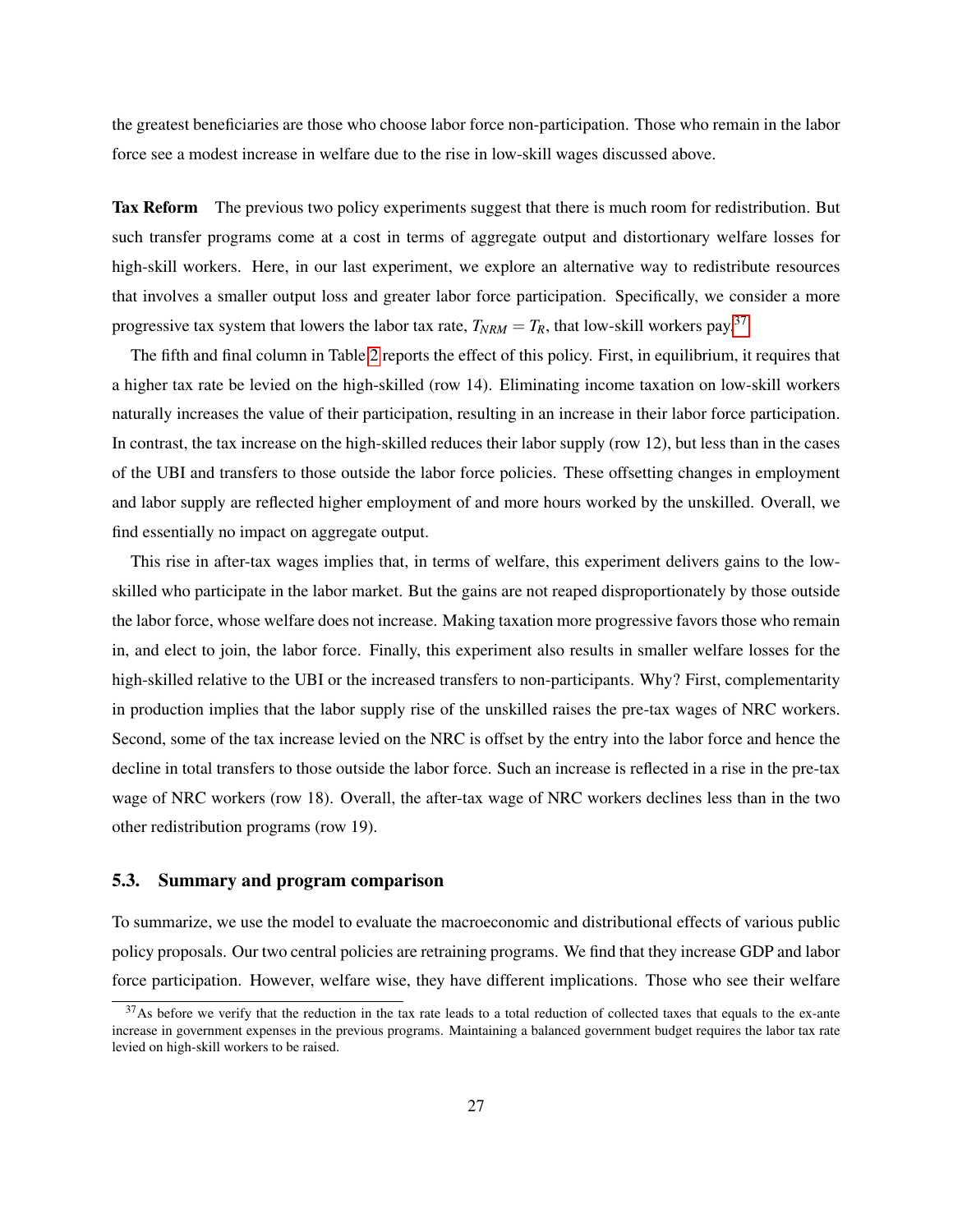declining in the unskilled retraining program are the incumbent low wage workers in the NRM occupations. In contrast, in the NRC retraining program, it is the high wage NRC workers who experience a fall in their welfare.

We also look at direct redistribution programs. All low-skill workers (weakly) enjoy an increase in their welfare across these programs, while those who bear the cost of them, NRC workers, experience a decline. The key difference across these redistribution programs is that the UBI and the transfers to those outside the labor force lower GDP and labor force participation; conversely, making the tax system more progressive raises labor force participation, has no impact on GDP, and imposes relatively smaller welfare losses on the high-skilled.

These general insights are robust to alternative calibrations we experimented with, both in terms of the correlation structure between abilities in the model (see the tables in Appendix [A.7\)](#page-38-0), and with respect to different calibration approaches that imply somewhat different elasticities of substitution in the production function.[38](#page-28-1)

## <span id="page-28-0"></span>6. Conclusions

We consider the aggregate and distributional impact of various public policy proposals in the face of the dramatic change in the occupational composition of employment due to automation observed over the past four decades. To do so, we develop an empirically relevant heterogeneous agent macroeconomic model with investment in automation capital, labor force participation and occupational choice, and a rich tax-transfer system.

The general equilibrium nature of the model with its emphasis on heterogeneity enables us to conduct and evaluate in a meaningful way the welfare implications of the retraining and redistribution policies we consider. Our framework emphasizes important general equilibrium effects such as (i) complementarities between the various factors of production, (ii) displacement effects of retraining programs, and (iii) the effects on labor supply of changes in distortionary taxation required to fund such programs.

We view our framework as useful for evaluating many other policies that can differ in implementation, intensity, and redistributive focus in the face of automation.

<span id="page-28-1"></span><sup>38</sup>Results available upon request.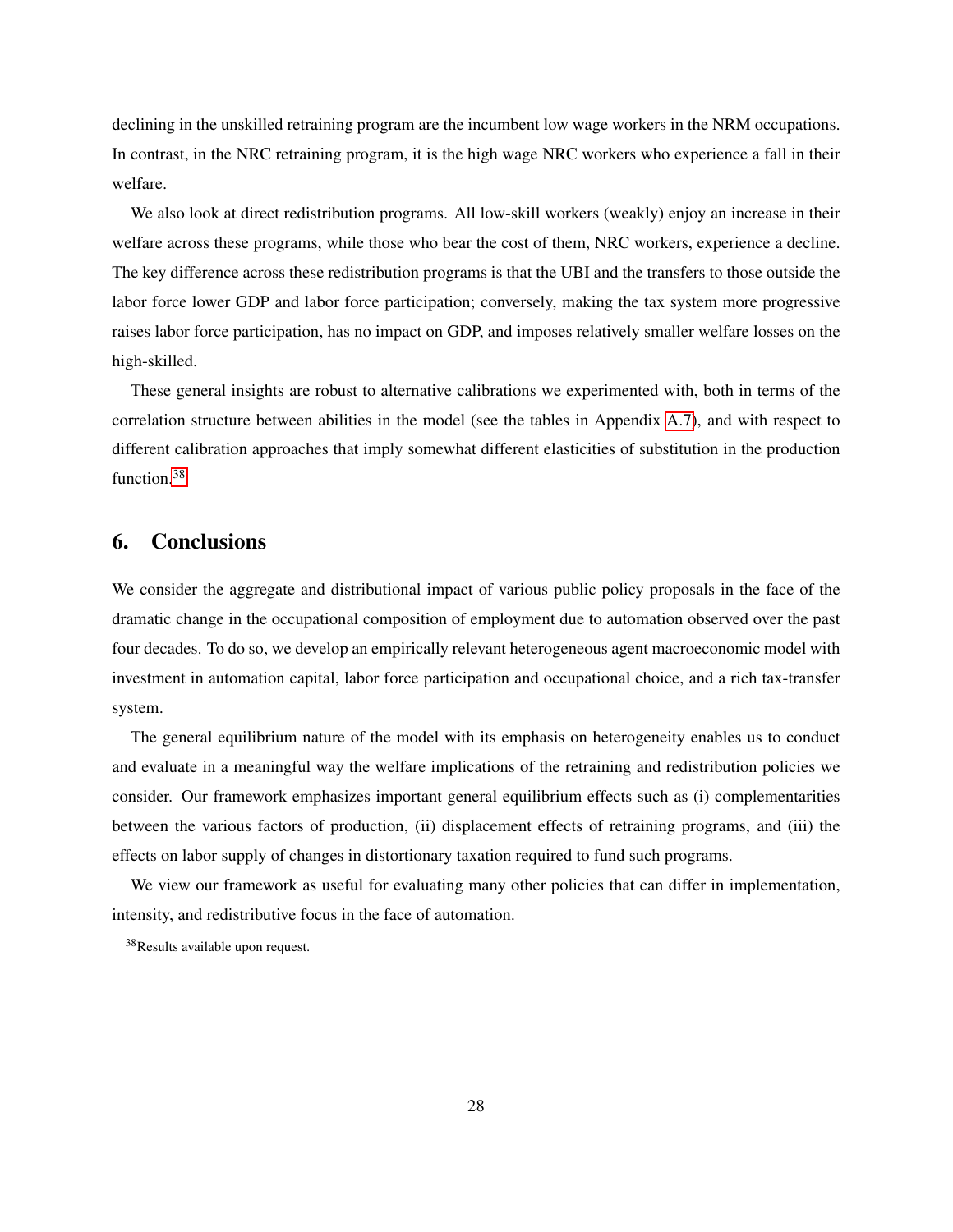## References

- <span id="page-29-10"></span>Aaronson, Stephanie, Tomaz Cajner, Bruce Fallick, Felix Galbis-Reig, Christopher Smith, and William Wascher. 2014. "Labor force participation: recent developments and future prospects." *Brookings Papers on Economic Activity*, 2014(2): 197–275.
- <span id="page-29-8"></span>Abel, Andrew. 2007. "Optimal Capital Income Taxation." *NBER Working paper 13354*.
- <span id="page-29-1"></span>Acemoglu, Daron, and David Autor. 2011. "Skills, tasks and technologies: Implications for employment and earnings." In *Handbook of labor economics*. Vol. 4, 1043–1171. Elsevier.
- <span id="page-29-5"></span>Acemoglu, Daron, and Pascual Restrepo. 2019. "Robots and Jobs: Evidence from US Labor Markets." *Journal of Political Economy*.
- <span id="page-29-7"></span>Aiyagari, S Rao. 1994. "Uninsured idiosyncratic risk and aggregate saving." *The Quarterly Journal of Economics*, 109(3): 659–684.
- <span id="page-29-11"></span>Altonji, Joseph G, Prashant Bharadwaj, and Fabian Lange. 2012. "Changes in the characteristics of American youth: Implications for adult outcomes." *Journal of Labor Economics*, 30(4): 783–828.
- <span id="page-29-4"></span>Atalay, Enghin, Phai Phongthiengtham, Sebastian Sotelo, and Daniel Tannenbaum. 2018. "New technologies and the labor market." *Journal of Monetary Economics*, 97: 48–67.
- <span id="page-29-3"></span>Autor, David H., and David Dorn. 2013. "The growth of low-skill service jobs and the polarization of the US labor market." *American Economic Review*, 103(5): 1553–97.
- <span id="page-29-9"></span>Autor, David H, David Dorn, and Gordon H Hanson. 2015. "Untangling trade and technology: Evidence from local labour markets." *The Economic Journal*, 125(584): 621–646.
- <span id="page-29-2"></span>Autor, David H, Frank Levy, and Richard J Murnane. 2003. "The skill content of recent technological change: An empirical exploration." *The Quarterly journal of economics*, 118(4): 1279–1333.
- <span id="page-29-0"></span>Autor, David H., Lawrence F. Katz, and Melissa S. Kearney. 2006. "The Polarization of the U.S. Labor Market." *American Economic Review*, 96(2): 189–194.
- <span id="page-29-6"></span>Cortes, Guido Matias, Nir Jaimovich, and Henry E. Siu. 2017. "Disappearing routine jobs: Who, how, and why?" *Journal of Monetary Economic*, 91: 69–87.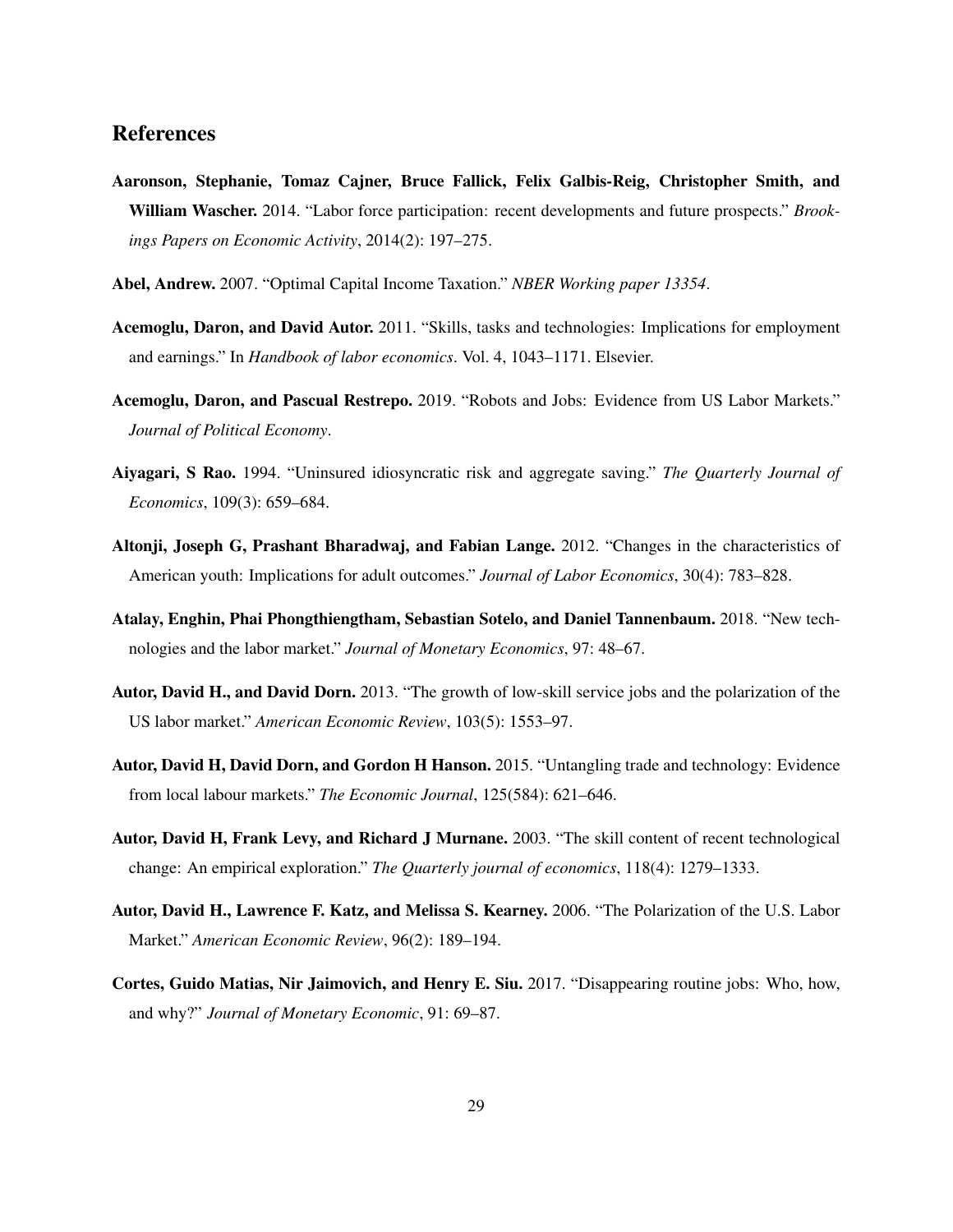- <span id="page-30-6"></span>Cortes, Matias. 2016. "Where Have the Middle-Wage Workers Gone? A Study of Polarization using Panel Data." *Journal of Labor Economics*, 34(1): 63–105.
- <span id="page-30-2"></span>Eden, Maya, and Paul Gaggl. 2018. "On the Welfare Implications of Automation." *Review of Economic and Dynamics*, 29: 15–43.
- <span id="page-30-5"></span>Gaggl, Paul, and Greg C. Wright. 2017. "A Short-Run View of What Computers Do: Evidence from a U.K. Tax Incentive A Short-Run View of What Computers Do: Evidence from a U.K. Tax Incentive." *American Economic Journal: Applied Economics*, 9(3): 262–294.
- <span id="page-30-1"></span>Goos, Maarten, Alan Manning, and Anna Salomons. 2009. "Job Polarization in Europe." *American Economic Review*, 99(2): 58–63.
- <span id="page-30-0"></span>Goos, Maarten, and Alan Manning. 2007. "Lousy and Lovely Jobs: The Rising Polarization of Work in Britain." *The Review of Economics and Statistics*, 89(1): 118–133.
- <span id="page-30-4"></span>Graetz, Georg, and Guy Michaels. 2018. "Robots at work." *Review of Economics and Statistics*, 100(5): 753–768.
- <span id="page-30-9"></span>Guerreiro, Joao, Sergio Rebelo, and Pedro Telels. Forthcoming. "Should Robots be Taxed?" *Review of Economic Studies*.
- <span id="page-30-8"></span>Heathcote, Jonathan, Fabrizio Perri, and Giovanni L. Violante. Forthcoming. "The Rise in Earnings Inequality: Does the Cycle Drive the Trend?" *Review of Economic Dynamics*.
- <span id="page-30-12"></span>Hyman, Benjamin. 2018. "Can displaced labor be retrained? evidence from quasi-random assignment to trade adjustment assistance."
- <span id="page-30-3"></span>Jaimovich, Nir, and Henry E Siu. 2020. "Job polarization and jobless recoveries." *Review of Economics and Statistics*, 102: 129–147.
- <span id="page-30-7"></span>Jaimovich, Nir, Itay Saporta-Eksten, Henry E Siu, and Yaniv Yedid-Levi. 2020. "The macroeconomics of automation: Data, theory, and policy analysis." National Bureau of Economic Research 27122.
- <span id="page-30-11"></span>Karabarbounis, Loukas, and Brent Neiman. 2013. "The global decline of the labor share." *The Quarterly journal of economics*, 129(1): 61–103.
- <span id="page-30-10"></span>Krusell, Per, Lee E. Ohanian, Jose-Victor Rios-Rull, and Giovanni L. Violante. 2000. "Capital-Skill Complementarity and Inequality: A Macroeconomic Analysis." *Econometrica*, 68(5): 1029–1054.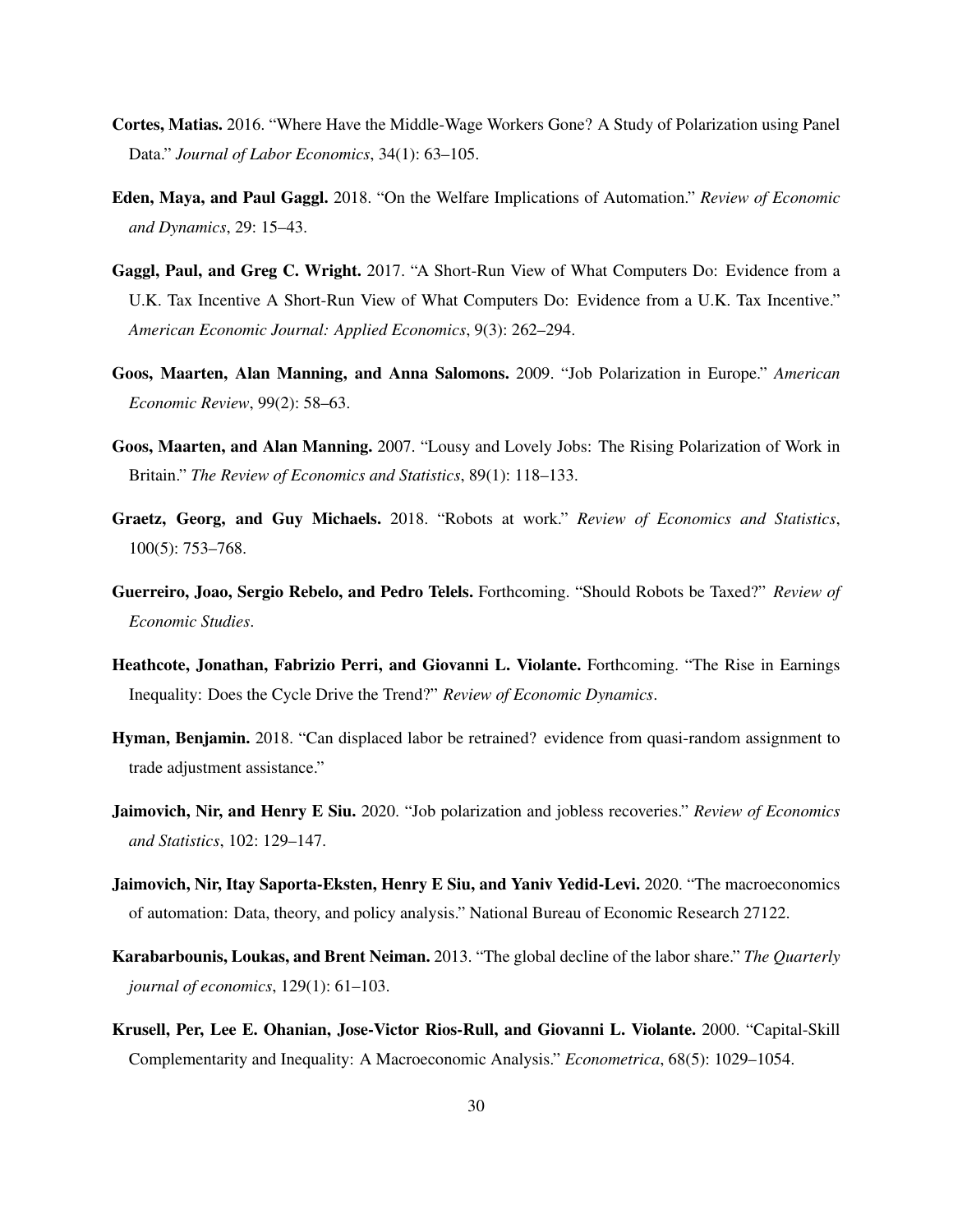- <span id="page-31-2"></span>Michaels, Guy, Ashwini Natraj, and John Van Reenen. 2014. "Has ICT polarized skill demand? Evidence from eleven countries over 25 years." *Review of Economics and Statistics*, 96(1): 60–77.
- <span id="page-31-1"></span>Moll, Benjamin, Lukasz Rachel, and Pascual Restrepo. 2021. "Uneven Growth: Automation's Impact on Income and Wealth Inequality." National Bureau of Economic Research.
- <span id="page-31-4"></span>Trabandt, Mathias, and Harald Uhlig. 2011. "The Laffer curve revisited." *Journal of Monetary Economics*, 58(4): 305–327.
- <span id="page-31-3"></span>Tuzel, Selale, and Miao Ben Zhang. 2019. "Economic Stimulus at the Expense of Routine- Task Jobs." *Working Paper*.
- <span id="page-31-5"></span>Vardishvili, Oliko. 2020. "The Macroeconomic Cost of College Dropouts." *Available at SSRN 3755800*.
- <span id="page-31-0"></span>vom Lehn, Christian. 2019. "Labor market polarization, the decline of routine work, and technological change: A quantitative analysis." *Journal of Monetary Economics*.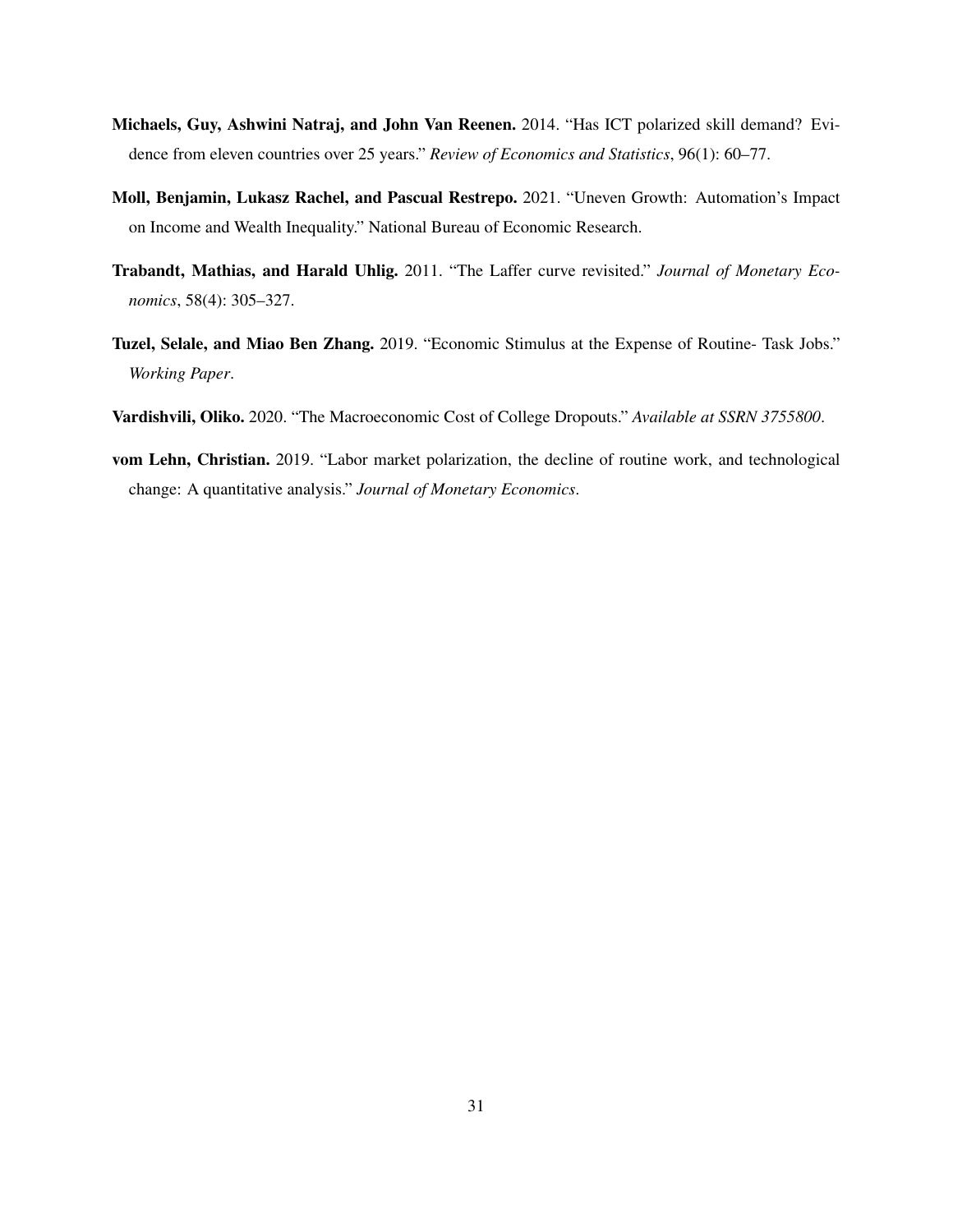## A. Appendix

#### <span id="page-32-0"></span>A.1. Occupation classification

We adopt the occupational classification system used in [Jaimovich and Siu](#page-30-3) [\(2020\)](#page-30-3) that affords ease of data access and replication. The classification is based on the categorization of occupations in the 2000 Standard Occupational Classification system. Non-routine cognitive workers are those employed in "management, business, and financial operations occupations" and "professional and related occupations". Routine cognitive workers are those in "sales and related occupations" and "office and administrative support occupations". Routine manual occupations are "production occupations", "transportation and material moving occupations", "construction and extraction occupations", and "installation, maintenance, and repair occupations". Non-routine manual occupations are "service occupations". Detailed information on 3-digit occupational codes are available from the authors upon request.

#### A.2. Changes in Employment and Occupational Composition for Low-Skilled Women



Figure A1: Changes in Employment and Occupational Composition for Low-Skilled Women

Notes: Authors' calculations using CPS data for 1989 and 2017. Sample includes all women aged 18 to 65. Low-skilled defined as no college degree. Unemployed counted in their last occupation and unemployment rate is constant within low-skilled between the periods. Share of low-skilled declines from 76% to 70% over the same period.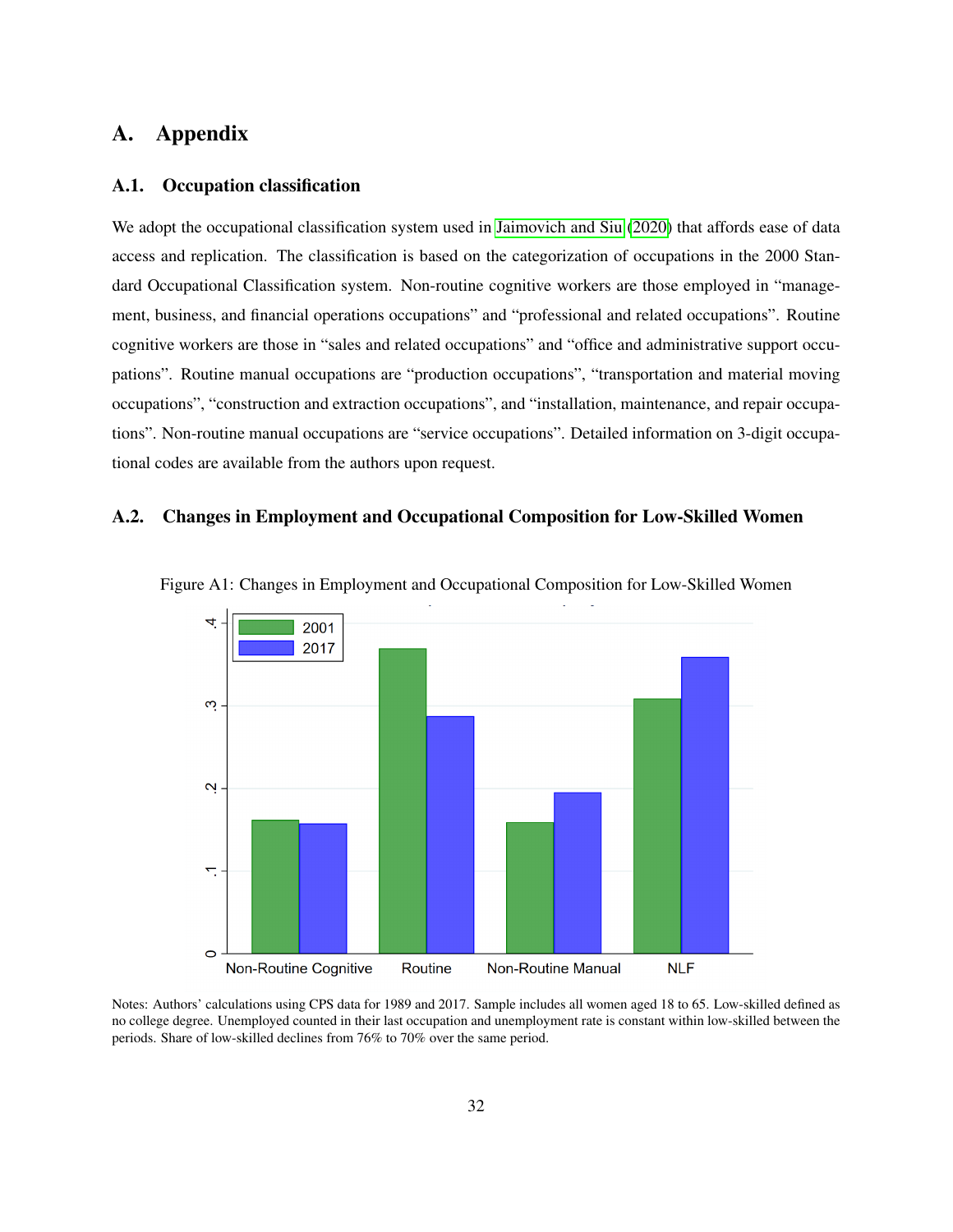#### <span id="page-33-0"></span>A.3. Classifying workers using cognitive ability measures (AFTQ Scores)

In the last part of Section [2,](#page-5-0) we discuss an alternative approach to the ML, using cognitive ability measures from the NLSY to classify workers. We provide here more details about this approach. For comparability of scores between the 1979 and 1997 NLSY surveys, we use the standardized measure provided by [Altonji,](#page-29-11) [Bharadwaj and Lange](#page-29-11) [\(2012\)](#page-29-11). Our analysis begins with the NLSY79, where we divide the sample into terciles of cognitive ability using the AFQT score and analyze the employment outcomes during 1989-1990, when individuals in this sample are around the age of 30. Given the trends in female participation referred to above, we focus our analysis on men. We drop the lowest decile of the AFQT distribution from the analysis, because men in this decile have an extremely low employment rate (below 60% around age 30).

Table [A1](#page-15-0) indicates that, conditional on employment, there are large differences in the propensity to work in non-NRC occupation (i.e R or NRM occupations) across AFQT scores. In the first tercile, 82% of workers were employed in a non-NRC occupation. While less formal, this simple approach classifies men with lower cognitive ability as "low skill." Table [A2](#page-25-0) compares the labor market status and occupational composition for the low-skilled between 1989-1990 (using the NLSY79) and 2012-2013 (using the NLSY97). The results from this table are discussed in the text.

Table A1: Share of 1979 NLSY men working in Routine or non-Routine Manual occupations in 1989-1990

|                                                    | <b>AFOT</b> Deciles |                |     |
|----------------------------------------------------|---------------------|----------------|-----|
|                                                    |                     | $2-4$ 5-7 8-10 |     |
|                                                    |                     | $(1)$ $(2)$    | (3) |
| Average share in NRM or R (non-NRC) 0.82 0.68 0.47 |                     |                |     |

Notes: The table uses NLSY 1979, to report the share of workers in NRM or R (non-NRC) occupations by deciles of cognitive ability as measured by the AFQT score. For comparability of scores between the 1979 and 1997 NLSY surveys, we use the standardized measure provided by [Altonji, Bharadwaj and Lange](#page-29-11) [\(2012\)](#page-29-11)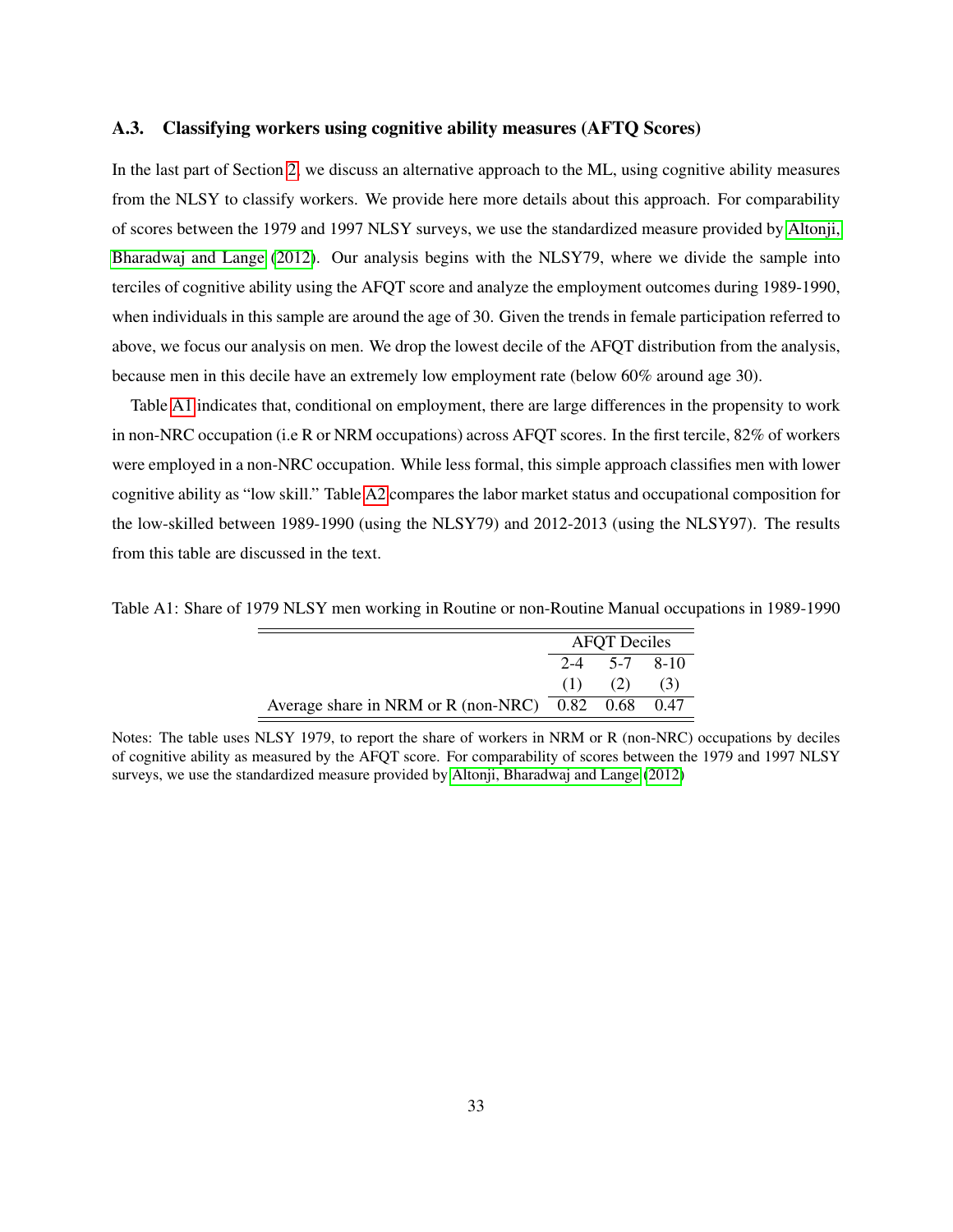|                          | 1989-1990 | 2012-2013 |
|--------------------------|-----------|-----------|
| Fraction in R            | 0.600     | 0.502     |
| Fraction in NRM          | 0.114     | 0.177     |
| Fraction in NRC          | 0.157     | 0.134     |
| Fraction in NLF          | 0.096     | 0.120     |
| Fraction in Unemployment | 0.033     | 0.060     |
| Average age              | 29.35     | 29.69     |
| <b>Observations</b>      | 437       | 553       |

Table A2: Labor market status and occupation composition changes for low cognitive ability men

Notes: The table uses NLSY 1979 and NLSY 1997, to report the fraction of workers in the second to fourth decile of cognitive ability in 5 labor market states in 1989-1990 and then again in 2012-2013: Employed in routine occupation (R); Employed in non-routine manual occupation (NRM); Employed in non-routine cognitive occupation (NRC); Not in the labor force (NLF); and unemployed.

### <span id="page-34-0"></span>A.4. Productivity cutoffs

Denote the value of staying out of the labor force by  $V_{o, \varepsilon}$ , a constant number in steady state.

A Routine worker with ability  $\varepsilon_R$  receives an hourly wage equal to the marginal revenue product:  $\omega_{R,\varepsilon_R}$  =  $f_R P_R \varepsilon_R$ , and consumption is simply the wage net of taxes. Therefore the worker's (discounted lifetime) utility is

$$
V_{R,\varepsilon} = \frac{1}{1-\beta} \left( \log \left( (1-T_R) f_R P_R h_{R,\varepsilon_R} \varepsilon_R \right) - \chi_R \frac{h_R^{1+\eta_R}}{1+\eta_R} \right)
$$

With log utility function from consumption we can solve for hours worked using the standard, static consumption-labor optimality condition, where we also note that in this case hours worked are independent of  $\varepsilon_R$ .

$$
\chi_R h_R^{\eta_R} = \frac{(1 - T_R) f_R P_R}{(1 - T_R) f_R P_R h_{R, \varepsilon_R}}
$$

$$
\Rightarrow h_R = \left(\frac{1}{\chi_R}\right)^{\frac{1}{1 + \eta_R}}
$$

Similarly, a NRM worker's discounted lifetime utility is

$$
V_{NRM,\varepsilon} = \frac{1}{1-\beta} \left( \log \left( (1 - T_{NRM}) f_{NRM} P_{NRM} h_{NRM, \varepsilon_{NRM}} \varepsilon_{NRM} \right) - \chi_{NRM} \frac{h_{NRM}^{1+\eta_R}}{1+\eta_R} \right)
$$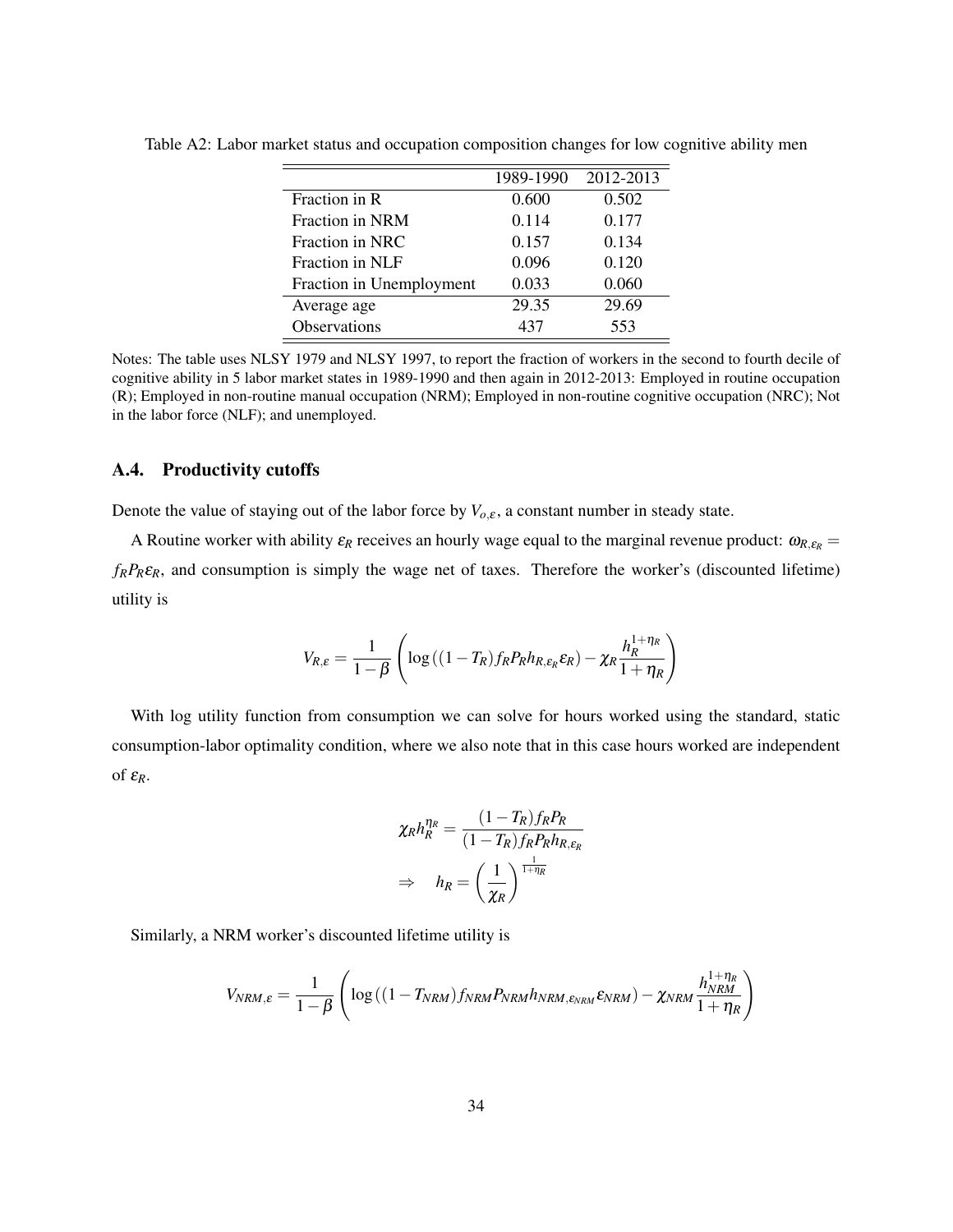and hours worked are

$$
h_{NRM}=\left(\frac{1}{\chi_{NRM}}\right)^{\frac{1}{1+\eta_{NRM}}}
$$

Assuming that all low-skilled workers have the same preferences (i.e. same  $\chi$  and  $\eta$ ) implies that all lowskilled workers work the same number of hours. Therefore, the disutility from work is identical in both occupations, and the worker's choice between the two sectors depend on the occupation where consumption is higher. Specifically, a worker with abilities  $\varepsilon = {\varepsilon_R, \varepsilon_{NRM}}$  chooses to work in *R* if

$$
(1 - T_R)f_R P_R h_{R, \varepsilon_R} \varepsilon_R > (1 - T_{NRM})f_{NRM} P_{NRM} h_{NRM, \varepsilon_{NRM}} \varepsilon_{NRM}
$$

and because hours worked are identical across the two occupations, the worker chooses to work in *R* if

$$
\frac{\varepsilon_R}{\varepsilon_{NRM}} > \frac{(1-T_{NRM})\omega_{NRM}}{(1-T_R)\omega_R}
$$

Finally, in order for the worker to prefer working in *R* over non-participation, utility must be larger than the utility from the government transfers that non-participants receive:

$$
\frac{1}{1-\beta} \left( \log\left((1-T_R)f_RP_Rh_{R,\varepsilon_R}\varepsilon_R\right) - \chi_R \frac{h_R^{1+\eta_R}}{1+\eta_R} \right) > \frac{\log(b_0)}{1-\beta}
$$
\n
$$
\left( \log\left((1-T_R)f_RP_R\left(\frac{1}{\chi_R}\right)^{\frac{1}{1+\eta_R}}\varepsilon_R\right) - \chi_R \frac{\left(\left(\frac{1}{\chi_R}\right)^{\frac{1}{1+\eta_R}}\right)^{1+\eta_R}}{1+\eta_R} \right) > \log(b_0)
$$
\n
$$
\log\left((1-T_R)f_RP_R\left(\frac{1}{\chi_R}\right)^{\frac{1}{1+\eta_R}}\varepsilon_R\right) - \frac{1}{1+\eta_R} > \log(b_0)
$$
\n
$$
\varepsilon_R > \frac{\exp\left(\log(b_0) + \frac{1}{1+\eta_R}\right)}{(1-T_R)f_RP_R\left(\frac{1}{\chi_R}\right)^{\frac{1}{1+\eta_R}}}
$$

An analogous term applies for a worker that chooses to work in the NRM occupation.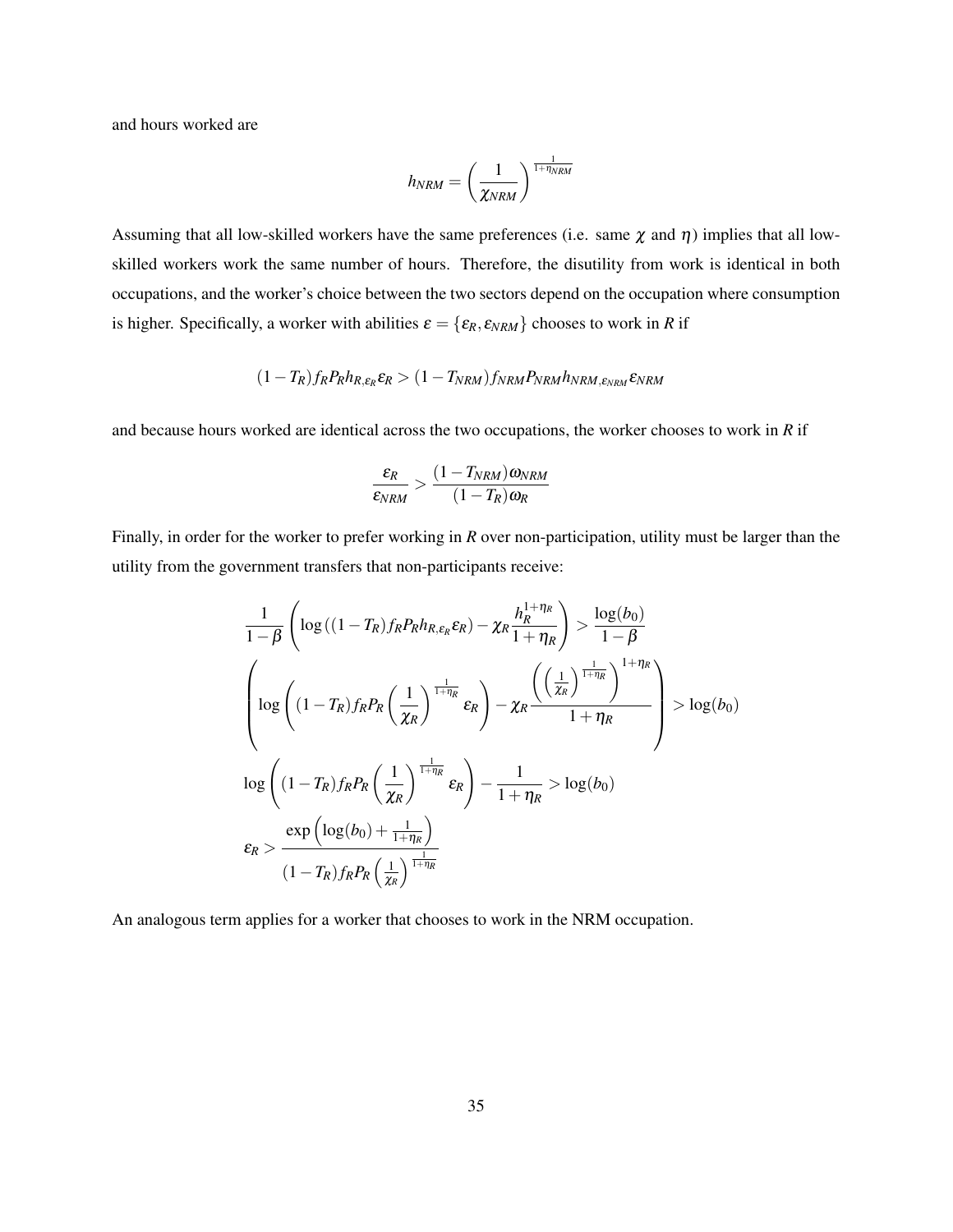#### <span id="page-36-0"></span>A.5. Ability distribution parameters

Given the assumptions of the model, we can solve for the standard deviations and cutoffs of the ability distributions, such that we match the labor force share, occupational composition and the observed variance of occupational wages in 2017. Once these are estimated, the rest of the parameters in the model are calibrated to match the different targets discussed in Section 4.[39](#page-36-1)

To do so, we assume the work ability distribution,  $\Gamma(\varepsilon_R, \varepsilon_{NRM})$ , to be jointly log normal. Hence, there are five parameters to specify: two standard deviations, two means, and one correlation. Let  $\sigma_{\varepsilon_R}(\mu_{\varepsilon_R})$  be the standard deviation (mean) of the R ability,  $\sigma_{NRM}$  ( $\mu_{NRM}$ ) be the standard deviation (mean) of the NRM ability, and  $\rho_{\varepsilon_R, \varepsilon_{NRM}}$  be the correlation between abilities. We note that the model is "scale free": the means of the distribution are irrelevant and we normalize them to unity. The correlation between the two abilities cannot be identified in the data. As such, we solve the model for various values of the correlation,  $\rho_{\varepsilon_R,\varepsilon_{NRM}}$ . Quantitatively, all of the results that we present here and in the policy experiments are virtually identical for different values of  $\rho$ . As such we proceed with a benchmark value of  $\rho_{\varepsilon_R,\varepsilon_{NRM}} = 0$  and present robustness results in Appendix [A.7.](#page-38-0)

We identify the standard deviations,  $\sigma_{\epsilon_R}$  and  $\sigma_{NRM}$ , iteratively as follows. Given initial guesses for these two parameters, we find the ability cutoffs,  $\varepsilon_R^*$  and  $\varepsilon_{NRM}^*$ , such that the model delivers the observed shares of low-skill workers in the routine and non-routine manual occupations in 2017 (with the share in labor force non-participation simply the residual).

Then, given the linearity of the wage and integral bounds in ability,  $\varepsilon_R$ , the log of the routine wage can be written as:

$$
log \omega_{\varepsilon_R} = log D + log(\varepsilon_R),
$$

where *D* denotes a constant that is identical for all  $\varepsilon_R$ . This implies that the log wage is distributed:

$$
\log \omega_{\varepsilon_R} \sim N(\mu_{\varepsilon_R} + \log D, \sigma_R),
$$

and thus, the variance of observed wages is given by:

$$
\text{Var}(\log \omega_{R, \varepsilon_R} | \log \varepsilon_R > \log \varepsilon_R^*) = \text{Var}(\log D + \log \varepsilon_R | \log \varepsilon_R > \log \varepsilon_R^*)
$$

<span id="page-36-1"></span><sup>&</sup>lt;sup>39</sup>Thus, this is a sequential calibration process where we first find the ability distribution parameters, and then the rest of the parameters' values depend on the identified ability parameters.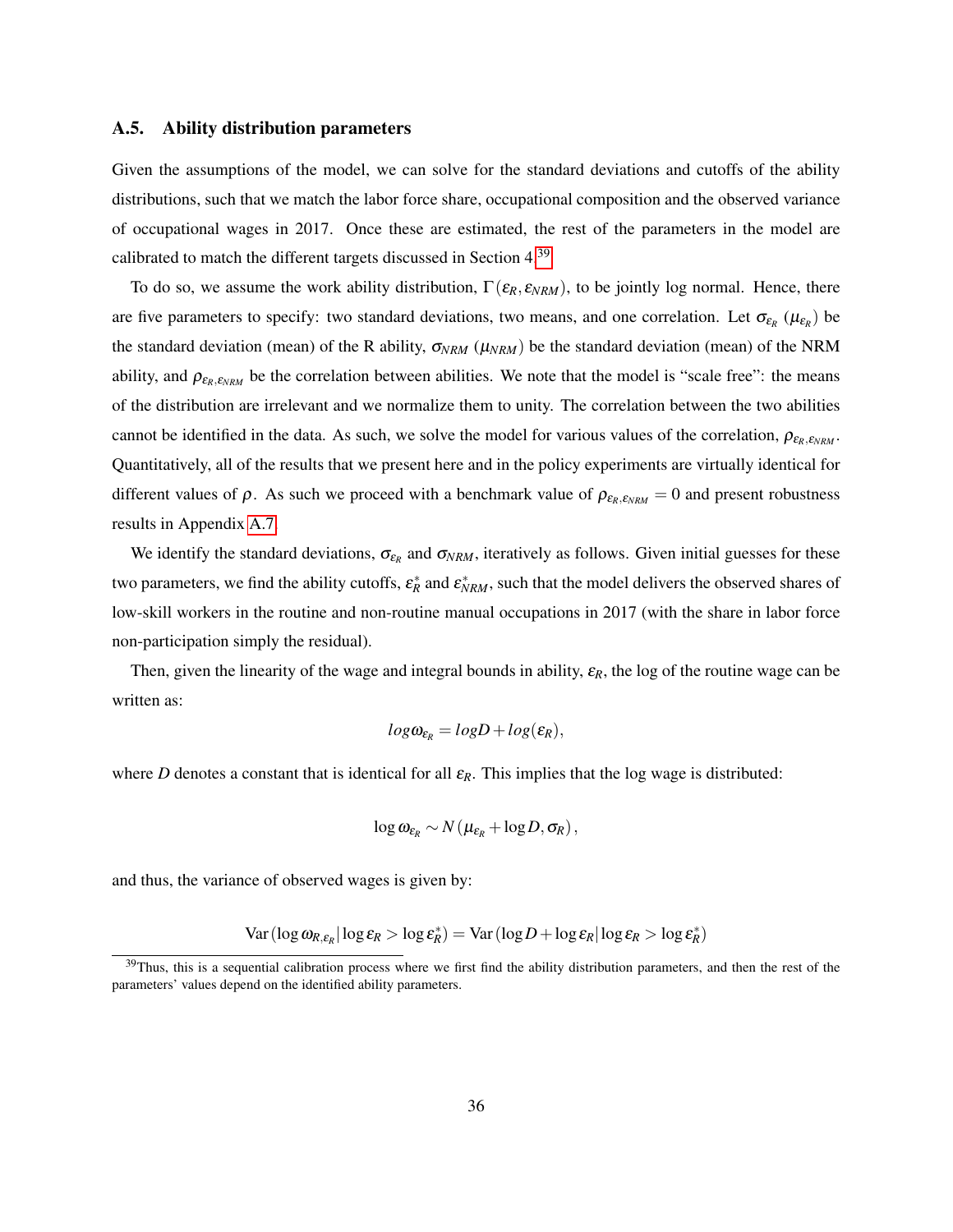Since that *D* is a constant, this results in a truncated bivariate log normal variance:

$$
\text{Var}(\log \varepsilon_R |\log \varepsilon_R > \log \varepsilon_R^*)\,,
$$

with a similar expressions for the variance of observed *NRM* wages. To calibrate the standard deviations, we use the CPS outgoing rotation sample hourly wage for unskilled individuals aged 18 to 65. We iterate on the guesses of the standard deviations until the resulting truncated wages in the model match those in the data (the standard deviation of the log observed wages for Routine workers in the data in 2017 is 0.4697, while that for NRM equals 0.5284).

## <span id="page-37-0"></span>A.6. Model Performance

|                                 | Data    | Model   |
|---------------------------------|---------|---------|
| <b>Employment</b>               |         |         |
| % change in routine employment  | $-17$   | $-10.2$ |
|                                 |         |         |
| Income Shares (Change in p.p)   |         |         |
| $\%$ of GDP: Total              | $-4.30$ | -1.88   |
| % of GDP: Routine               | $-9.51$ | $-5.50$ |
| % of GDP: Non-Routine Cognitive | 4.17    | 3.62    |

Notes: All changes are between 1989 and 2017; see [Eden and Gaggl](#page-30-2) [\(2018\)](#page-30-2) for income shares. Change in income share of Non-Routine Manual is 0 by construction in the model and is 0.67 p.p in the data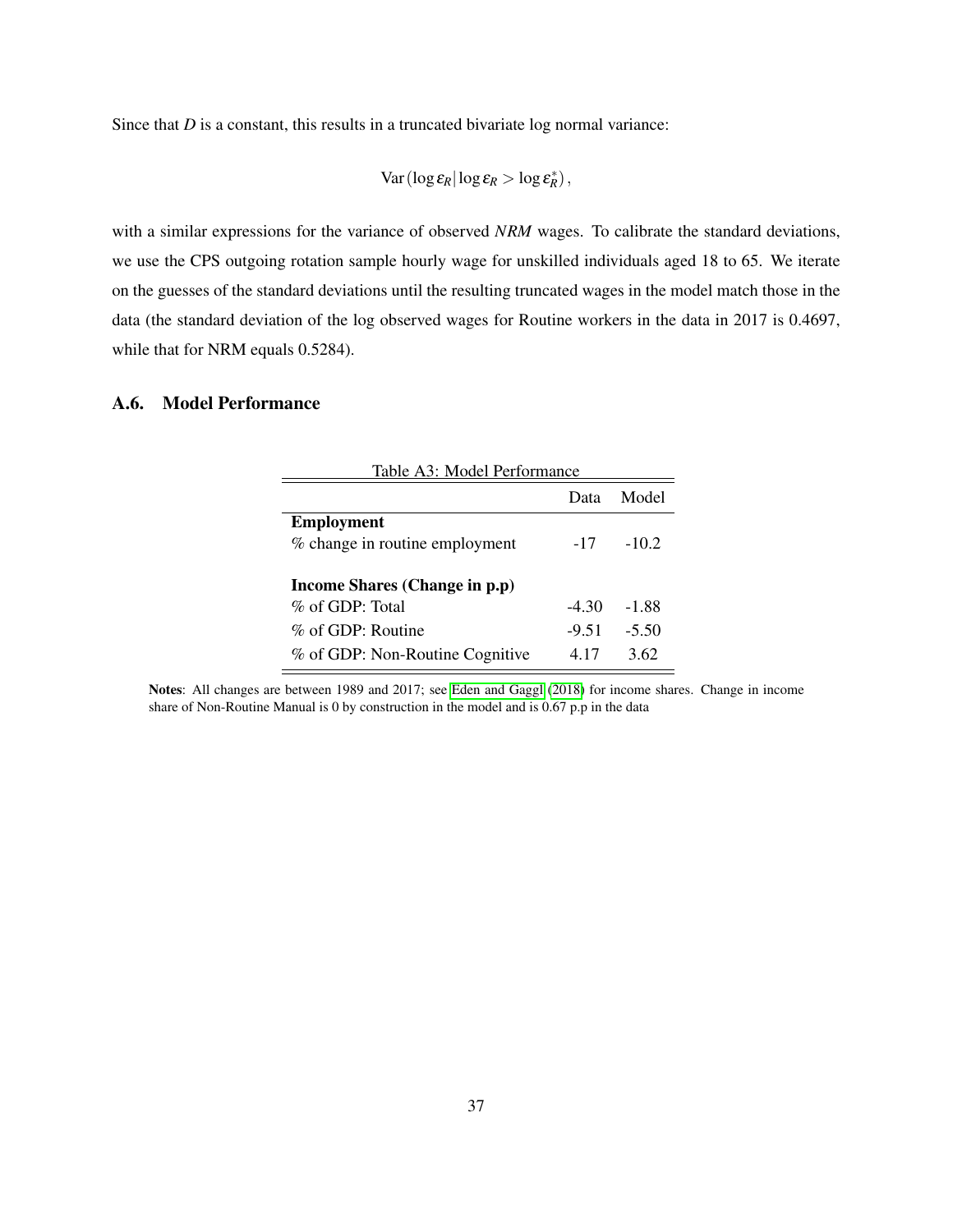# <span id="page-38-0"></span>A.7. Alternative calibration of  $\rho$

|                | radic $\lambda$ , $\lambda$ succedure canonation with $\rho$<br>- טי<br>(5)<br>(4)<br>(1)<br>(2)<br>(3) |                  |                       |                         |                           |                      |  |
|----------------|---------------------------------------------------------------------------------------------------------|------------------|-----------------------|-------------------------|---------------------------|----------------------|--|
|                |                                                                                                         |                  |                       |                         | Increased transfers       | More tax             |  |
|                |                                                                                                         | Retraining       | <b>Retraining NRC</b> | <b>UBI</b>              | to NLF                    | progresivity         |  |
| $\mathbf{1}$   | <b>Cutoffs</b>                                                                                          |                  |                       |                         |                           |                      |  |
| $\overline{2}$ | eps_R_star                                                                                              | 0.2              | $-1.63$               | 0.29                    | 1.9                       | $-0.49$              |  |
| 3              | eps_NR_star                                                                                             | 1.72             | $-0.83$               | 0.32                    | 2.09                      | $-0.56$              |  |
| $\overline{4}$ | <b>Labor states</b>                                                                                     |                  |                       |                         |                           |                      |  |
| 5              | Not in the labor force                                                                                  | $-4.56$          | $-1.56$               | 0.45                    | 2.93                      | $-0.77$              |  |
| 6              | Employed in R                                                                                           | 0.51             | $\mathbf{1}$          | $-0.23$                 | $-1.5$                    | 0.38                 |  |
| $\tau$         | Employed in NRM                                                                                         | 6.77             | 0.41                  | $-0.25$                 | $-1.65$                   | 0.46                 |  |
| 8              | Y_NRC                                                                                                   | 0.22             | 1.04                  | $-0.2$                  | $-0.22$                   | $-0.08$              |  |
| 9              | $Y_R$                                                                                                   | 0.59             | $-0.39$               | $-0.22$                 | $-0.66$                   | 0.16                 |  |
|                |                                                                                                         | 2.44             |                       |                         |                           |                      |  |
| 10             | Y_NRM                                                                                                   | $\mathbf{0}$     | $-0.4$                | $-0.21$<br>$\mathbf{0}$ | $-0.74$<br>$\overline{0}$ | 0.21<br>$\mathbf{0}$ |  |
| 11<br>12       | Pop_NRC                                                                                                 | 0.22             | 1.27                  |                         | $-0.22$                   |                      |  |
|                | Hours NRC<br><b>GDP</b>                                                                                 | 0.7              | $-0.23$<br>0.43       | $-0.2$<br>$-0.2$        | $-0.42$                   | $-0.08$<br>0.03      |  |
| 13             |                                                                                                         |                  |                       |                         |                           |                      |  |
| 14             | <b>NRC Tax</b>                                                                                          | $-3.89$          | $-1.46$               | 2.46                    | 3.79                      | 2.12                 |  |
| 15             | Wages per efficiency unit                                                                               |                  |                       |                         |                           |                      |  |
| 16             | Wage R                                                                                                  | $-0.21$          | 1.64                  | 0.02                    | 0.5                       | $-0.26$              |  |
| 17             | Wage NRM                                                                                                | $-1.7$           | 0.84                  | 0.01                    | 0.32                      | $-0.18$              |  |
| 18             | Wage NRC                                                                                                | 0.78             | $-1.51$               | $-0.02$                 | $-0.49$                   | 0.26                 |  |
| 19             | After tax Wage NRC                                                                                      | 2.21             | $-0.99$               | $-0.92$                 | $-1.86$                   | $-0.51$              |  |
| 20             | Capital                                                                                                 |                  |                       |                         |                           |                      |  |
| 21             | Automation                                                                                              | 0.19             | 2.7                   | $-0.18$                 | 0.27                      | $-0.34$              |  |
| 22             | Non-automation                                                                                          | 0.7              | 0.43                  | $-0.2$                  | $-0.42$                   | 0.03                 |  |
| 23             | Profits                                                                                                 | 0.67             | 0.58                  | $-0.2$                  | $-0.37$                   | 0.01                 |  |
| 24             | <b>Transitions (in Percentage points)</b>                                                               |                  |                       |                         |                           |                      |  |
| 25             | $R$ to $R$                                                                                              | 45.54            | 45.01                 | 45.64                   | 44.92                     | 45.62                |  |
| 26             | R to NRM                                                                                                | $\boldsymbol{0}$ | $\boldsymbol{0}$      | $\boldsymbol{0}$        | $\boldsymbol{0}$          | 0.01                 |  |
| 27             | R to NLF                                                                                                | 0.08             | $\boldsymbol{0}$      | $\boldsymbol{0}$        | 0.72                      | $\boldsymbol{0}$     |  |
| 28             | R to NRC                                                                                                | $\boldsymbol{0}$ | 0.61                  | $\boldsymbol{0}$        | $\boldsymbol{0}$          | $\boldsymbol{0}$     |  |
| 29             | NRM to R                                                                                                | 0.31             | 0.17                  | 0.01                    | 0.04                      | $\boldsymbol{0}$     |  |
| 30             | NRM to NRM                                                                                              | 19.29            | 19.67                 | 19.8                    | 19.49                     | 19.79                |  |
| 31             | NRM to NLF                                                                                              | 0.23             | $\boldsymbol{0}$      | $\boldsymbol{0}$        | 0.29                      | $\boldsymbol{0}$     |  |
| 32             | $\rm NLF$ to $\rm R$                                                                                    | $\boldsymbol{0}$ | 0.62                  | $\boldsymbol{0}$        | $\boldsymbol{0}$          | 0.19                 |  |
| 33             | NLF to NRM                                                                                              | 1.87             | 0.11                  | $\boldsymbol{0}$        | $\boldsymbol{0}$          | 0.08                 |  |
| 34             | NLF to NLF                                                                                              | 32.67            | 33.81                 | 34.56                   | 34.55                     | 34.32                |  |

Table A4: Alternative calibration with  $\rho = 0.5$ 

Notes: These columns report the allocation effects under an alternative calibration of  $\rho = 0.5$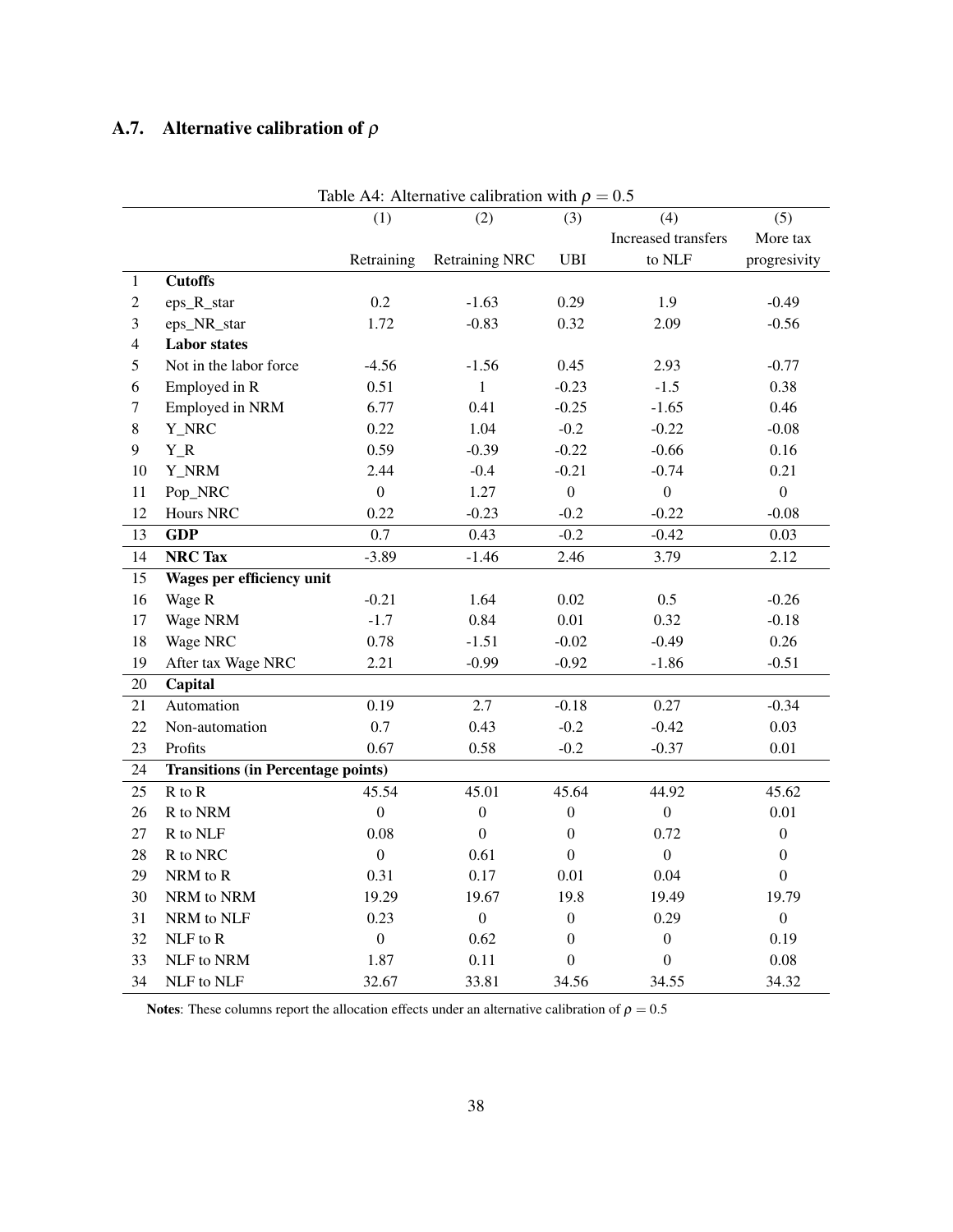|                  |                                           | (1)              | (2)                   | (3)              | (4)                 | (5)              |
|------------------|-------------------------------------------|------------------|-----------------------|------------------|---------------------|------------------|
|                  |                                           |                  |                       |                  | Increased transfers | More tax         |
|                  |                                           | Retraining       | <b>Retraining NRC</b> | <b>UBI</b>       | to NLF              | progresivity     |
| $\mathbf{1}$     | <b>Cutoffs</b>                            |                  |                       |                  |                     |                  |
| $\boldsymbol{2}$ | eps_R_star                                | $-0.23$          | $-1.87$               | 0.28             | 1.78                | $-0.46$          |
| 3                | eps_NR_star                               | 3.01             | $-0.31$               | 0.3              | 1.99                | $-0.56$          |
| $\overline{4}$   | <b>Labor states</b>                       |                  |                       |                  |                     |                  |
| 5                | Not in the labor force                    | $-5.17$          | $-1.91$               | 0.5              | 3.2                 | $-0.85$          |
| 6                | Employed in R                             | 0.52             | 1.13                  | $-0.26$          | $-1.6$              | 0.41             |
| 7                | Employed in NRM                           | 7.81             | 0.73                  | $-0.29$          | $-1.91$             | 0.55             |
| 8                | Y_NRC                                     | 0.22             | 1.08                  | $-0.2$           | $-0.23$             | $-0.07$          |
| 9                | $Y_R$                                     | 0.36             | $-0.5$                | $-0.23$          | $-0.75$             | 0.19             |
| 10               | Y_NRM                                     | 3.91             | 0.24                  | $-0.23$          | $-0.83$             | 0.24             |
| 11               | Pop_NRC                                   | $\boldsymbol{0}$ | 1.3                   | $\boldsymbol{0}$ | $\boldsymbol{0}$    | $\boldsymbol{0}$ |
| 12               | Hours NRC                                 | 0.22             | $-0.22$               | $-0.2$           | $-0.23$             | $-0.07$          |
| 13               | <b>GDP</b>                                | 0.87             | 0.55                  | $-0.21$          | $-0.46$             | 0.05             |
| 14               | <b>NRC Tax</b>                            | $-4.45$          | $-1.84$               | 2.48             | 4.01                | 1.99             |
| 15               | Wages per efficiency unit                 |                  |                       |                  |                     |                  |
| 16               | Wage R                                    | 0.24             | 1.92                  | 0.05             | 0.59                | $-0.29$          |
| 17               | Wage NRM                                  | $-2.92$          | 0.31                  | 0.02             | 0.38                | $-0.19$          |
| 18               | Wage NRC                                  | 0.85             | $-1.49$               | $-0.04$          | $-0.56$             | 0.28             |
| 19               | After tax Wage NRC                        | 2.49             | $-0.83$               | $-0.94$          | $-2.01$             | $-0.45$          |
| 20               | Capital                                   |                  |                       |                  |                     |                  |
| 21               | Automation                                | 0.81             | 3.13                  | $-0.14$          | 0.36                | $-0.35$          |
| 22               | Non-automation                            | 0.87             | 0.55                  | $-0.21$          | $-0.46$             | 0.05             |
| 23               | Profits                                   | 0.87             | 0.72                  | $-0.21$          | $-0.41$             | 0.02             |
| 24               | <b>Transitions (in Percentage points)</b> |                  |                       |                  |                     |                  |
| 25               | $R$ to $R$                                | 45.62            | 45                    | 45.63            | 44.91               | 45.63            |
| 26               | R to NRM                                  | $\boldsymbol{0}$ | $\boldsymbol{0}$      | $\boldsymbol{0}$ | $\boldsymbol{0}$    | $\boldsymbol{0}$ |
| 27               | R to NLF                                  | $\boldsymbol{0}$ | $\boldsymbol{0}$      | $\boldsymbol{0}$ | 0.73                | $\boldsymbol{0}$ |
| 28               | R to NRC                                  | $\boldsymbol{0}$ | 0.62                  | $\boldsymbol{0}$ | $\boldsymbol{0}$    | $\boldsymbol{0}$ |
| 29               | NRM to R                                  | 0.15             | $0.08\,$              | $\boldsymbol{0}$ | 0.01                | $\overline{0}$   |
| 30               | NRM to NRM                                | 19.16            | 19.78                 | 19.81            | 19.43               | 19.78            |
| 31               | NRM to NLF                                | 0.54             | $\boldsymbol{0}$      | $\boldsymbol{0}$ | 0.37                | $\boldsymbol{0}$ |
| 32               | NLF to R                                  | 0.09             | 0.78                  | $\mathbf{0}$     | $\boldsymbol{0}$    | 0.19             |
| 33               | NLF to NRM                                | 2.2              | 0.06                  | $\boldsymbol{0}$ | $\boldsymbol{0}$    | 0.1              |
| 34               | NLF to NLF                                | 32.23            | 33.69                 | 34.56            | 34.54               | 34.29            |

Table A5: Alternative calibration with  $\rho = -0.5$ 

<span id="page-39-0"></span>Notes: These columns report the allocation effects under an alternative calibration of  $\rho = -0.5$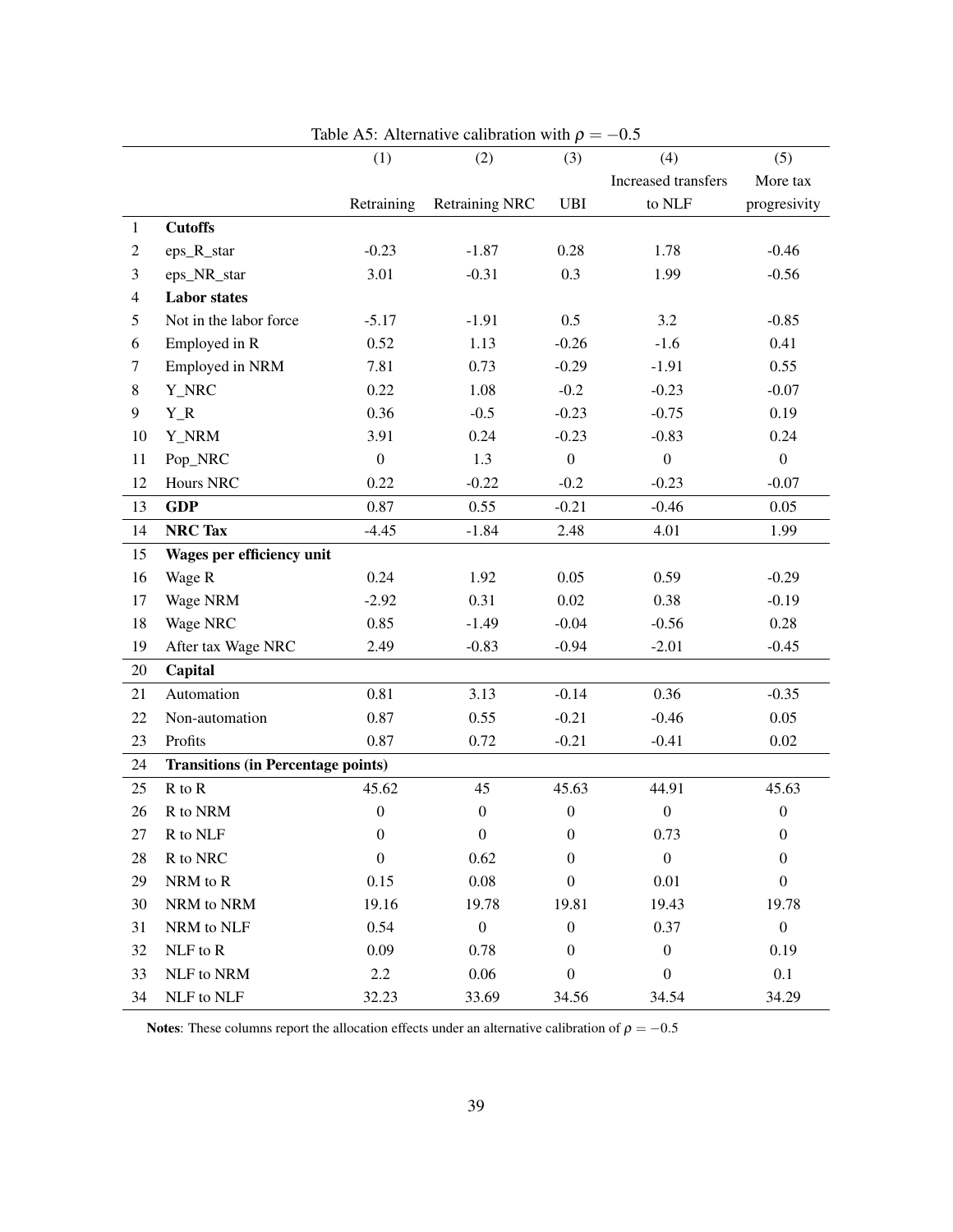## A.8. Transition dynamics



Figure A2: Transition dynamics: NRM retraining program

Notes: values for the initial steady state are normalized to 1.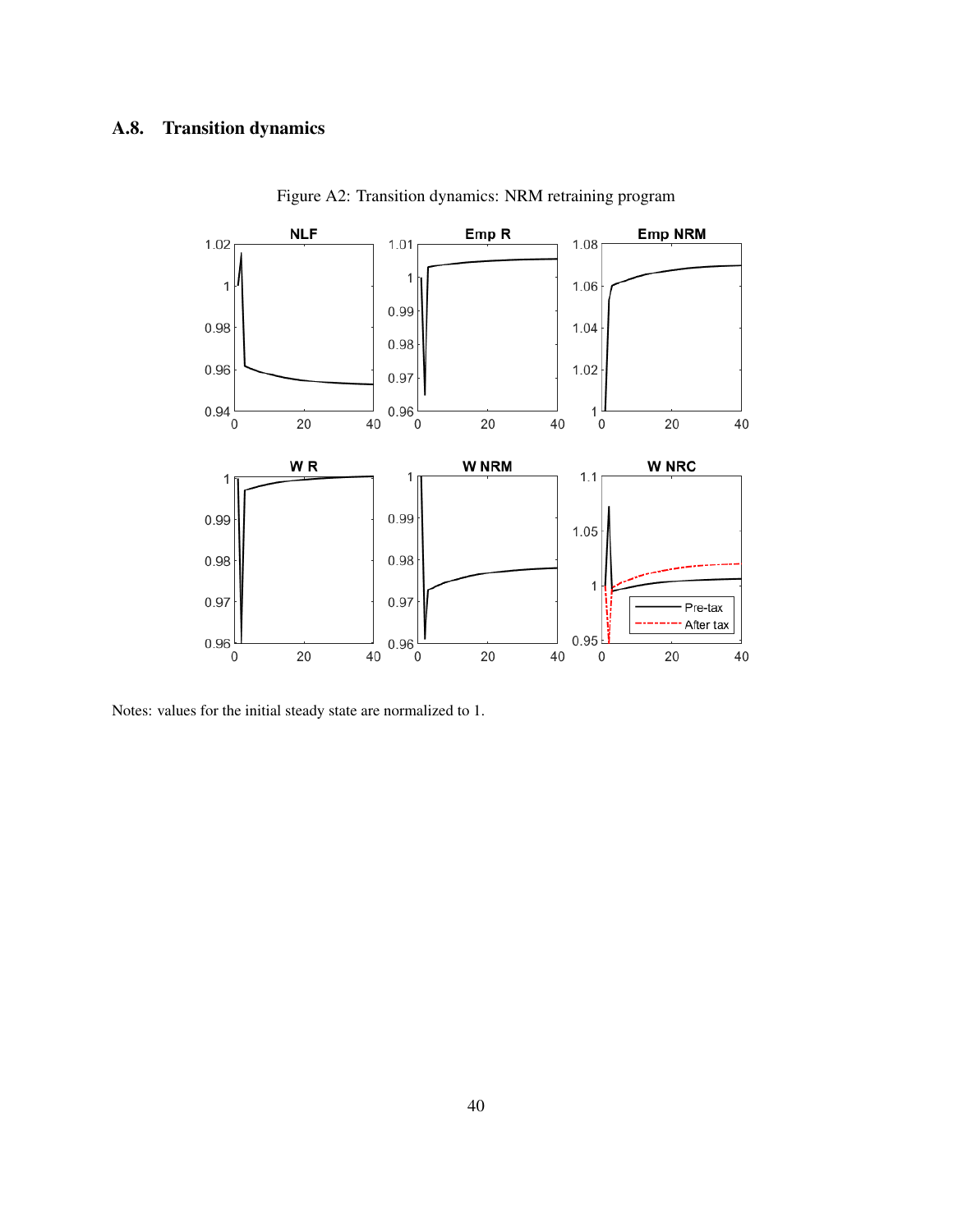

Figure A3: Transition dynamics: NRC retraining program

Notes: values for the initial steady state are normalized to 1.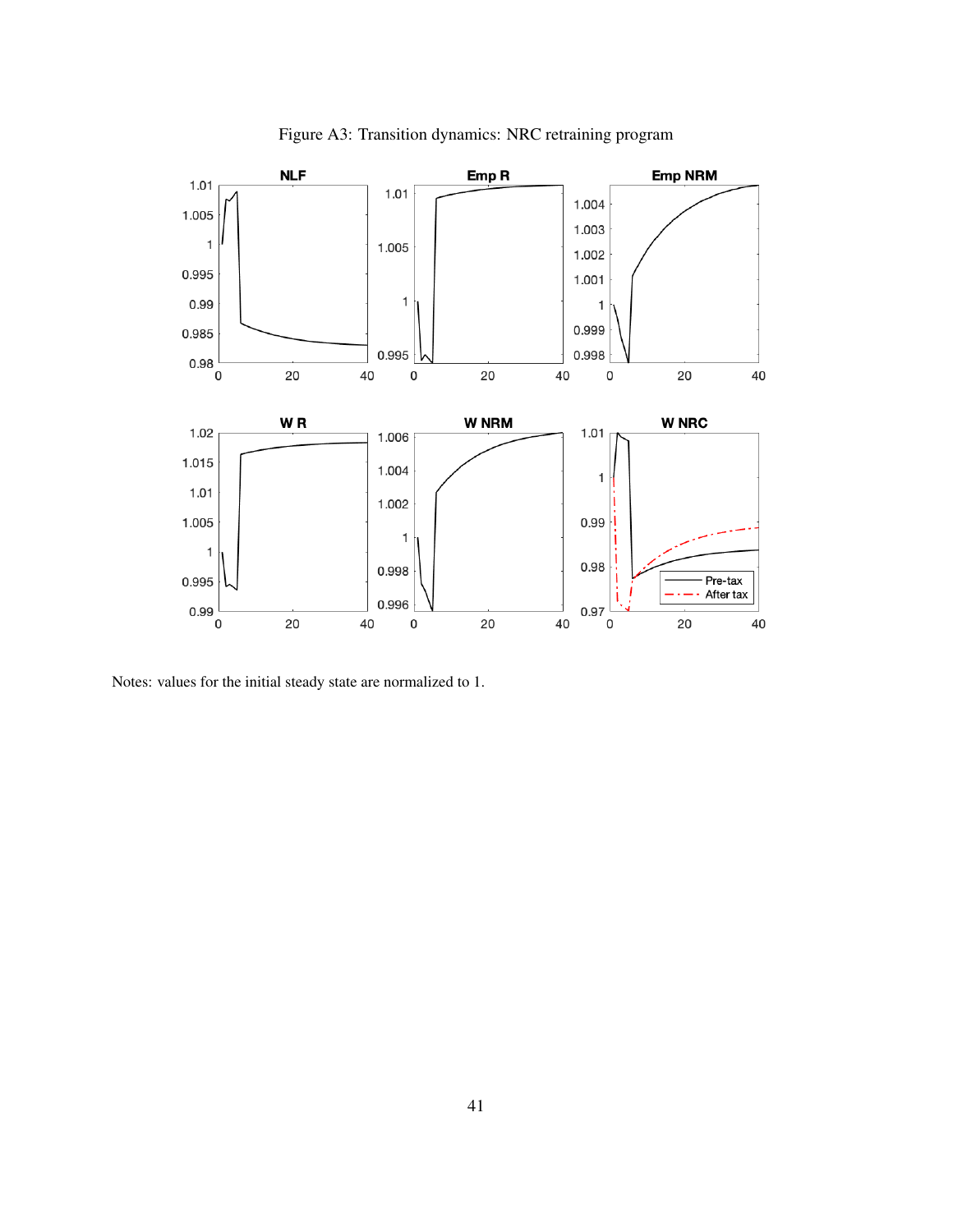

Figure A4: Transition dynamics: UBI

Notes: values for the initial steady state are normalized to 1.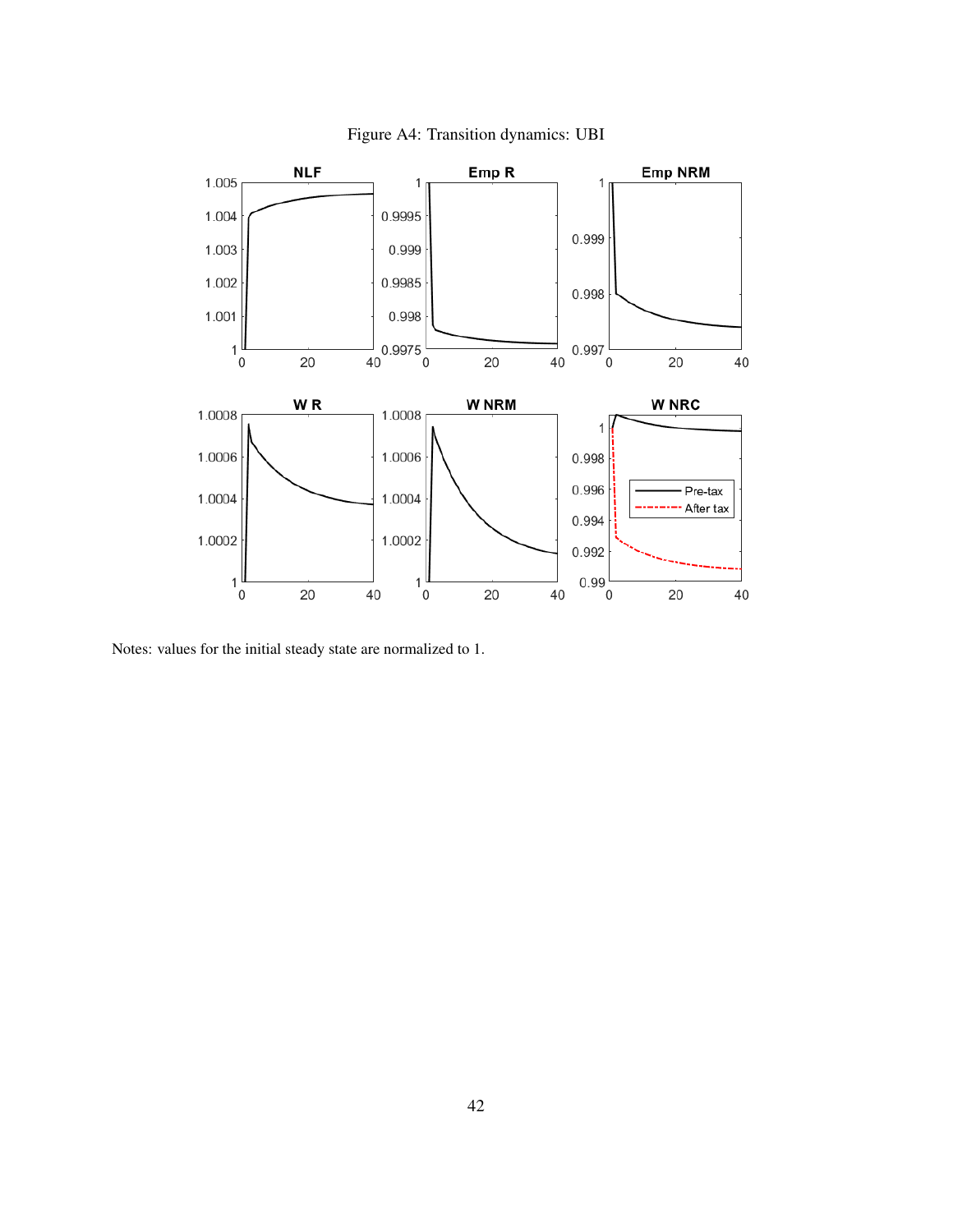

Figure A5: Transition dynamics: increasing transfers to NLF

Notes: values for the initial steady state are normalized to 1.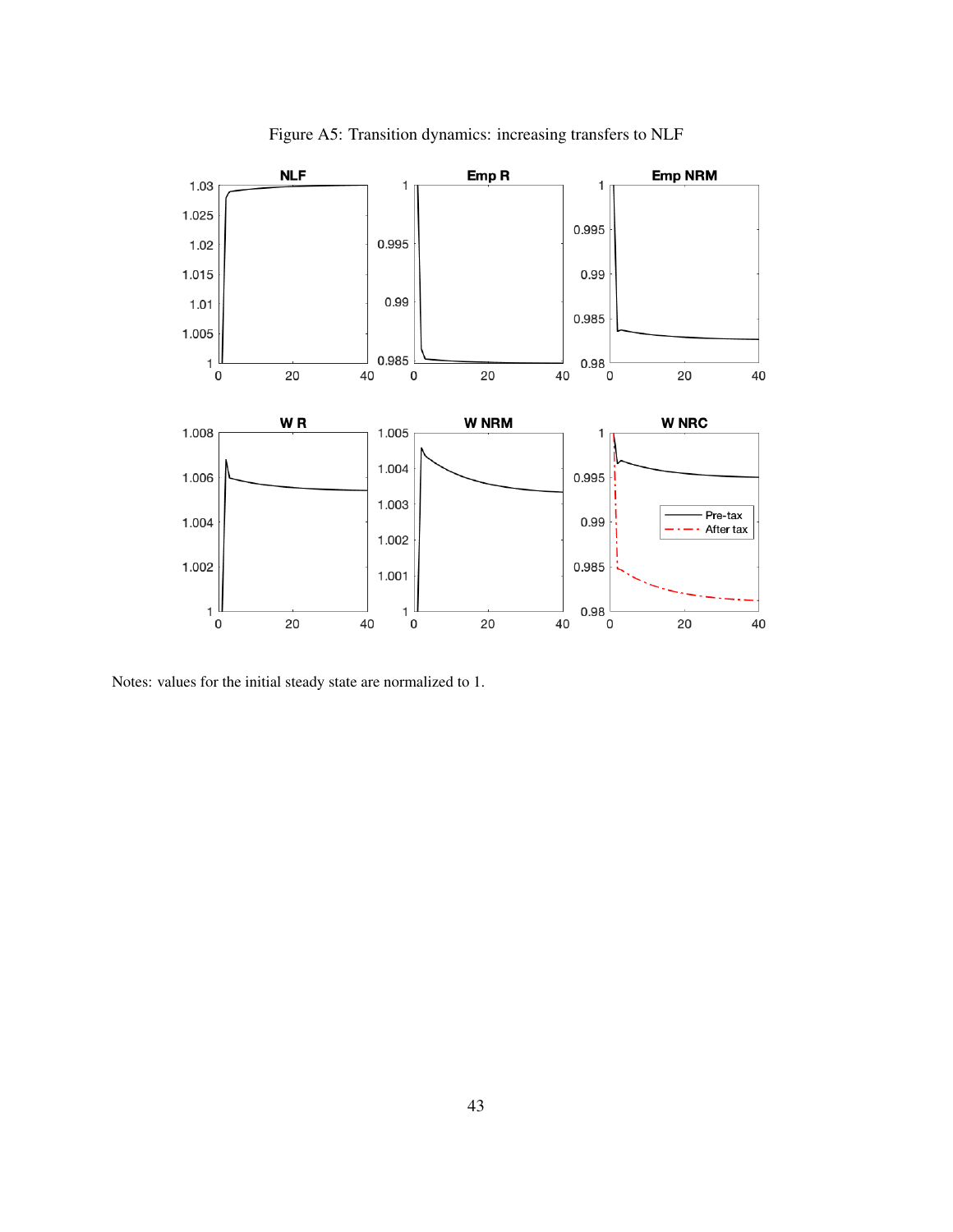

Figure A6: Transition dynamics: more tax progressivity

Notes: values for the initial steady state are normalized to 1.